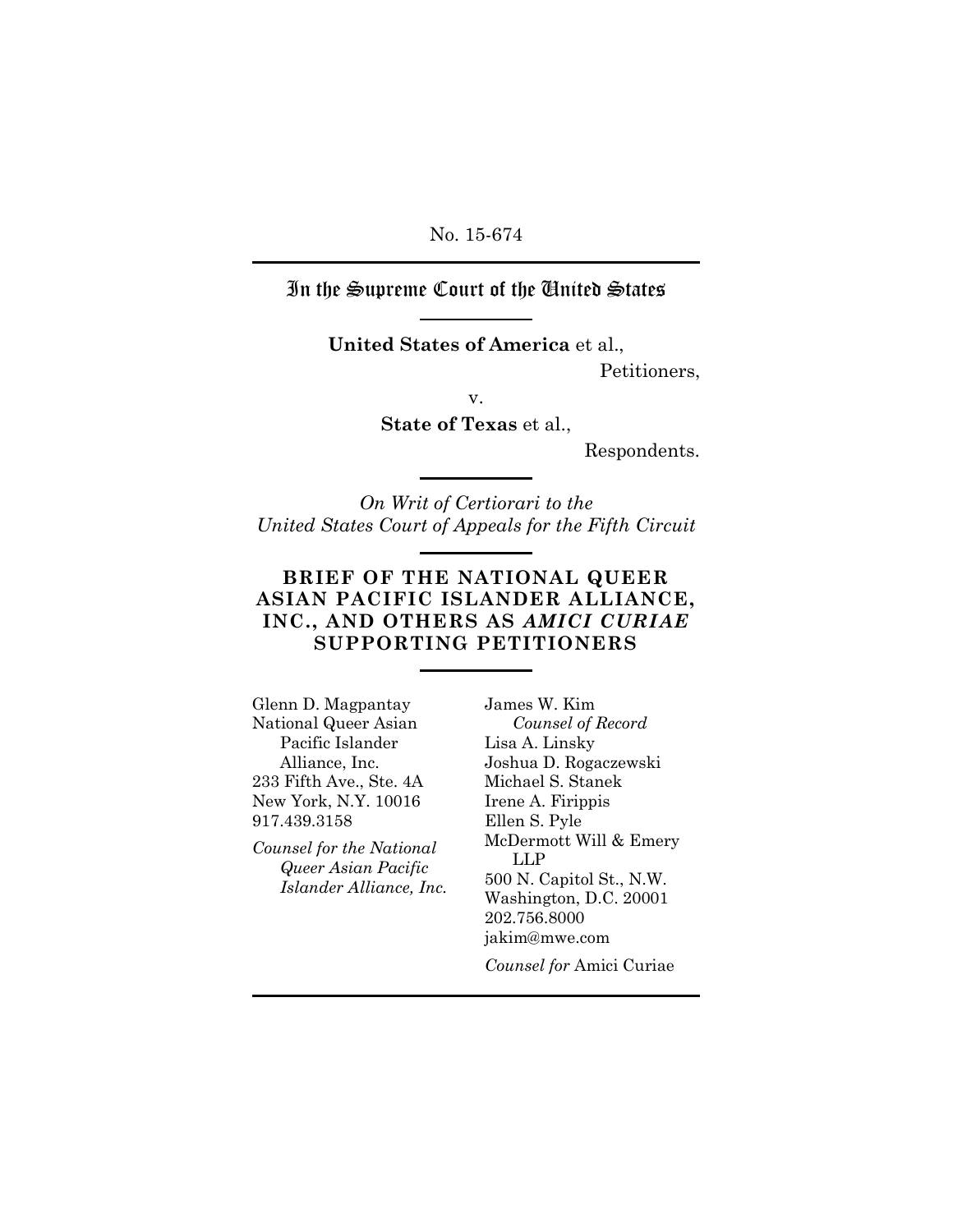# **TABLE OF CONTENTS**

|    | INTERESTS OF AMICI CURIAE 1                                                                                                                                                                             |
|----|---------------------------------------------------------------------------------------------------------------------------------------------------------------------------------------------------------|
|    |                                                                                                                                                                                                         |
|    |                                                                                                                                                                                                         |
| Ι. | The Enjoined Programs Strengthen Family<br>Unity and Support, Both of Which Are<br>Essential to U.S. Citizen/Lawful Permanent<br>Resident LGBT Children in Asian and<br>Pacific Islander Communities 10 |
|    | A. U.S. LGBT Citizen/Lawful Permanent<br>Resident Children Derive Significant<br>Strength from Their Families 12                                                                                        |
|    | <b>B.</b> Family Serves a Particularly Important<br>Role in Asian and Pacific Islander                                                                                                                  |
|    | C. The Enjoined Programs Directly Impact<br>U.S. LGBT Citizen/Lawful Permanent<br>Resident Children in Asian and Pacific                                                                                |
|    | 1. Example 1: Asian Family<br>with an LGBT Citizen Child<br>and an Undocumented                                                                                                                         |
|    | 2. Example 2: Undocumented<br>Pacific Islander LGBT<br>Immigrant over the Age of<br>Thirty Who Arrived in the<br>United States as a Child 18                                                            |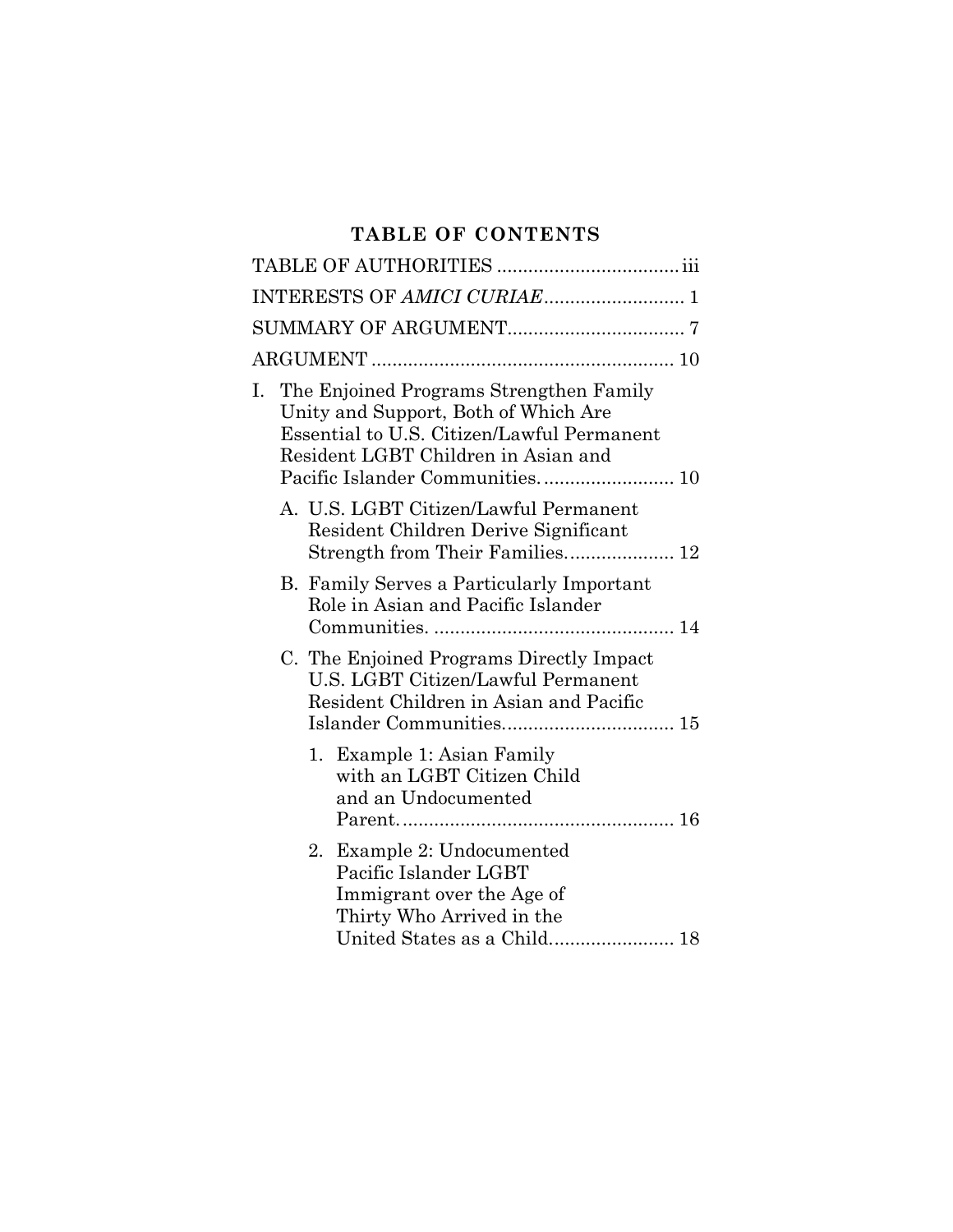|  | 3. Example 3: Asian LGBT<br>Immigrant Participant in                                                                                                                     |  |
|--|--------------------------------------------------------------------------------------------------------------------------------------------------------------------------|--|
|  | II. Without the Enjoined Programs, Families<br>with Undocumented Parents and LGBT<br>Children Who Are U.S. Citizens/Lawful<br>Permanent Residents Face a No-Win          |  |
|  | A. The United States Contains a Significant<br>Network of Social Services for LGBT<br>Individuals and This Nation's Legal<br>Regime Protects Significant LGBT            |  |
|  | B. The Cultural Homelands of the Asian and<br>Pacific Islander Communities Do Not                                                                                        |  |
|  | C. The Injunction in This Case Creates a<br>No-Win Choice for LGBT Individuals in<br><b>Families with Undocumented Members</b><br>and Undocumented LGBT Individuals.  32 |  |
|  |                                                                                                                                                                          |  |
|  |                                                                                                                                                                          |  |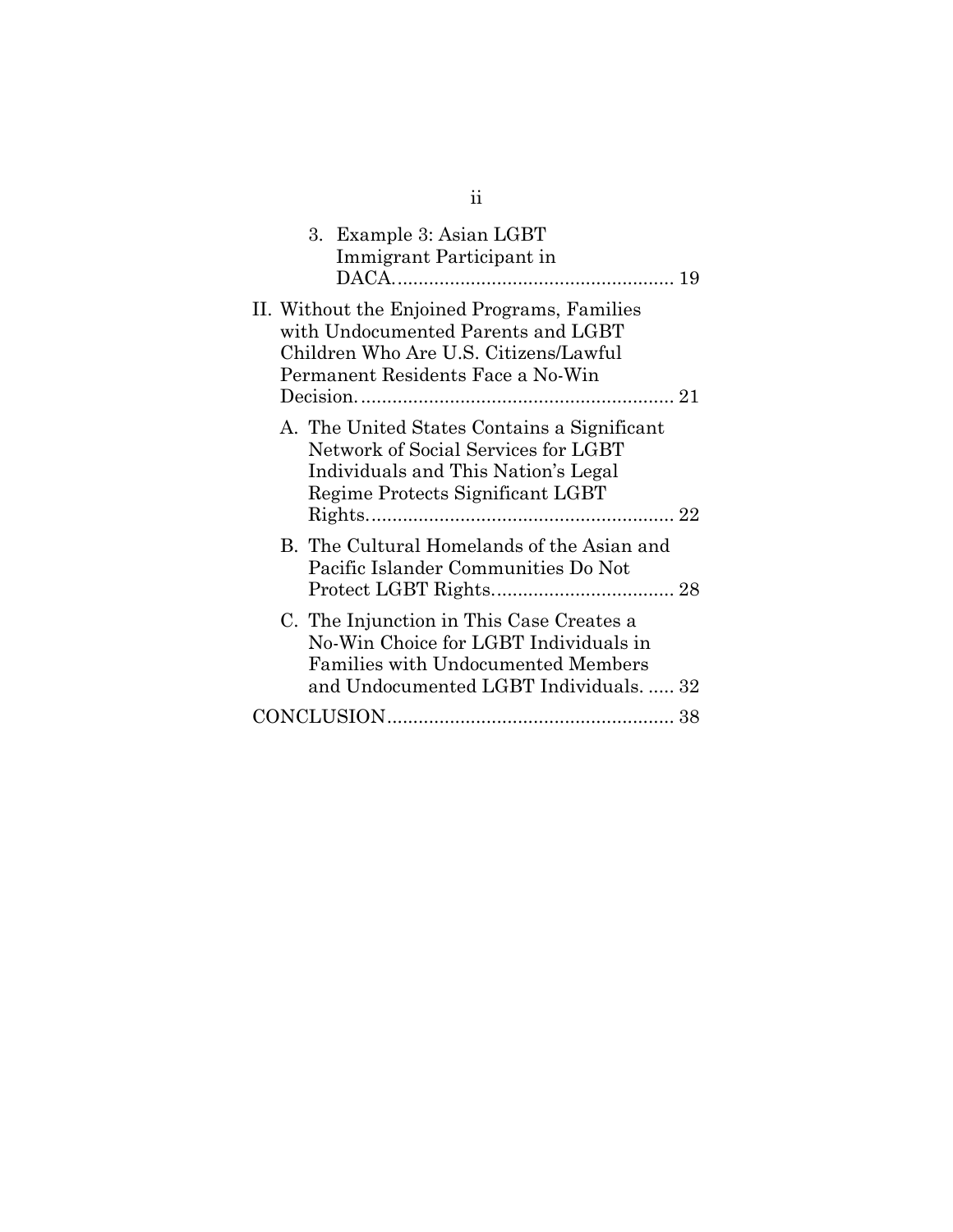# **TABLE OF AUTHORITIES**

# **Cases**

| Avendano-Hernandez v. Lynch,                                   |
|----------------------------------------------------------------|
| Ayala v. U.S. Att'y Gen.,<br>605 F.3d 941 (11th Cir. 2010)  35 |
| Bowers v. Hardwick,                                            |
| Byrum v. Landreth,                                             |
| Kadri v. Mukasey,                                              |
| Lawrence v. Texas,                                             |
| Loving v. Virginia,                                            |
| Maldonado v. Attorney Gen. of the U.S.,                        |
| Moab v. Gonzales,                                              |
| Morett v. Gonzales,                                            |
| Nabulwala v. Gonzales,                                         |
| Obergefell v. Hodges,<br>135 S. Ct. 2584 (2015)10, 11, 23, 33  |
| Razkane v. Holder,                                             |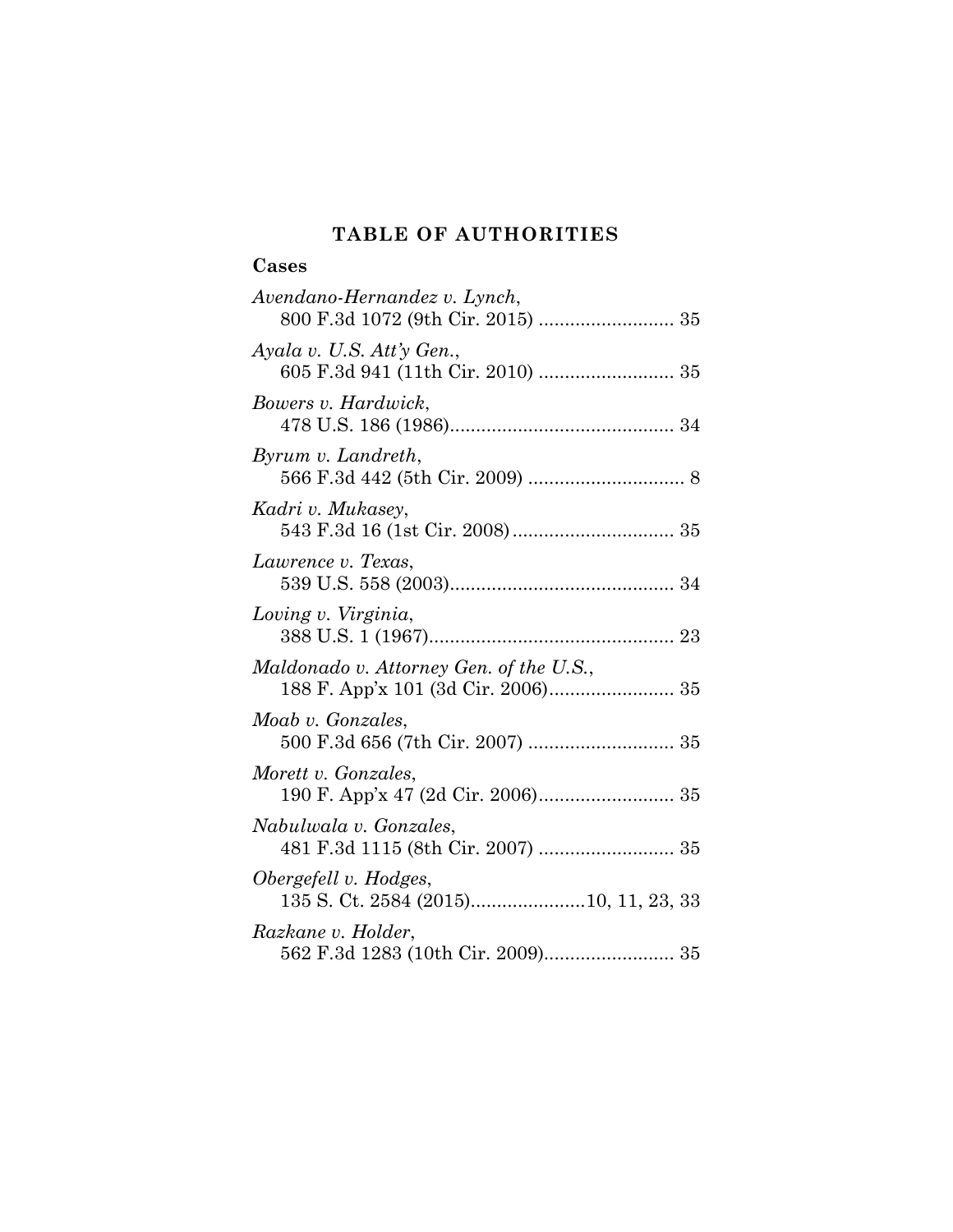| Sepulvado v. Jindal,                                                                 |  |
|--------------------------------------------------------------------------------------|--|
| Texas v. United States,                                                              |  |
| Matter of Toboso-Alfonso,                                                            |  |
| United States v. Windsor,                                                            |  |
| Vitug v. Holder,                                                                     |  |
| <b>Federal Statutes and Rules</b>                                                    |  |
| Defense of Marriage Act, Pub. L. No. 104-                                            |  |
| Don't Ask, Don't Tell Repeal Act of 2010,<br>Pub. L. No. 111-321, 124 Stat. 3515  25 |  |
| Higher Education Act of 1965, §485, 20<br>U.S.C. § 1092 (2012 & Supp. II 2014) 26    |  |
| Immigration and Nationality Act § 101, 8                                             |  |
| National Defense Authorization Act for<br>Fiscal Year 2010, Pub. L. No. 111-84,      |  |
| Omnibus Crime Control and Safe Streets<br>Act of 1968, § 2001, 42 U.S.C. § 3796gg    |  |
|                                                                                      |  |
| Violence Against Women Act of 1994,<br>§ 40002, 42 U.S.C. § 13925 (Supp. II          |  |
|                                                                                      |  |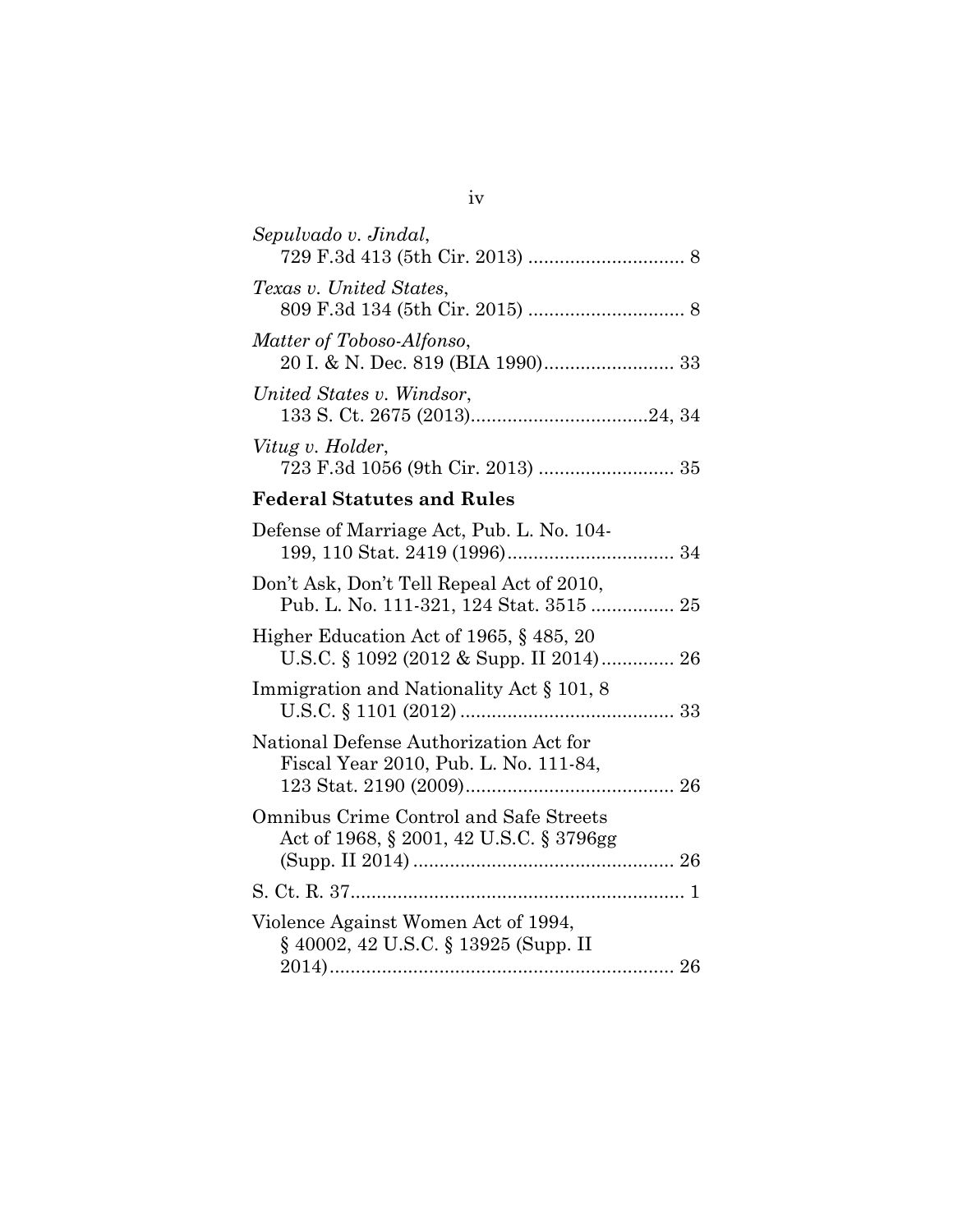# **Federal Regulation and Executive-Branch Material** 8 C.F.R. § 208.4 (2015)........................................... 36 Exec. Order No. 13,672, 3 C.F.R. 282 (2015), *reprinted in* 42 U.S.C. § 2000e app. at 998 (Supp. II 2014)............................... 26 Memorandum from the Attorney General to the President Regarding Implementation of *United States v. Windsor* (June 20, 2014)..............................24, 25 **State Statutes** Cal. Gov't Code § 12920 (West Supp. 2016).......... 27 Cal. Gov't Code § 12921 (West Supp. 2016).......... 27 Cal. Gov't Code § 12940 (West Supp. 2016).......... 27 Cal. Gov't Code § 12944 (West Supp. 2016).......... 27 Cal. Gov't Code § 12949 (West Supp. 2016).......... 27 Colo. Rev. Stat. § 24-34-402 (2015) ....................... 28 775 Ill. Comp. Stat. 5/1-102 (2014)........................ 27 Md. Code Ann., State Gov't § 20-602 (LexisNexis repl. vol. 2014).............................. 27 Md. Code Ann., State Gov't § 20-606 (LexisNexis repl. vol. 2014).............................. 27 Mass. Gen. Laws ch. 151B, § 3 (2015)................... 27 N.J. Stat. Ann. § 10:5-4 (West 2013)..................... 27 N.Y. Exec. Law § 296 (McKinney Supp. 2016), *amended by* Act of Oct. 21, 2015, ch. 365, §§ 1–4 (Westlaw), *and* Act of Oct. 21, 2015, ch. 369, § 2 (Westlaw) ............... 27

v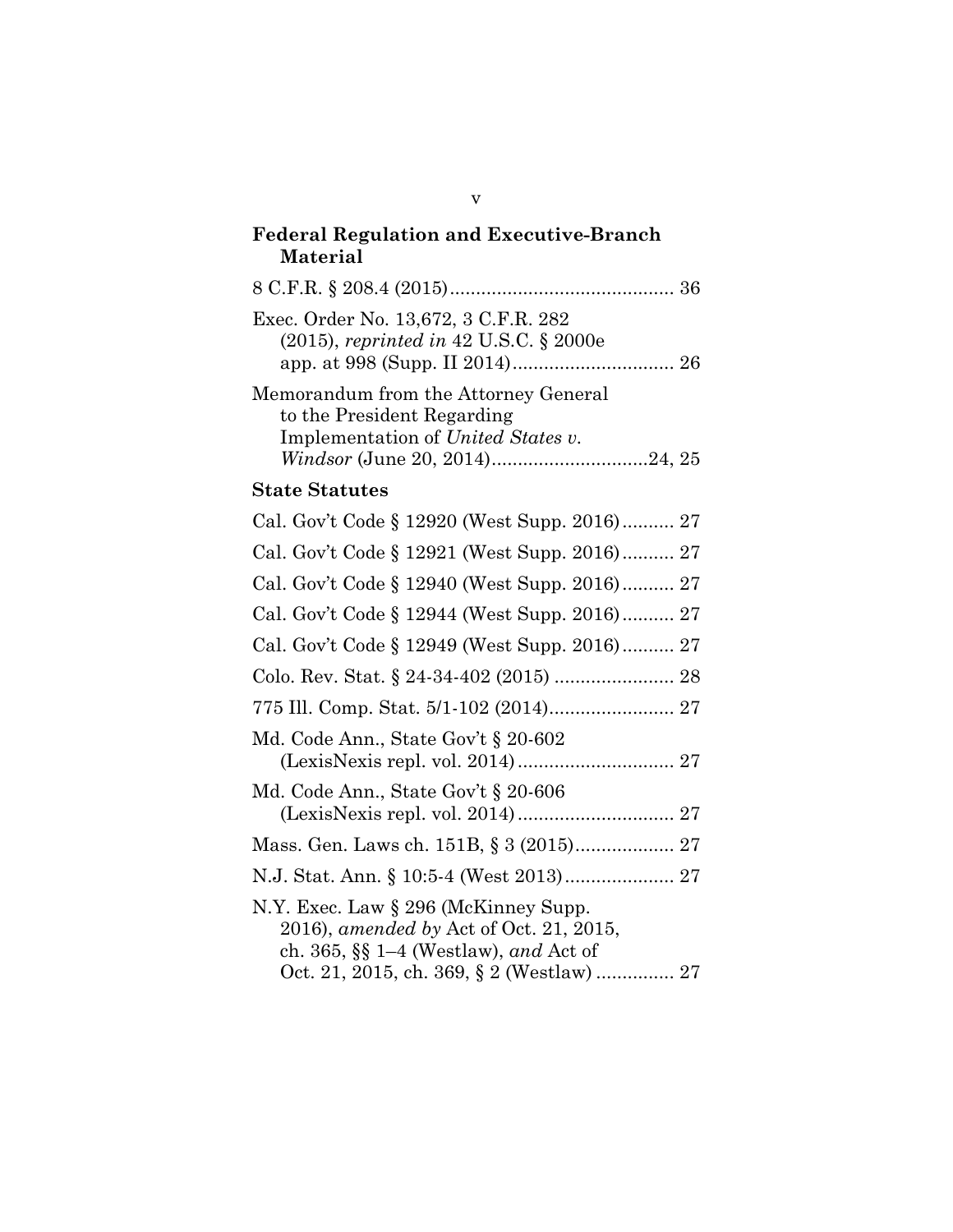| <b>State Executive-Branch Material</b>                                                                                                                                     |
|----------------------------------------------------------------------------------------------------------------------------------------------------------------------------|
| Exec. Order No. 12-02 (Wash. June 20,                                                                                                                                      |
| <b>Other Authorities</b>                                                                                                                                                   |
| Aibai Culture & Educ. Ctr., Report of the<br>Online Survey on Homophobic and<br>Trans-phobic Bully at Educational                                                          |
| Joanna Almeida et al., <i>Emotional Distress</i><br>Among LGBT Youth: The Influence of<br>Perceived Discrimination Based on<br>Sexual Orientation, 38 J. Youth &           |
| Jeana R. Bracey et al., <i>Examining Ethnic</i><br>Identity and Self-Esteem Among<br><b>Biracial and Monoracial Adolescents</b><br>33 J. Youth & Adolescence 123 (2004) 11 |
| Randy Capps et al., Deferred Action for<br>Unauthorized Immigrant Parents:<br>Analysis of DAPA's Potential Effects on                                                      |
| Aengus Carroll & Lucas Paoli Itaborahy,<br><i>State-Sponsored Homophobia</i> (10th ed.)                                                                                    |
| Ruth K. Chao, <i>Chinese and European</i><br>American Cultural Models of the Self-<br>Reflected in Mothers' Childrearing                                                   |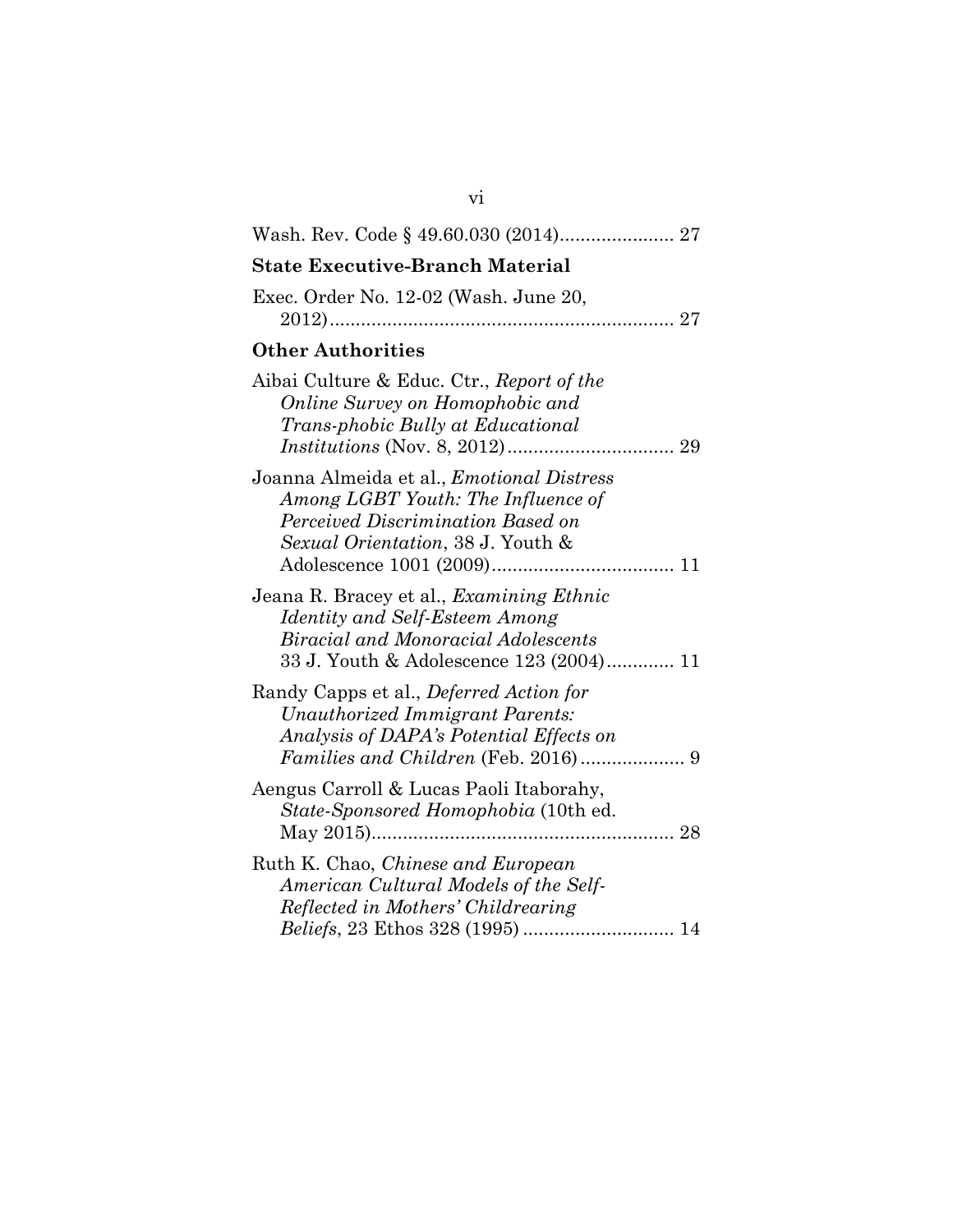| Tony Choi, Remarks at NQAPIA Press<br>Conference at U.S. Court of Appeals for<br>the Second Circuit (Apr. 15, 2012)20, 21                                   |  |
|-------------------------------------------------------------------------------------------------------------------------------------------------------------|--|
| Gary J. Gates, <i>LGBT Adult Immigrants in</i>                                                                                                              |  |
| Elizabeth M. Glazer, Sexual Reorientation,                                                                                                                  |  |
| Susan Hazeldean, Confounding Identities:<br>The Paradox of LGBT Children Under<br>Asylum Law, 45 U.C. Davis L. Rev. 373                                     |  |
| Yuko Homma & Elizabeth M. Saewyc, The<br><i>Emotional Well-Being of Asian-</i><br>American Sexual Minority Youth In<br>School, J. LGBT Health Res., Jan.    |  |
| Human Rights Campaign, Overview of<br><b>Federal Benefits Granted to Married</b>                                                                            |  |
| Human Rights Watch, World Report 2016:                                                                                                                      |  |
| Immigration and Refugee Board of<br>Canada, Korea, Republic of: Treatment<br>of Homosexuals, Including Legislation,<br>Availability of State Protection and |  |
| Angeliki Kastanis & Gary J. Gates, LGBT<br>Asian and Pacific Islander Individuals                                                                           |  |
|                                                                                                                                                             |  |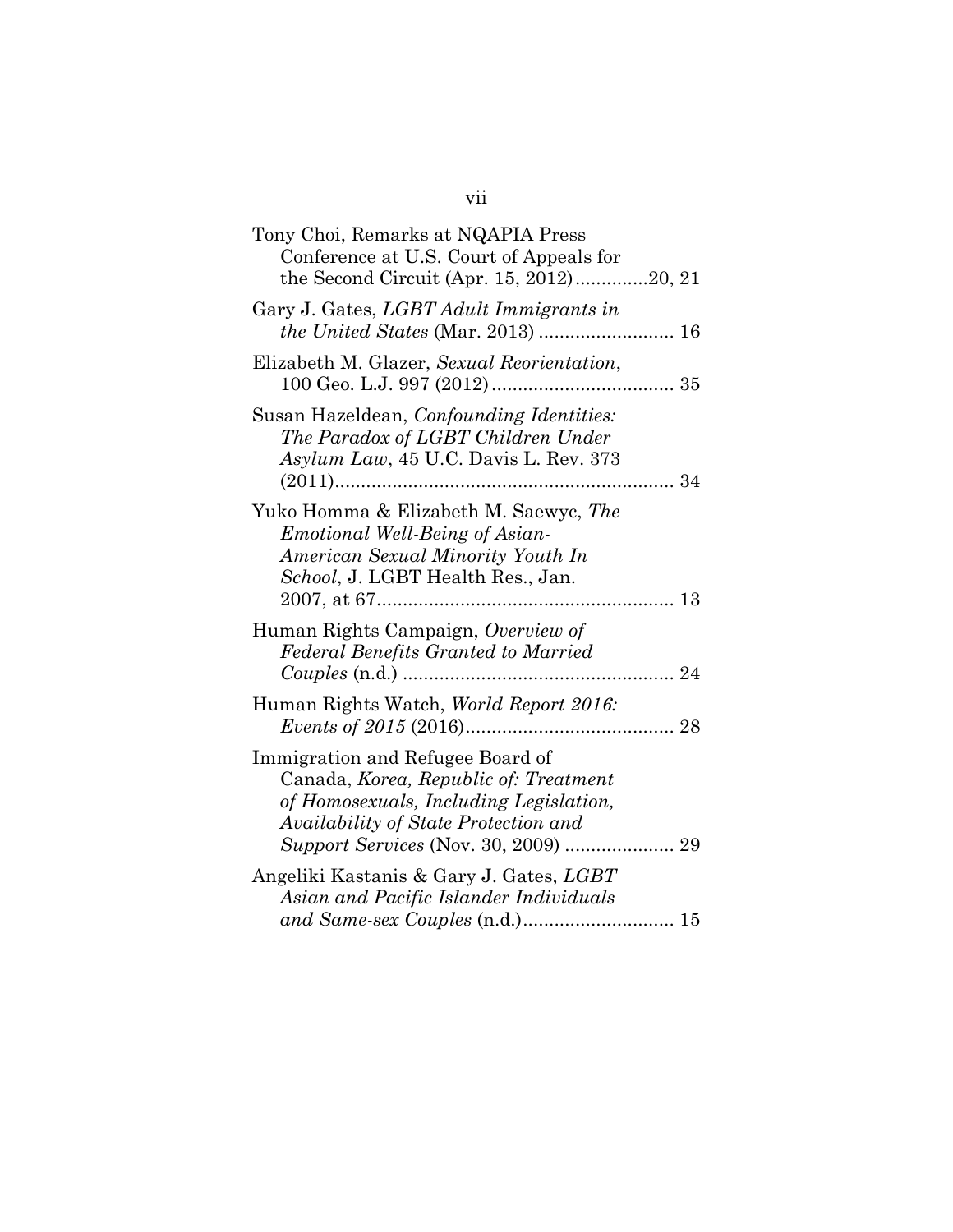# viii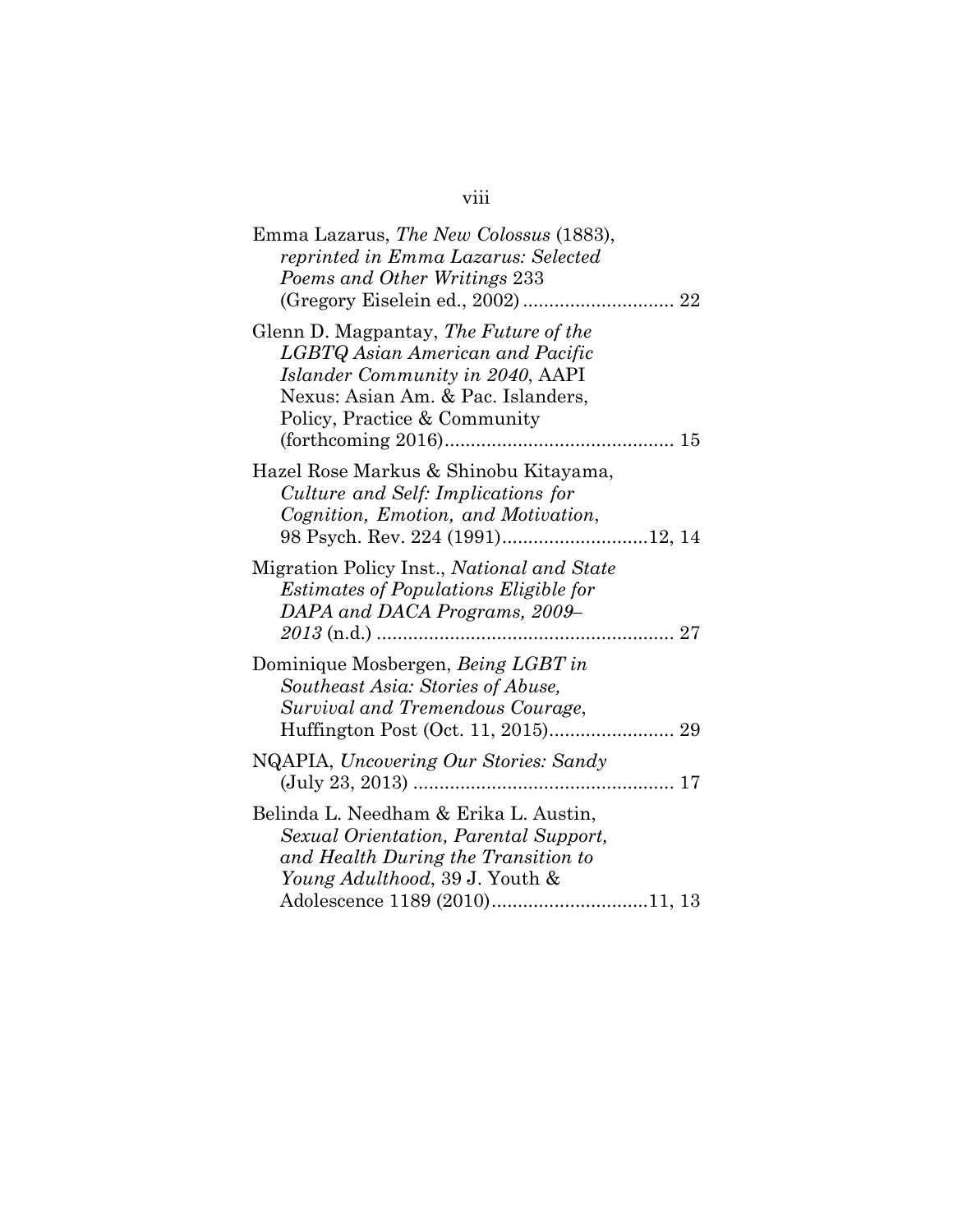| Yolanda Padilla et al., <i>Parental</i><br>Acceptance and Illegal Drug Use<br>Among Gay, Lesbian, and Bisexual<br>Adolescents: Results from a National                                                      |
|-------------------------------------------------------------------------------------------------------------------------------------------------------------------------------------------------------------|
| Caitlin Ryan, Supportive Families,<br><b>Healthy Children: Helping Families</b><br>with Lesbian, Gay, Bisexual<br>& Transgender Children (2009) 12, 13                                                      |
| Keith Southam, Note, Who Am I and Who<br>Do You Want Me To Be? Effectively<br>Defining a Lesbian, Gay, Bisexual, and<br>Transgender Social Group in Asylum<br>Applications, 86 Chi.-Kent L. Rev. 1363<br>34 |
| Arwen Swink, Note, Queer Refuge: A<br>Review of the Role of Country<br>Condition Analysis in Asylum<br>Adjudications for Members of Sexual<br>Minorities, 29 Hastings Int'l & Comp.                         |
| U.S. Agency for Int'l Dev. & U.N. Dev.<br>Programme, Being LGBT in Asia:<br>Cambodia Country Report (2014)  32                                                                                              |
| U.S. Agency for Int'l Dev. & U.N. Dev.<br>Programme, Being LGBT in Asia:                                                                                                                                    |
| U.S. Agency for Int'l Dev. & U.N. Dev.<br>Programme, Being LGBT in Asia:                                                                                                                                    |
| U.S. Agency for Int'l Dev. & U.N. Dev.<br>Programme, Being LGBT in Asia:                                                                                                                                    |

ix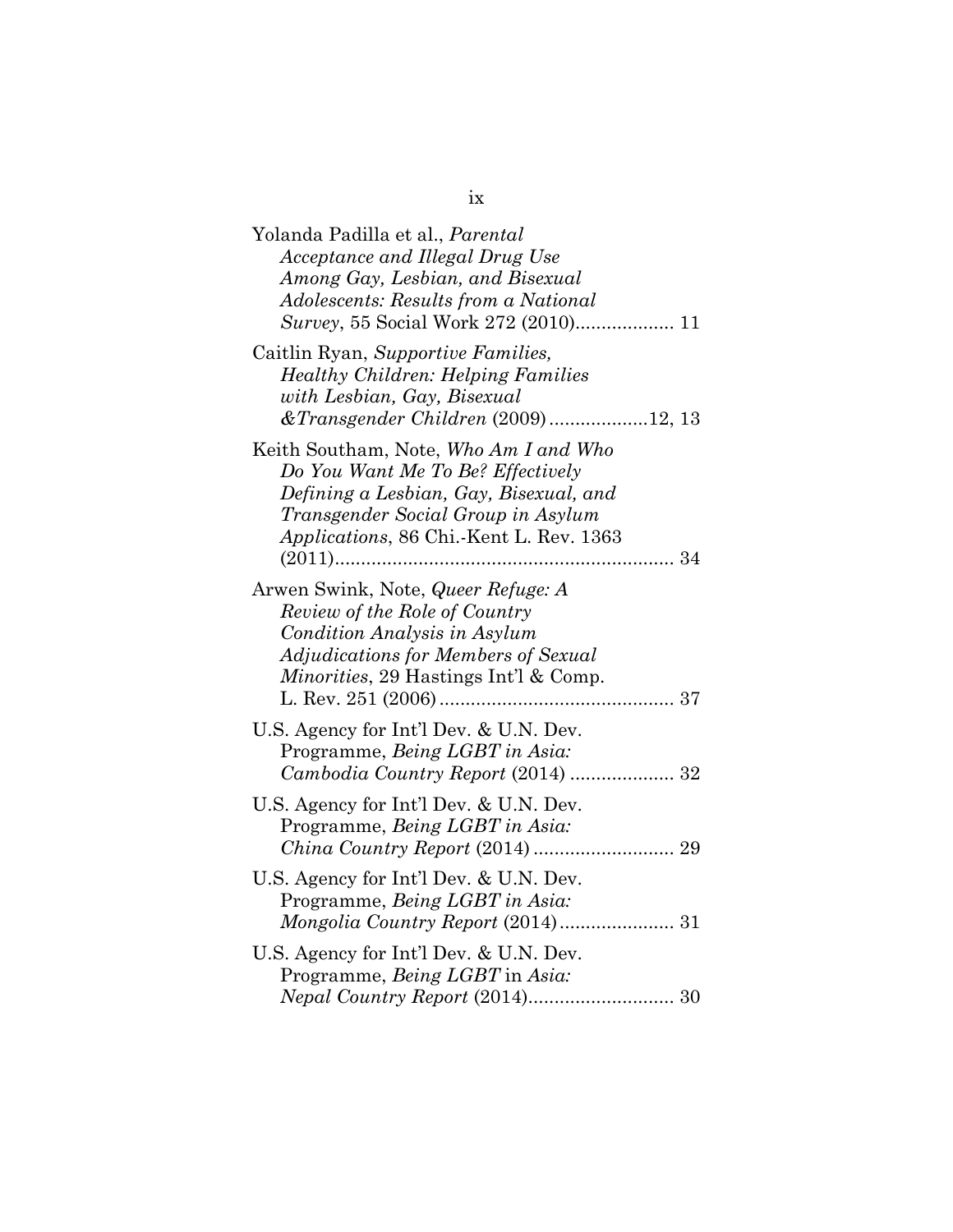| U.S. Agency for Int'l Dev. & U.N. Dev.<br>Programme, Being LGBT in Asia: the                                                                                   |
|----------------------------------------------------------------------------------------------------------------------------------------------------------------|
| U.S. Agency for Int'l Dev. & U.N. Dev.<br>Programme, Being LGBT in Asia:                                                                                       |
| U.S. Agency for Int'l Dev. & U.N. Dev.<br>Programme, Being LGBT in Asia: Viet                                                                                  |
| U.S. Citizenship & Immigration Servs.,<br>Dep't of Homeland Sec.,<br><i>Implementation of the Supreme Court</i><br>Ruling on the Defense of Marriage Act<br>25 |
|                                                                                                                                                                |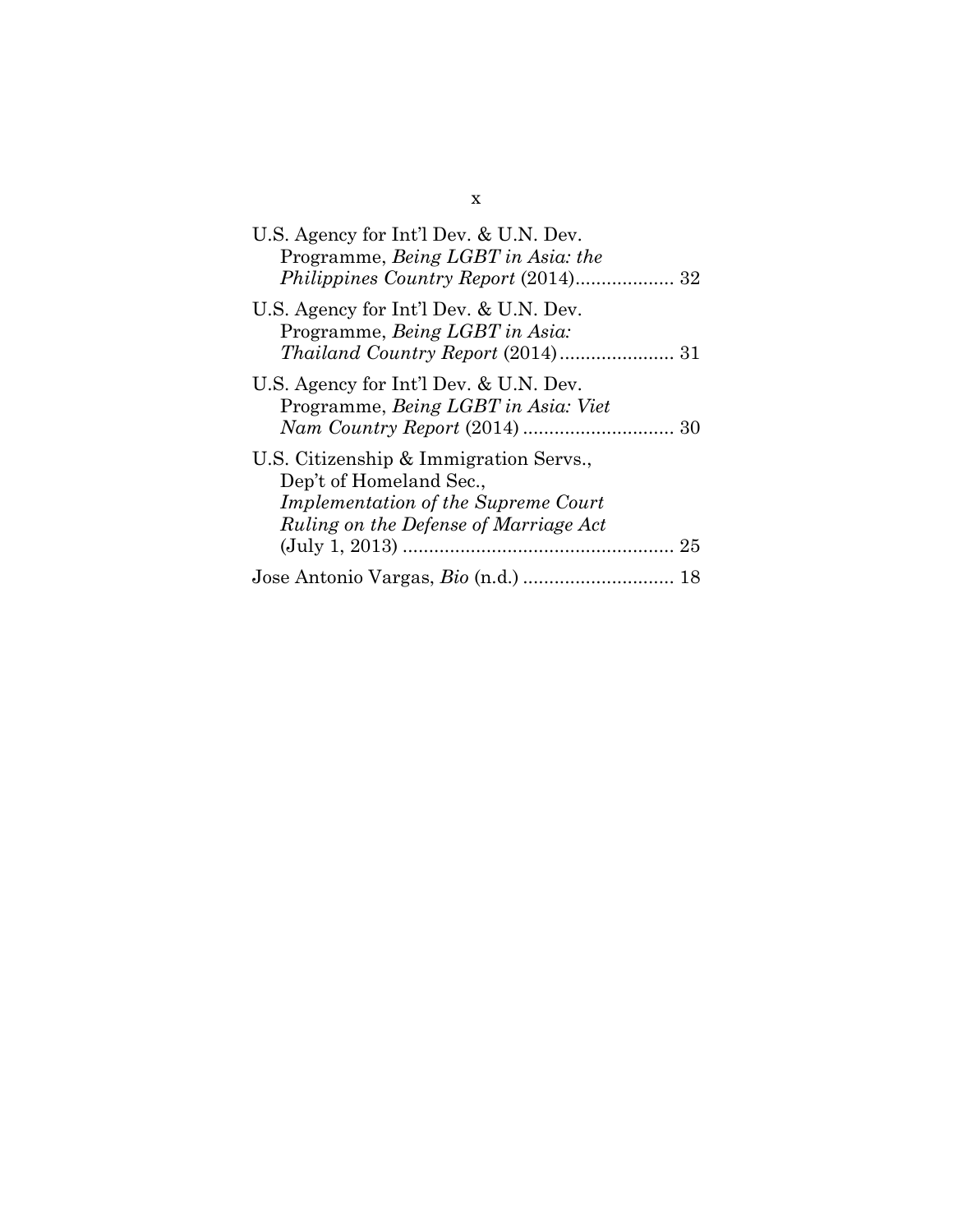#### **INTERESTS OF** *AMICI CURIAE***[1](#page-11-0)**

The National Queer Asian Pacific Islander Alliance, Inc., is a federation of organizations serving lesbian, gay, bisexual, and transgender ("LGBT") individuals with Asian American, South Asian Southeast Asian, and Pacific Islander ("Asian and Pacific Islander") backgrounds. NQAPIA seeks to strengthen local LGBT groups for Asians and Pacific Islanders by building their organizational capacity, developing their leadership, promoting their visibility, educating their respective communities, enhancing recruitment of their members, and expanding their collaborations with other organizations. In addition, NQAPIA challenges homophobia and racism wherever it finds them. Many LGBT individuals of Asian and Pacific Islander descent are members of families with undocumented members.

API Chaya supports Asian, South Asian, and Pacific Islander survivors and families impacted by domestic violence and sexual assault, as well as human trafficking survivors from all communities. API Chaya engages communities to change societal conditions that enable domestic and sexual violence, human trafficking, and all forms of oppression, especially violence against women and the most vulnerable in our society.

<span id="page-11-0"></span> <sup>1</sup> As demonstrated by the consent letters accompanying it, all parties have consented to the filing of *amici*'s brief. *See*  S. Ct. R. 37.3(a). No counsel for a party authored this brief in whole or in part; no counsel or party made a monetary contribution intended to fund the preparation or submission of this brief; and no person other than *amici*, their members, or their counsel made a monetary contribution to the preparation or submission of this brief. *See id.* R. 37.6.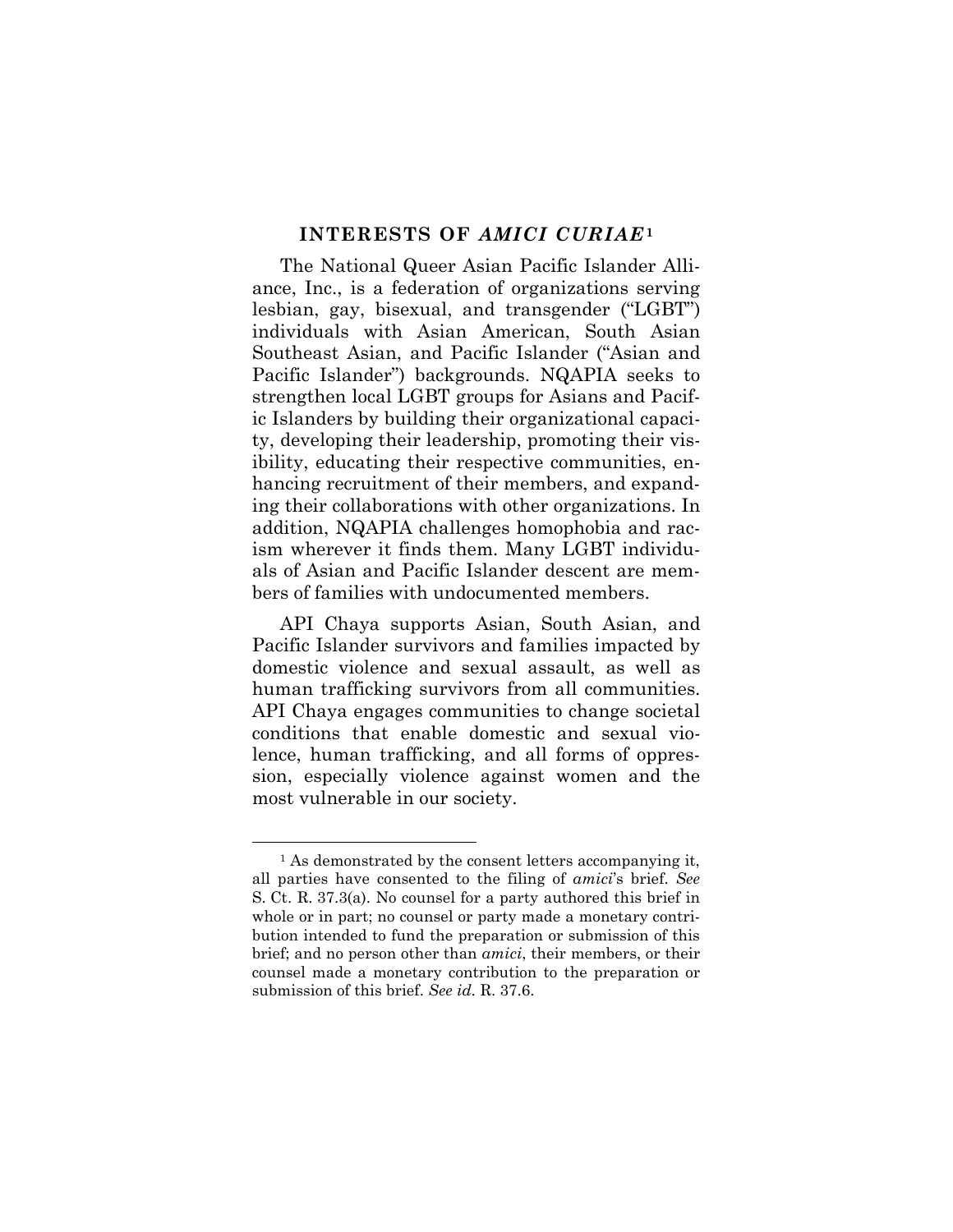The Asian Pacific Islander Pride of Portland promotes the visibility and the just treatment of the LGBT Asian Pacific Islander community. It provides education and advocacy in the larger Asian and Pacific Islander, sexual-minority, and mainstream communities on issues affecting its constituency. It also creates and provides a welcoming, inclusive, and safe space wherein these individuals can find connection with others with common ground and background. Further, it provides social opportunities and other activities wherein these individuals can find mutual support. Finally, it educates its members about issues that affect its constituency and empowers the members to meaningfully, constructively, and successfully address the challenges of those issues.

The Bay Area Lawyers for Individual Freedom is a bar association of more than 600 LGBT members of the San Francisco Bay Area legal community. As the nation's oldest and largest LGBT bar association, BALIF promotes the professional interests of its members and the legal interests of the LGBT community at large. To accomplish this mission, BALIF actively participates in public-policy debates concerning the rights of LGBT individuals. BALIF frequently appears as *amicus curiae* in cases, like this one, in which it can provide valuable perspective and argument on matters of broad public importance.

Familia: Trans Queer Liberation Movement is the only national organization that addresses, organizes, educates, and advocates for the issues most important to its LGBT and Latino communities. The organization is inclusive and serves all LGBT Latinos, Latinas, and gender-nonconforming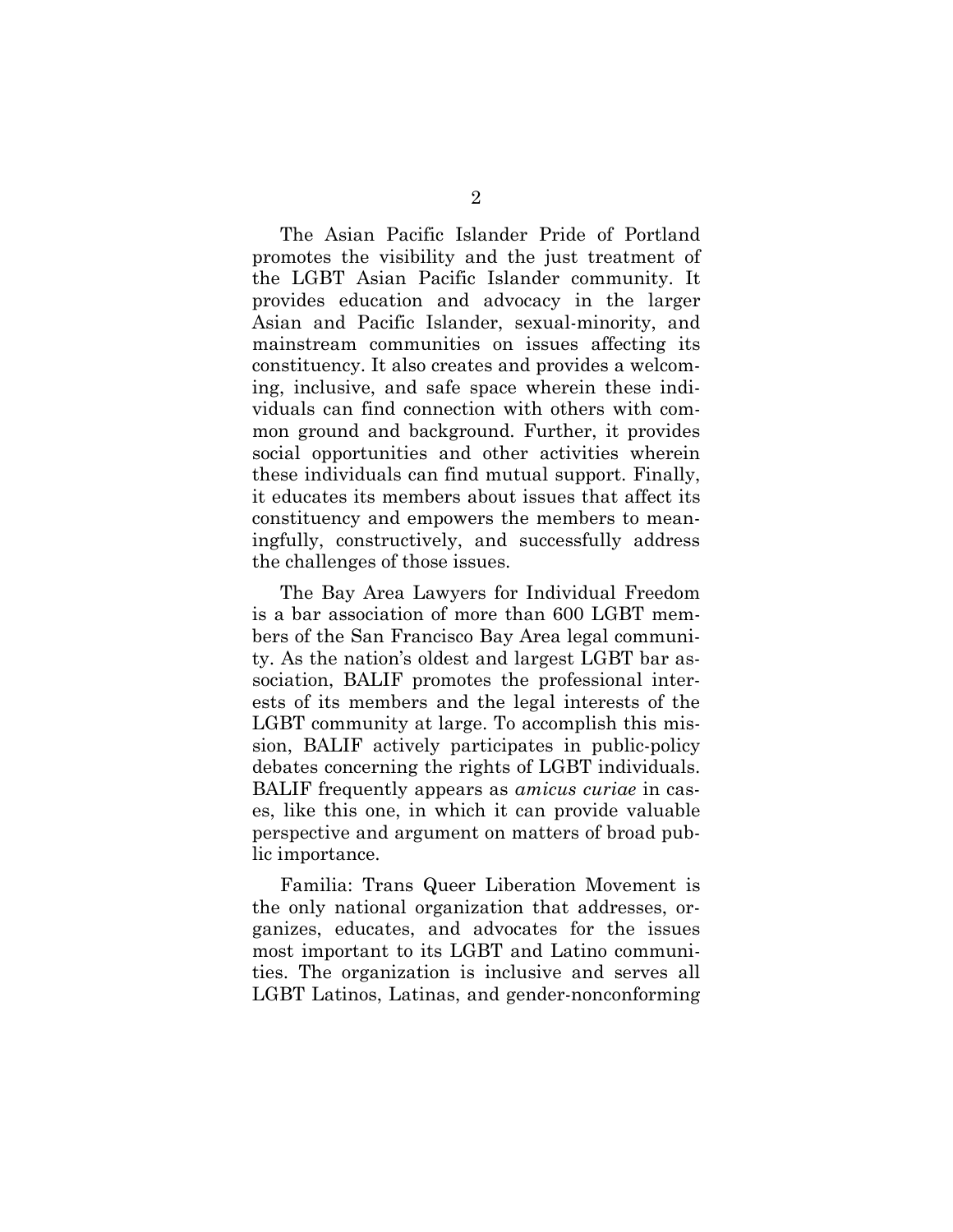individuals. It also collaborates with non-LGBT families and friends who support its vision of a united LGBT Latino and Latina community.

The Gay Asian and Pacific Islander Men of New York ("GAPIMNY") was founded in 1990 and is an all-volunteer, membership-based community organization that provides a range of political, social, educational, and cultural programming. GAPIMNY works in coalition with other community organizations to help educate its communities on issues of race, sexuality, gender, and health. Its mission is to empower LGBT Asian and Pacific Islander people to create positive change.

The Gay Asian Pacific Alliance in San Francisco Bay Area is an organization dedicated to furthering the interests of LGBT Asian and Pacific Islanders by creating awareness, developing a positive collective identity, and establishing a supportive community.

hotpot! Philly is a Philadelphia-based group working to build community for LGBT Asian and Pacific Islanders through social gatherings, political action, and good food.

Immigration Equality is the only national organization focused entirely on representing LGBT and HIV-affected immigrants and their families. Immigration Equality coordinates a pro bono asylum project, provides technical assistance to attorneys, maintains an informational website, and fields questions from LGBT and HIV-affected individuals from around the world. Immigration Equality has provided trainings to asylum officers on asylum claims based on sexual orientation and gender identity, and co-authored the leading manual on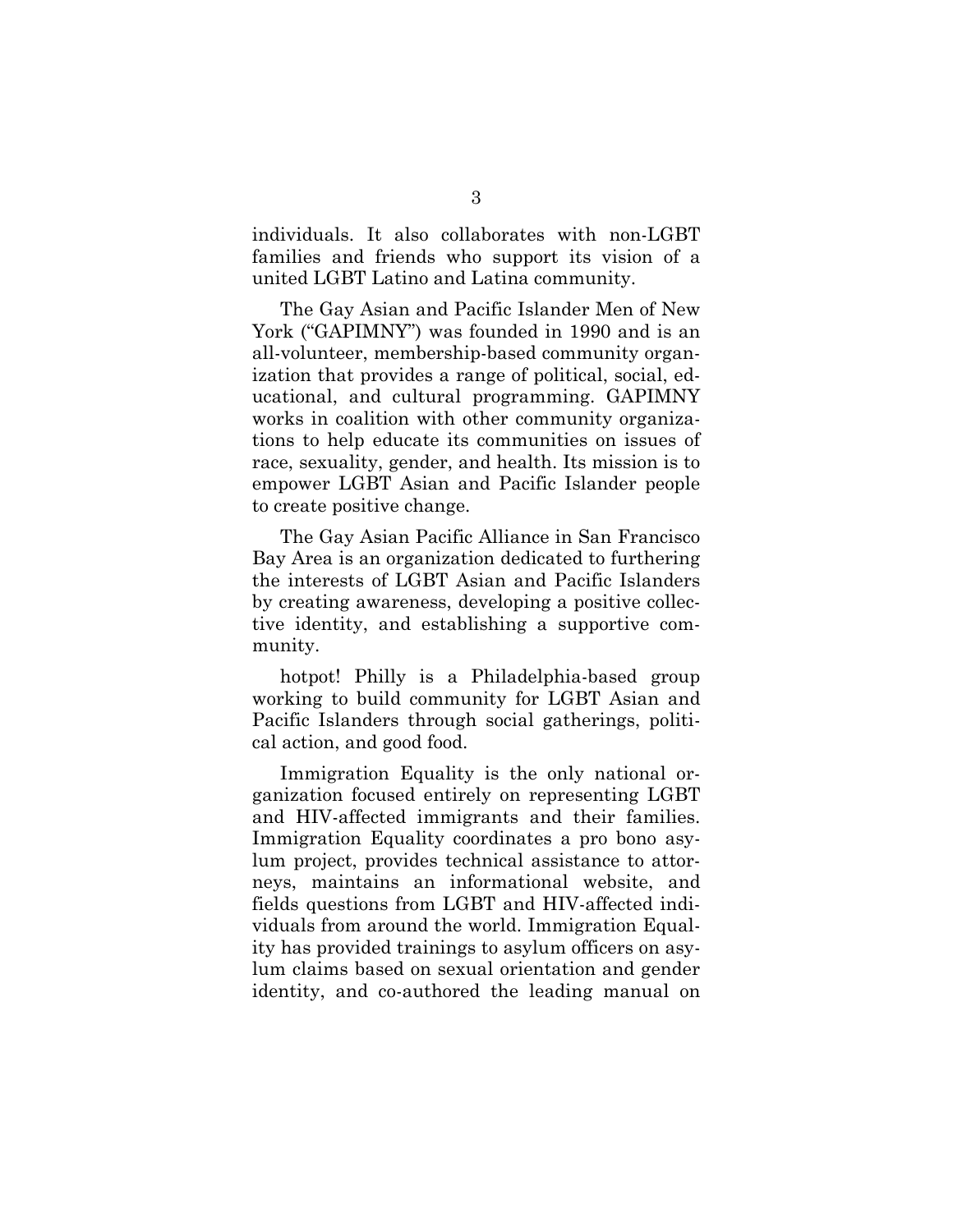the subject. The organization currently has nearly 550 open LGBT–HIV asylum cases.

The Lesbian, Gay, Bisexual and Transgender Community Center in New York City fosters a welcoming environment where everyone is celebrated for who they are. The Center offers the LGBT communities of New York City health and wellness programs; arts, entertainment, and cultural events; and recovery, wellness, parenthood, and family support services.

The National Center for Transgender Equality, founded in 2003, is dedicated to improving the lives of transgender people and ending discrimination and violence through advocacy, education, and collaboration. NCTE works with Congress, federal agencies, and state and local advocates and stakeholders to advance public policies that will improve transgender people's lives in areas including employment, health care, housing, and education.

The National LGBTQ Task Force advances full freedom, justice, and equality for LGBT people.

PFLAG, Inc., is the nation's largest LGBT family and ally nonprofit organization, with more than 200,000 members and supporters and 400 affiliates, including seven chapters in Maryland. PFLAG's members are parents, children, grandparents, siblings, and friends of LGBT individuals. Founded in 1972, PFLAG is committed to advancing equality and full societal affirmation of LGBT people through its threefold mission of support, education, and advocacy.

The Queer Asian Pacific-Islander Alliance in Boston is committed to providing a supportive so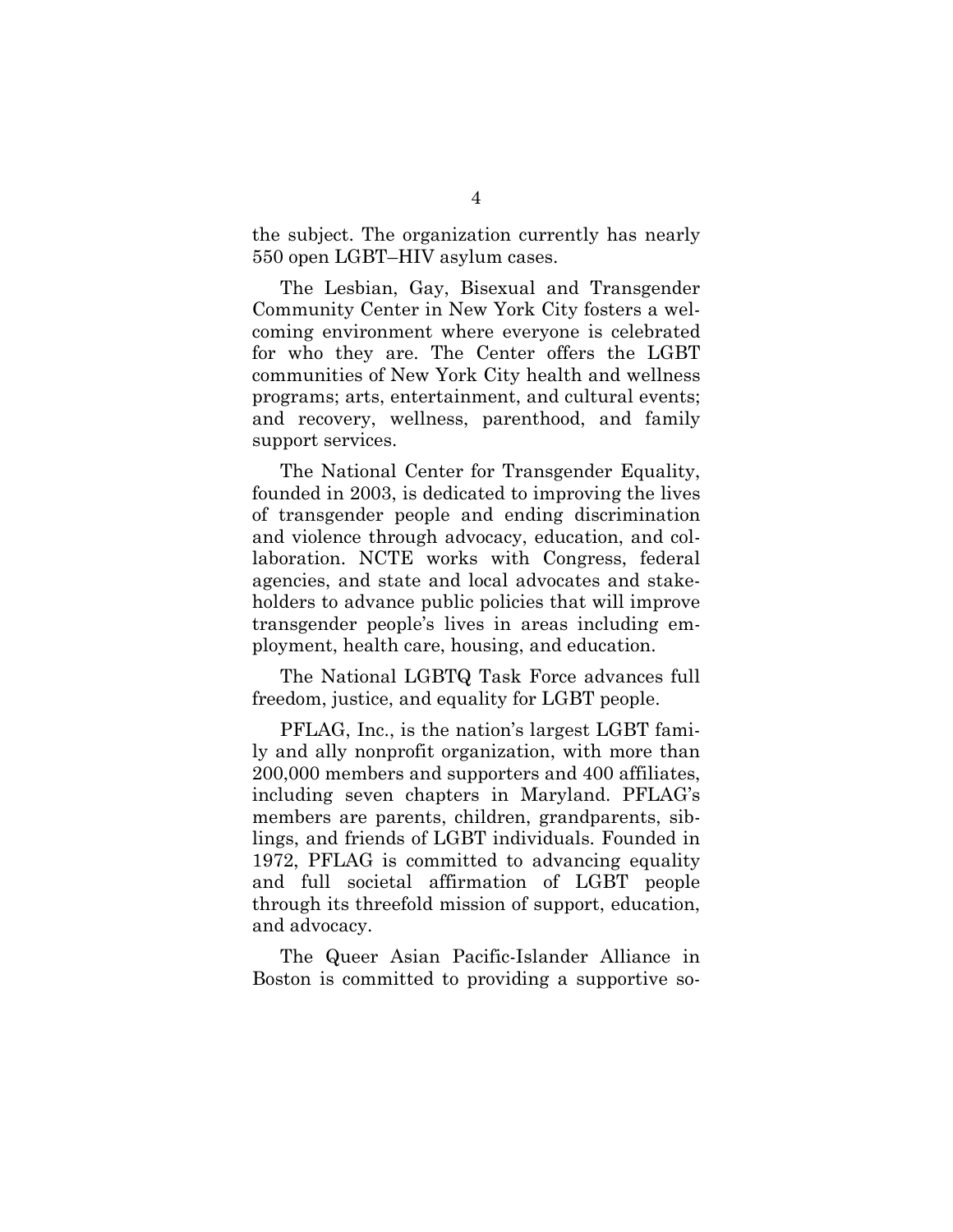cial, political, and educational environment for LGBT people of Asian and Pacific Islander heritage in the Boston and New England areas.

SALGA-NYC serves to promote awareness, acceptance, empowerment, and safe inclusive spaces for people of all sexual and gender identities, who trace their heritage to South Asia or who identify as South Asian. SALGA-NYC is a not-for-profit, allvolunteer organization, serving the South Asian LGBT community. Its mission is to enable community members to establish cultural visibility and take a stand against oppression and discrimination in all its forms.

Services and Advocacy for Gay, Lesbian, Bisexual and Transgender Elders ("SAGE") is a national organization that offers supportive services and consumer resources to LGBT older adults and their caregivers, advocates for public-policy changes that address the needs of LGBT older people, and provides training for aging providers and LGBT organizations. In partnership with constituents and allies, SAGE works to achieve a high quality of life for LGBT older adults, supports and advocates for their rights, fosters a greater understanding of aging in all communities, and promotes positive images of LGBT life in later years.

Southerners on New Ground ("SONG") is a regional queer-liberation organization made up of people of color, immigrants, undocumented people, people with disabilities, working-class, rural, and small-town LGBT people in the South. SONG believes that its members are bound together by a shared desire for themselves, each other, and their communities to survive and thrive. SONG believes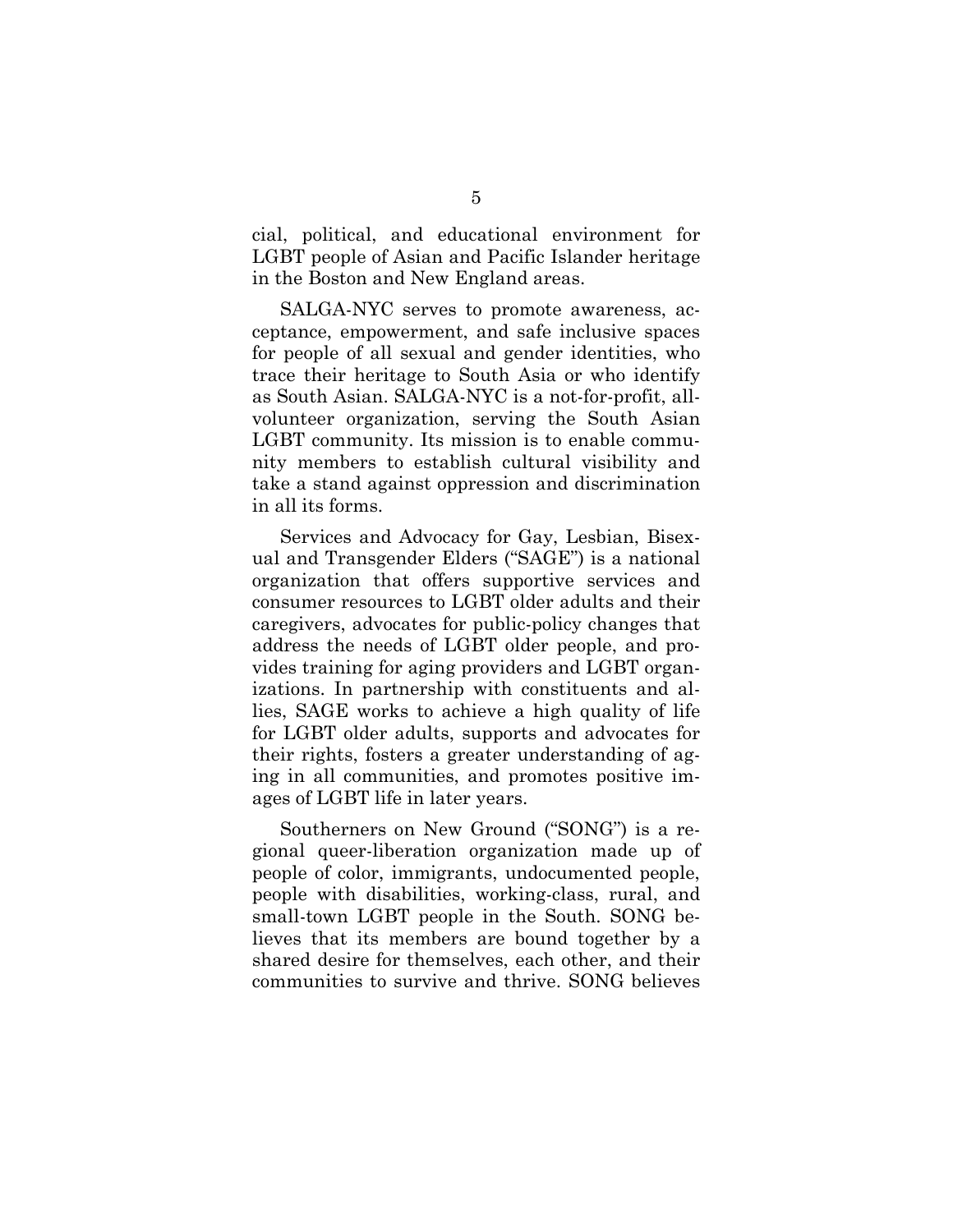that community organizing is the best way for the group to build collective power and transform the South. Out of this belief SONG is committed to building freedom movements rooted in southern traditions like community organizing, political education, storytelling, music, breaking bread, resistance, humor, performance, critical thinking, and celebration.

The Transgender Law Center changes law, policy, and attitudes so that all people can live safely, authentically, and free from discrimination regardless of their gender identity or expression.

The mission of the Trevor Project is to end suicide among LGBT young people. The organization works to fulfill this mission through four strategies: (1) providing crisis counseling to LGBT young people thinking of suicide; (2) offering resources, supportive counseling, and a sense of community to LGBT young people to reduce the risk that they become suicidal; (3) educating young people and adults who interact with young people on LGBTcompetent suicide prevention, risk detection, and response; and (4) advocating for laws and policies that will reduce suicide among LGBT young people.

UTOPIA Seattle's mission is to promote unity and strength among the Polynesian LGBT community; provide support and guidance to youths regarding sexual orientation and how it is viewed within the Polynesian culture; provide awareness to the LGBT, Polynesian, and greater community on issues regarding the prejudices and difficulties LGBT Polynesians face and to propose potential solutions; offer a referral service to Polynesians to help them address problems they face as recent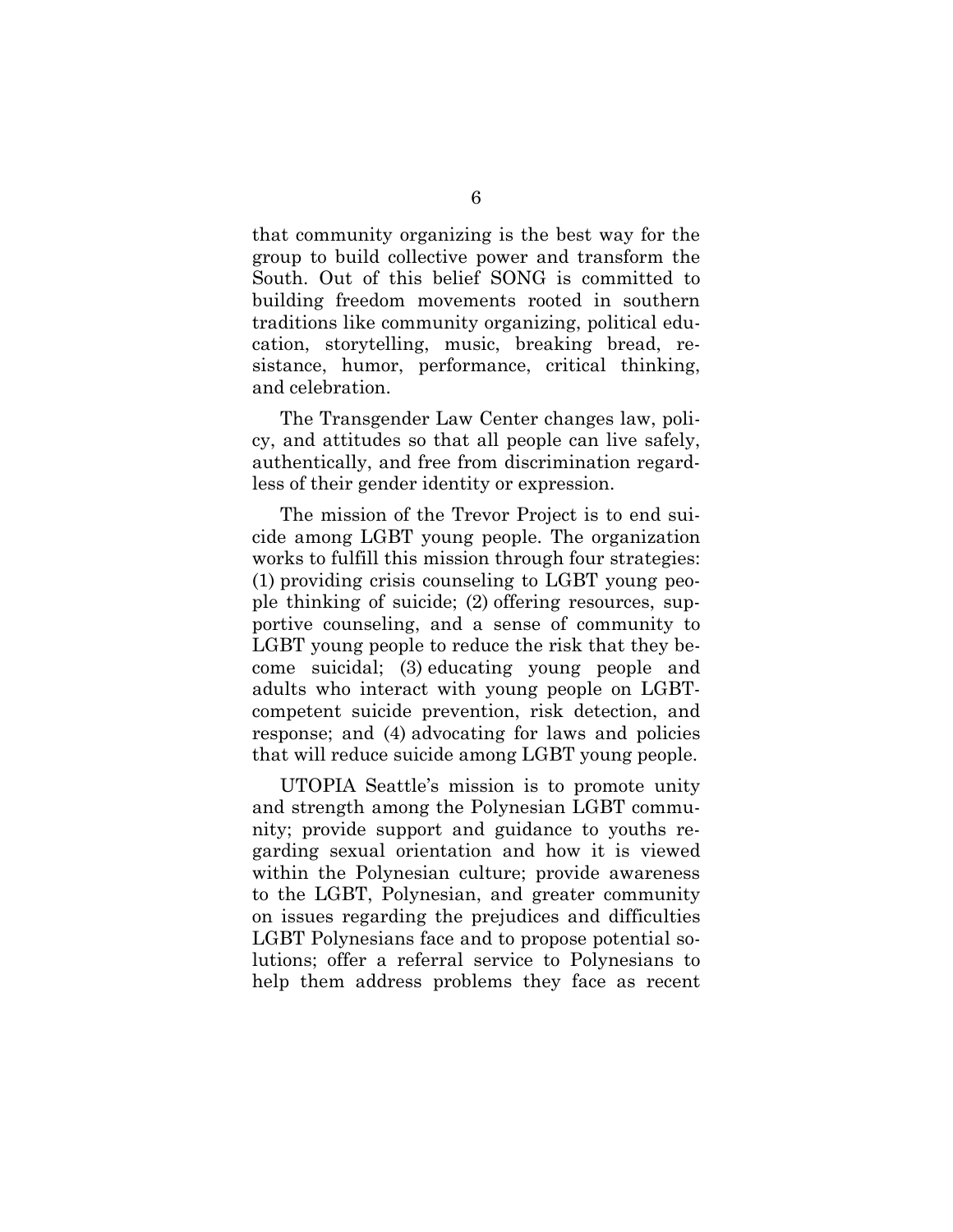immigrants to the United States; and share culture with the greater community through traditional songs and dance.

VAYLA is a progressive multi-racial community-based organization in New Orleans that empowers youth and families through supportive services and organizing for cultural enrichment and positive social change.

*Amici* have long supported immigration rights and deferred-action programs like the ones enjoined in this case.

#### **SUMMARY OF ARGUMENT**

The Fifth Circuit affirmed a district court preliminary injunction, pending trial, forbidding expansion of the Deferred Action for Childhood Arrivals policy ("DACA") and implementation of the Deferred Action for Parents of Americans and Lawful Permanent Residents program ("DAPA").[2](#page-17-0) As the government explained in its petition, the Enjoined Programs represented the Executive Branch's attempt to balance the enforcement of federal immigration law, Congress's direction to focus on serious criminals and terrorists, and the reality that Congress had appropriated insufficient funds to eject all undocumented aliens from the United States. (Pet. 8–10.) In particular, the Enjoined Programs allowed undocumented parents of U.S. citizens and lawful permanent residents to seek—and the Executive Branch to grant on a case-by-case basis deferred action on their immigration status. (*Id.*)

<span id="page-17-0"></span> <sup>2</sup> *Amici* refer in their brief to the expansion of DACA and the implementation of DAPA as "the Enjoined Programs."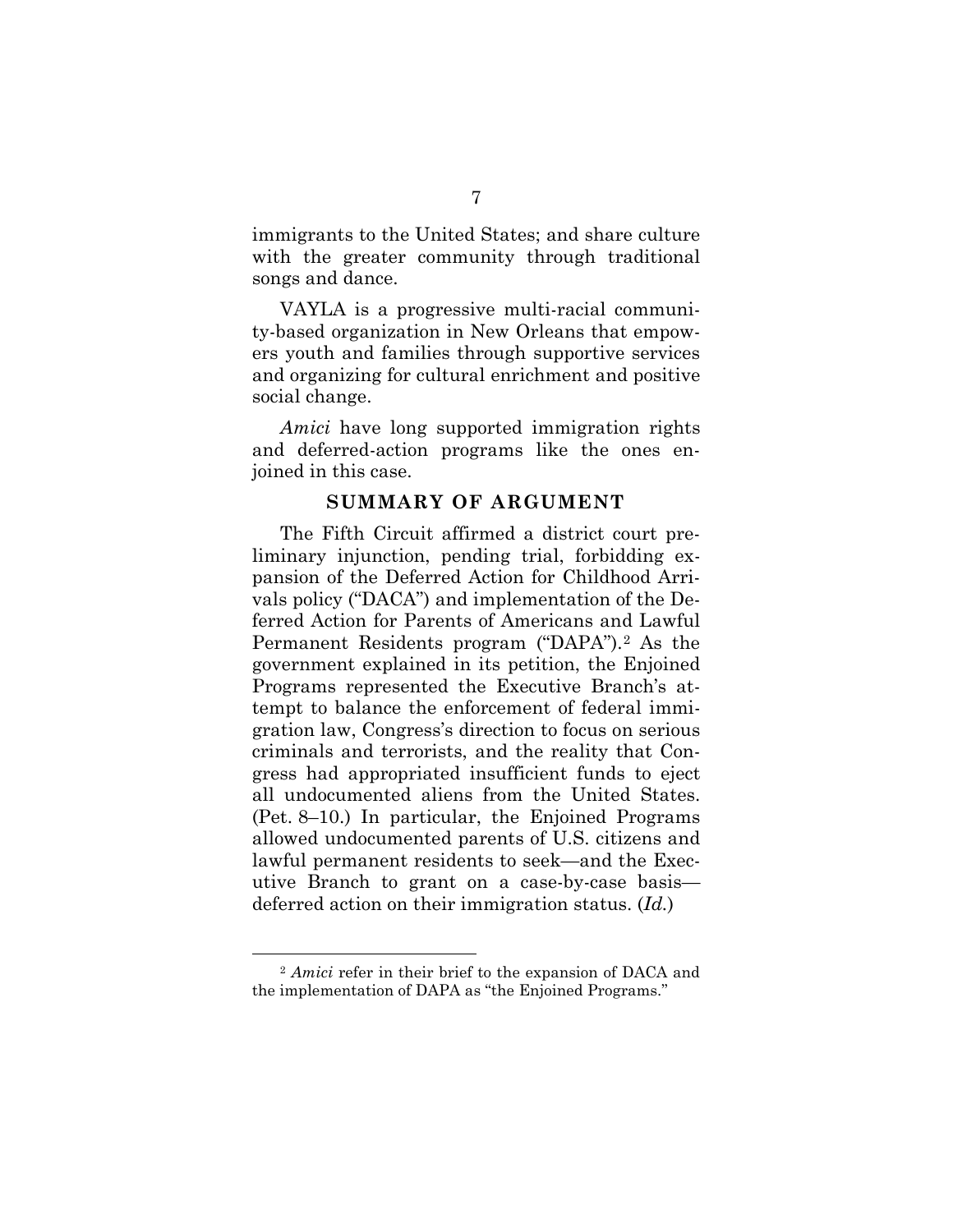The Fifth Circuit affirmed this decision based, in part, on a conclusion that "[t]he states have shown 'that the threatened injury if the injunction is denied outweighs any harm that will result if the injunction is granted.' The states have alleged a concrete threatened injury in the form of millions of dollars of losses." *Texas v. United States,* 809 F.3d 134, 186 (5th Cir. 2015) (Pet. App. 86a) (quoting *Sepulvado v. Jindal*, 729 F.3d 413, 417 (5th Cir. 2013) (quoting *Byrum v. Landreth*, 566 F.3d 442, 445 (5th Cir. 2009))). Similarly, the Fifth Circuit also held:

> The states have also sufficiently established that "an injunction will not disserve the public interest." *Sepulvado*, 729 F.3d at 417 (quoting *Byrum*, 566 F.3d at 445). . . . The main difference is that, instead of relying on their financial interests, the states refer to the public interest in protecting separation of powers by curtailing unlawful executive action.

> . . . The interest the states have identified cannot be, given the difficulty of restoring the *status quo ante* if DAPA were to be implemented. The public interest easily favors an injunction.

*Id.* at 187 (Pet. App. 88a) (footnote omitted).

In rendering its decision, the Fifth Circuit overstated the alleged harm caused by the Enjoined Programs on certain states and minimized the actual harm that the injunction would inflict, and has inflicted, on undocumented LGBT individuals as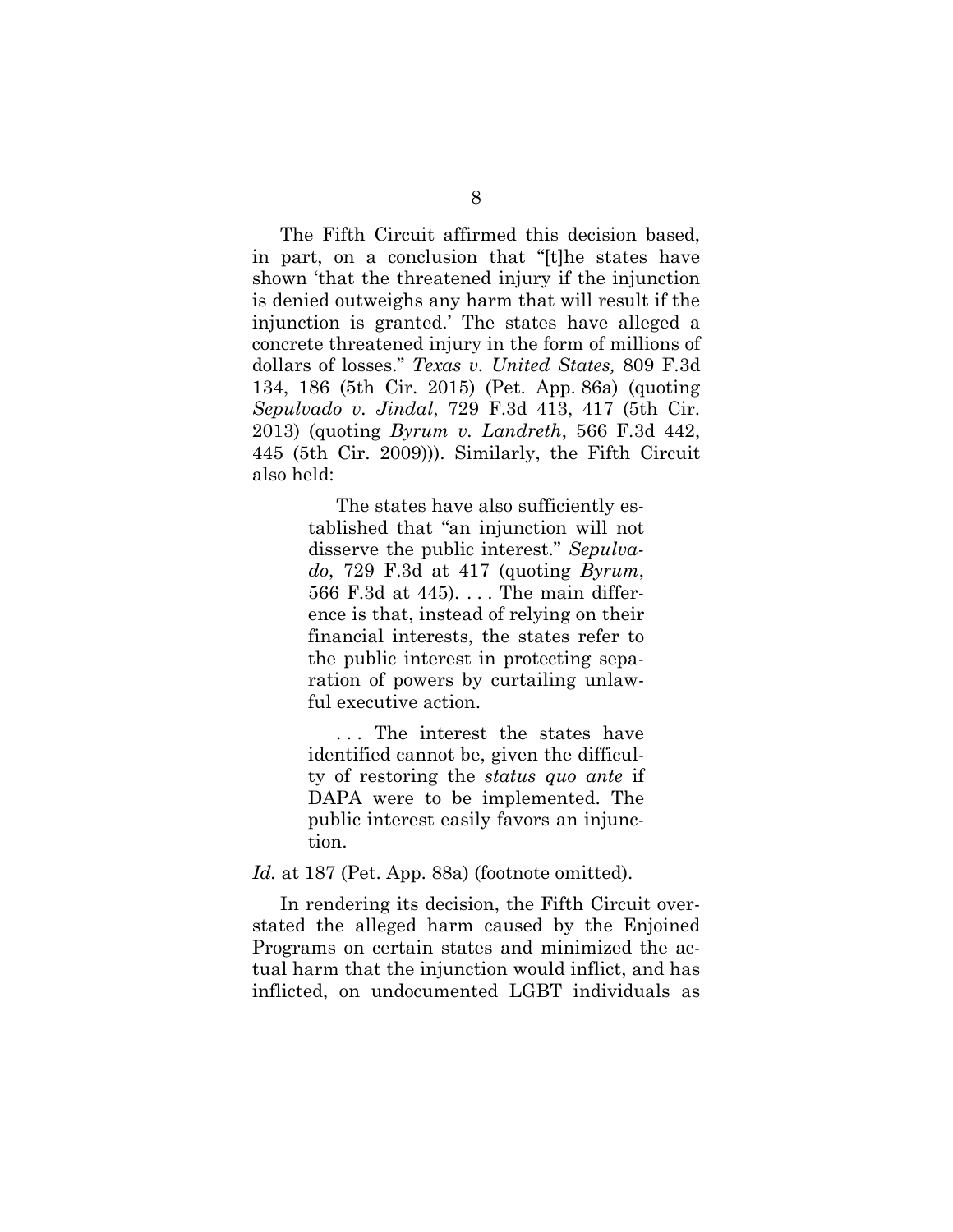well as U.S. citizen/lawful permanent resident LGBT children with undocumented parents. In doing so, the court ignored the specific harms resulting from the injunction that adversely impact the population of undocumented persons in the United States and their families.

A recent study by the Migration Policy Institute places the number of undocumented adults with children eligible for DAPA at 3.6 million undocumented individuals caring for over 4.3 million U.S. citizen/lawful permanent resident children.[3](#page-19-0) In the case of Asian and Pacific Islander LGBT individuals, these sub-populations are particularly vulnerable to the disruption to the family structure that the injunction creates.

The Enjoined Programs, at their core, strengthen family unity and support, both of which are essential to LGBT individuals in Asian and Pacific Islander communities. The injunction places at risk of deportation DACA-expansion-eligible individuals as well as DAPA-eligible parents, putting children, a population particularly dependent on social and familial support, at risk of significant injury due to lack of support by separating them from their parents. The United States recognizes in its Constitution the dignity of LGBT individuals and their families and provides them with fundamental protections and rights. Without the Enjoined Programs, DACA-expansion-eligible LGBT individuals are

<span id="page-19-0"></span> <sup>3</sup> Randy Capps et al., *Deferred Action for Unauthorized Immigrant Parents: Analysis of DAPA's Potential Effects on Families and Children* 5 (Feb. 2016), *available at* http:// [www.migrationpolicy.org/sites/default/files/publications/DAP](http://www.migrationpolicy.org/sites/default/files/publications/DAPA-Profile-FINALWEB.pdf) A-Profile-FINALWEB.pdf.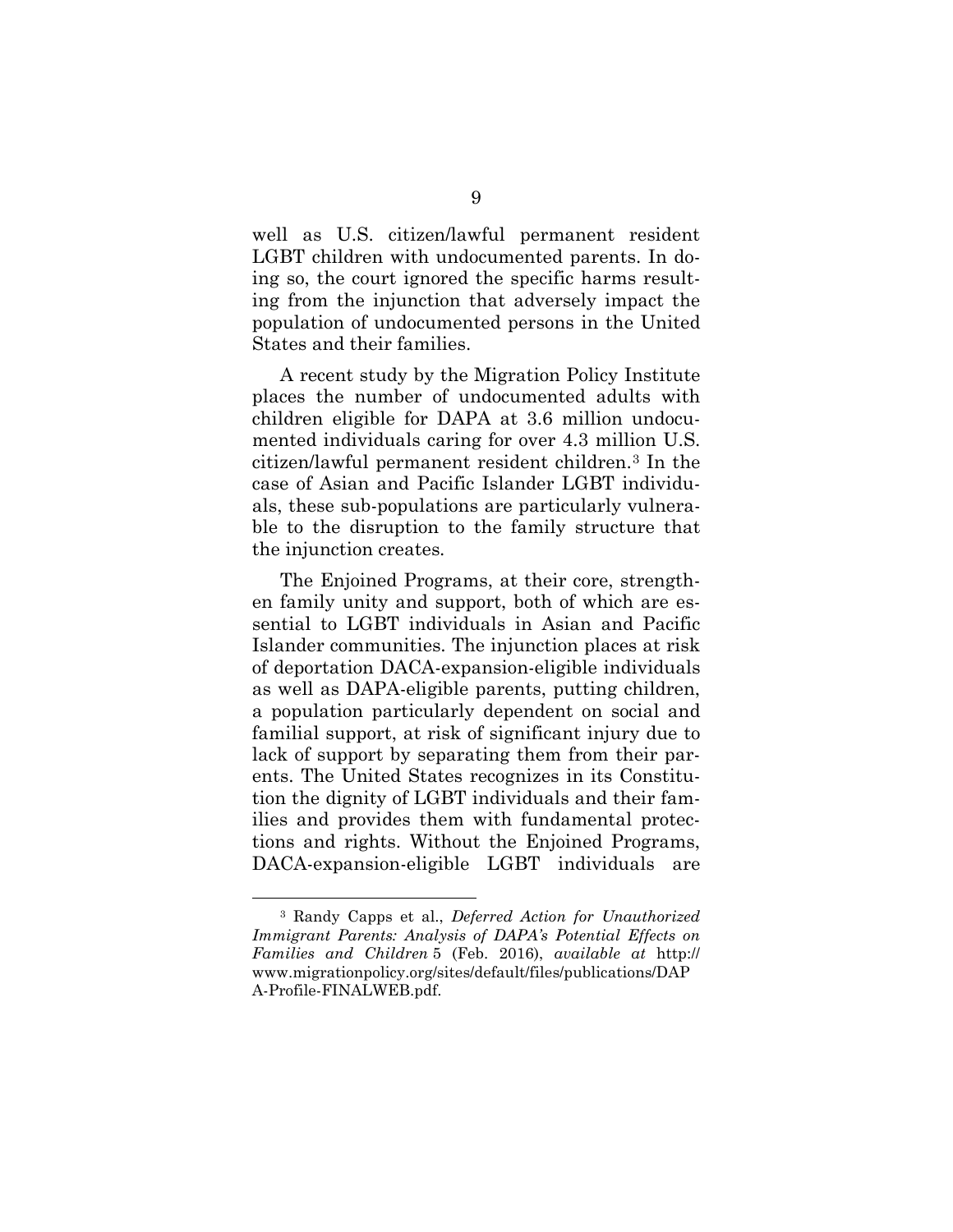forced into situations where they may be forced to move to a country where they will be subject to harassment, violence, and potential legal prosecution. Similarly, families consisting of DAPA-eligible undocumented parents and U.S. citizen/lawful permanent resident LGBT children are being forced into an unenviable decision—choosing between leaving the safety of the United States and traveling with their children to a potentially dangerous legal and social environment, or leaving the United States without their children, who would remain alone in this country, stripped bare of critical family support, and in many cases unable to survive on their own.

#### **ARGUMENT**

**I. The Enjoined Programs Strengthen Family Unity and Support, Both of Which Are Essential to U.S. Citizen/Lawful Permanent Resident LGBT Children in Asian and Pacific Islander Communities.**

As this Court recognized in *Obergefell v. Hodges*:

[M]any same-sex couples provide loving and nurturing homes to their children, whether biological or adopted. And hundreds of thousands of children are presently being raised by such couples. Most States have allowed gays and lesbians to adopt, either as individuals or as couples, and many adopted and foster children have same-sex parents. This provides powerful confirmation from the law itself that gays and lesbians can create loving, supportive families.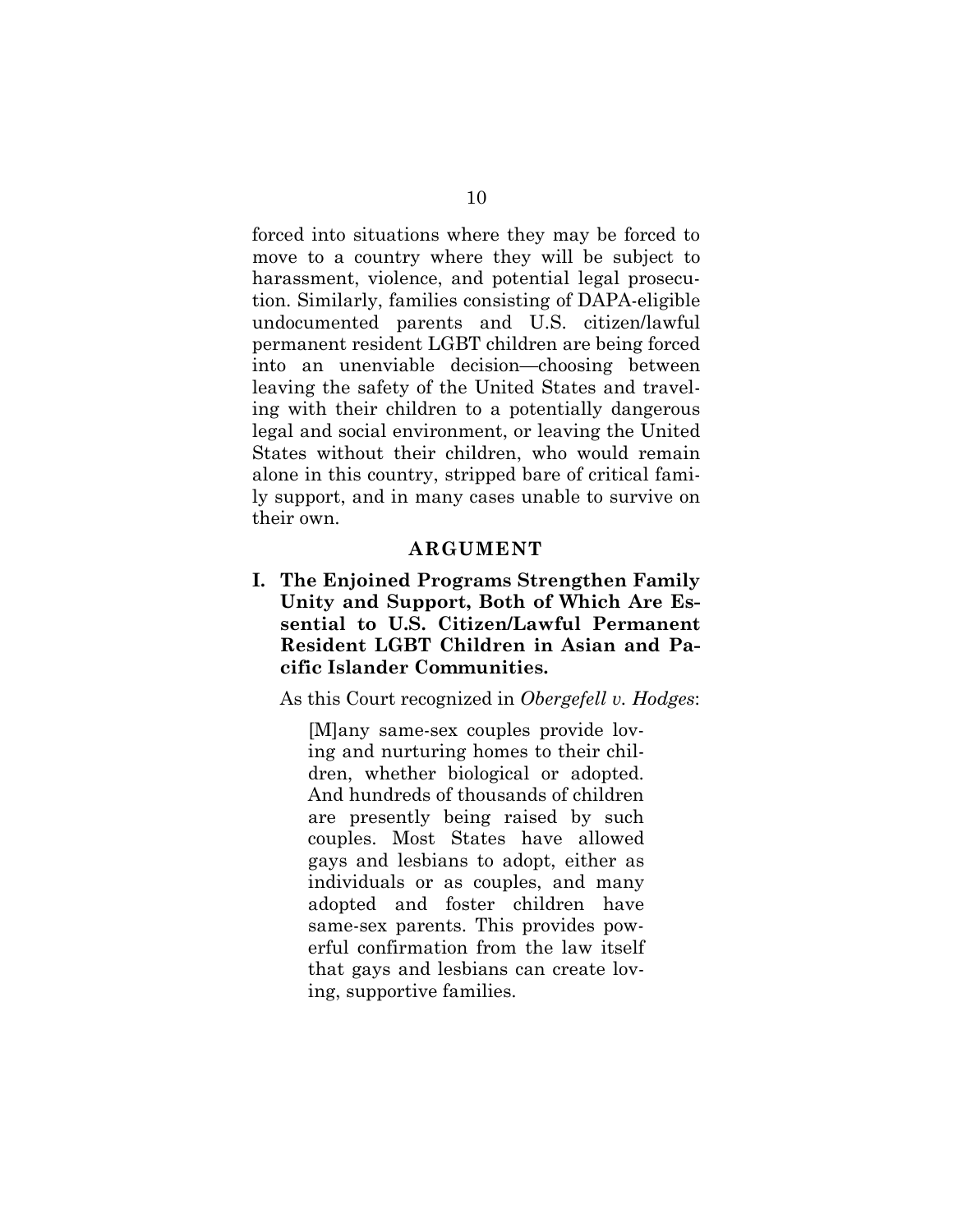Childhood and adolescence are periods of profound physical, cognitive, and social development, and include the development of sexual identity. This development has been shown to directly affect a child's emotional and psychosocial well-being.[4](#page-21-0) During this period of development children and adolescents find support from their parents, families, and caregivers.

<span id="page-21-4"></span>For children, regardless of sexual orientation or ethnicity, the link between social support and health is well established.<sup>[5](#page-21-1)</sup> Evidence suggests that parental support is a vital source of social support for young people, particularly within the LGBT community, where LGBT children face developmental challenges with a stigmatized identity.[6](#page-21-2) Social stigma associated with homosexuality and deviation from gender roles remains prevalent, especially for young people.[7](#page-21-3) Parental support for children is even stronger in the Asian and Pacific Is-

<span id="page-21-0"></span> <sup>4</sup> Jeana R. Bracey et al., *Examining Ethnic Identity and Self-Esteem Among Biracial and Monoracial Adolescents* 33 J. Youth & Adolescence 123, 124 (2004).

<span id="page-21-1"></span><sup>5</sup> Belinda L. Needham & Erika L. Austin, *Sexual Orientation, Parental Support, and Health During the Transition to Young Adulthood*, 39 J. Youth & Adolescence 1189, 1190 (2010).

<span id="page-21-2"></span><sup>6</sup> Yolanda Padilla et al., *Parental Acceptance and Illegal Drug Use Among Gay, Lesbian, and Bisexual Adolescents: Results from a National Survey*, 55 Social Work 265, 272 (2010).

<span id="page-21-3"></span><sup>7</sup> Joanna Almeida et al., *Emotional Distress Among LGBT Youth: The Influence of Perceived Discrimination Based on Sexual Orientation*, 38 J. Youth & Adolescence 1001, 1002 (2009).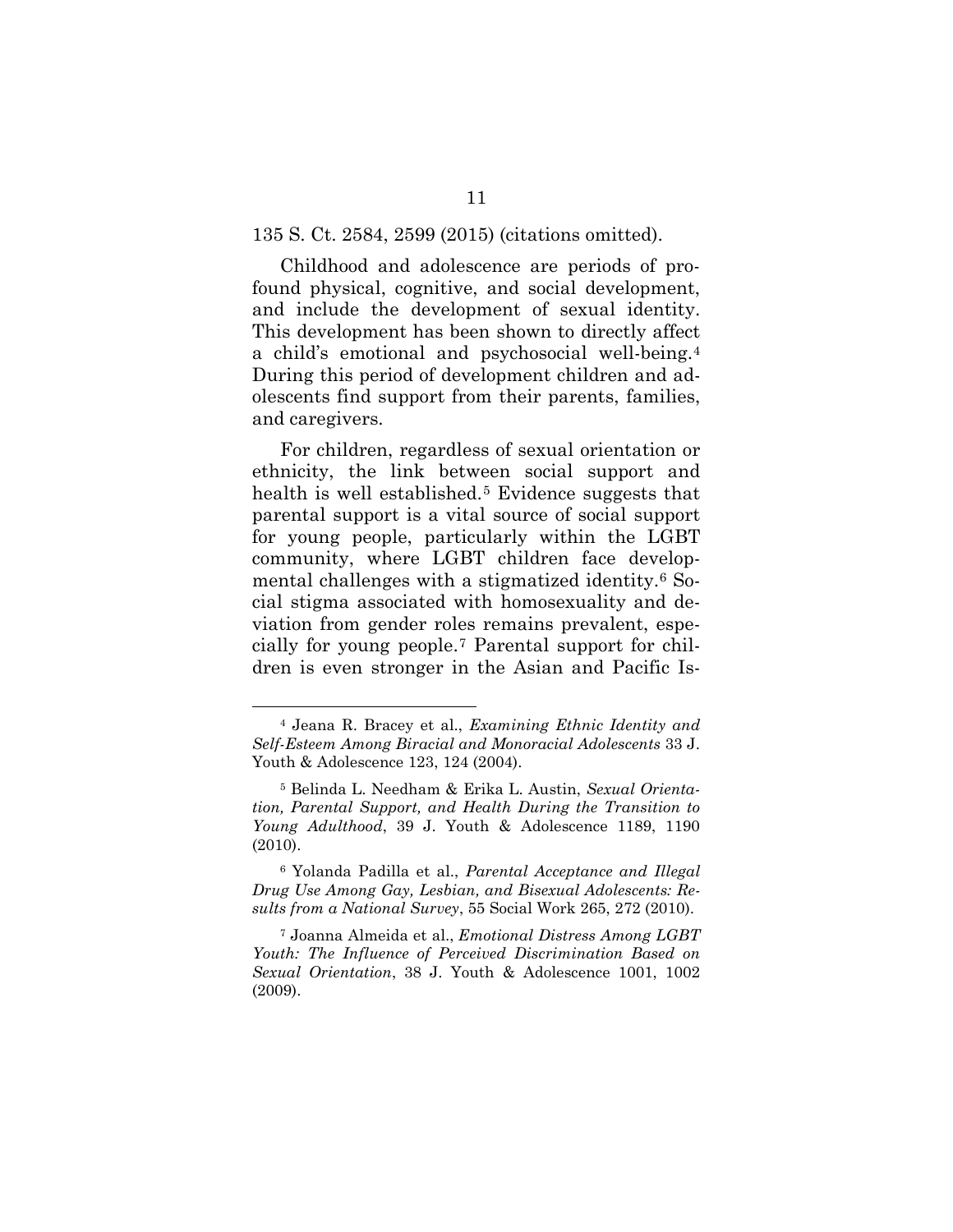lander community as the societal emphasis is on loyalty to the family first; the family unit is the primary center for support, including religious, economic, political, and social mores.[8](#page-22-0)

<span id="page-22-4"></span>The disruption of the strength of the family bond created by the injunction puts children, a population particularly vulnerable and dependent on social support, at risk of significant injury due to lack of familial support by placing undocumented parents of these U.S. citizens/lawful permanent residents at risk of deportation.[9](#page-22-1)

## <span id="page-22-3"></span>**A. U.S. LGBT Citizen/Lawful Permanent Resident Children Derive Significant Strength from Their Families.**

Parents, families, foster parents, caregivers, and guardians have very dramatic impacts on the health and well-being of their LGBT children.<sup>10</sup> Research strongly supports the correlation between a family's connectedness and support of an LGBT child and that child's physical and mental health. For example, a recent study suggested that "sexual minorities" may have worse health-related out-

<span id="page-22-0"></span> <sup>8</sup> Hazel Rose Markus & Shinobu Kitayama, *Culture and Self: Implications for Cognition, Emotion, and Motivation*, 98 Psych. Rev. 224, 241 (1991).

<span id="page-22-1"></span><sup>9</sup> Even when families do not support their LGBT children and estrangement occurs, such children understandably hope for reconciliation with their families, and the Enjoined Programs increase the opportunity for such reconciliation.

<span id="page-22-2"></span><sup>10</sup> Caitlin Ryan, *Supportive Families, Healthy Children: Helping Families with Lesbian, Gay, Bisexual &Transgender Children* 4–7 (2009), *available at* http://familyproject.sfsu.edu/ [sites/sites7.sfsu.edu.familyproject/files/FAP\\_English%20Bookl](http://familyproject.sfsu.edu/sites/sites7.sfsu.edu.familyproject/files/FAP_English%20Booklet_pst.pdf) et\_pst.pdf.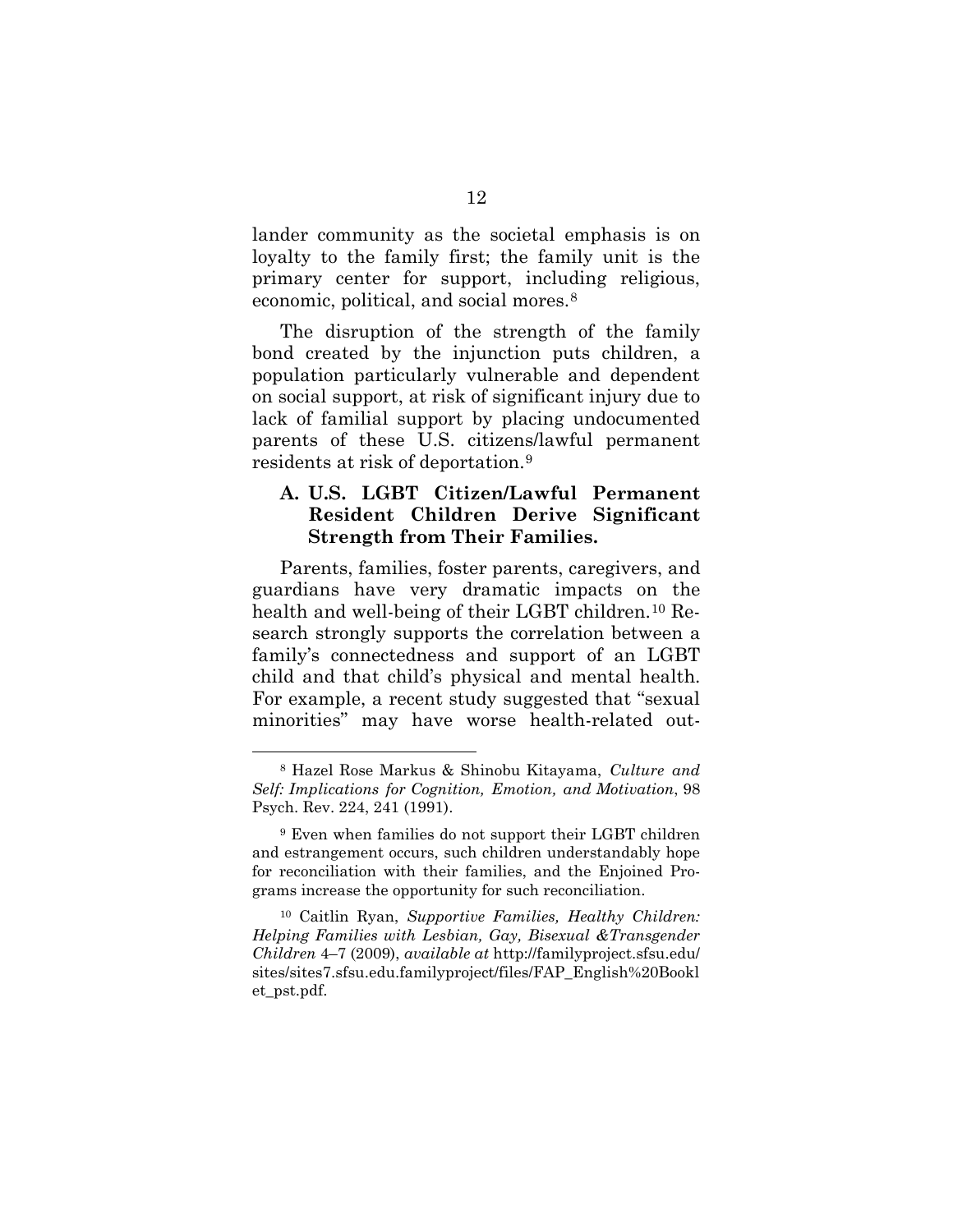comes during adolescence because they report lower levels of "family connectedness," a key protective resource.[11](#page-23-0) Researchers have also concluded that Asian American LGBT youth in the Midwestern United States who perceived lower levels of family caring and had negative perceptions of the climate in their schools reported lower self-esteem, resulting in greater emotional distress.[12](#page-23-1)

Other studies suggest that the manner in which parents react to their LGBT children's sexual or gender identity can significantly affect their children's physical and mental health.[13](#page-23-2) Scientific studies have established a clear link between specific parental and caregiver rejecting behaviors and negative health problems in lesbian, gay, and bisexual adults.[14](#page-23-3) A family's attitudes, behaviors, and interactions have been shown to clearly apply to the LGBT adolescent's physical and emotional states.[15](#page-23-4) Research proves that connections to family have been shown to prevent major health risk behaviors.

The Enjoined Programs strengthen family support, which is critical to the health and well-being of LGBT youth. Forcing LGBT youth into rejectiontype situations, such as family division due to deportation or removal from the United States, will

 <sup>11</sup> Needham & Austin, *supra* note [5,](#page-21-4) at 1190.

<span id="page-23-4"></span><span id="page-23-3"></span><span id="page-23-2"></span><span id="page-23-1"></span><span id="page-23-0"></span><sup>12</sup> Yuko Homma & Elizabeth M. Saewyc, *The Emotional Well-Being of Asian-American Sexual Minority Youth In School*, J. LGBT Health Res., Jan. 2007, at 67, 73.

<sup>13</sup> Ryan, *supra* note [10,](#page-22-3) at 5–7.

<sup>14</sup> *Id*.

<sup>15</sup> *Id.*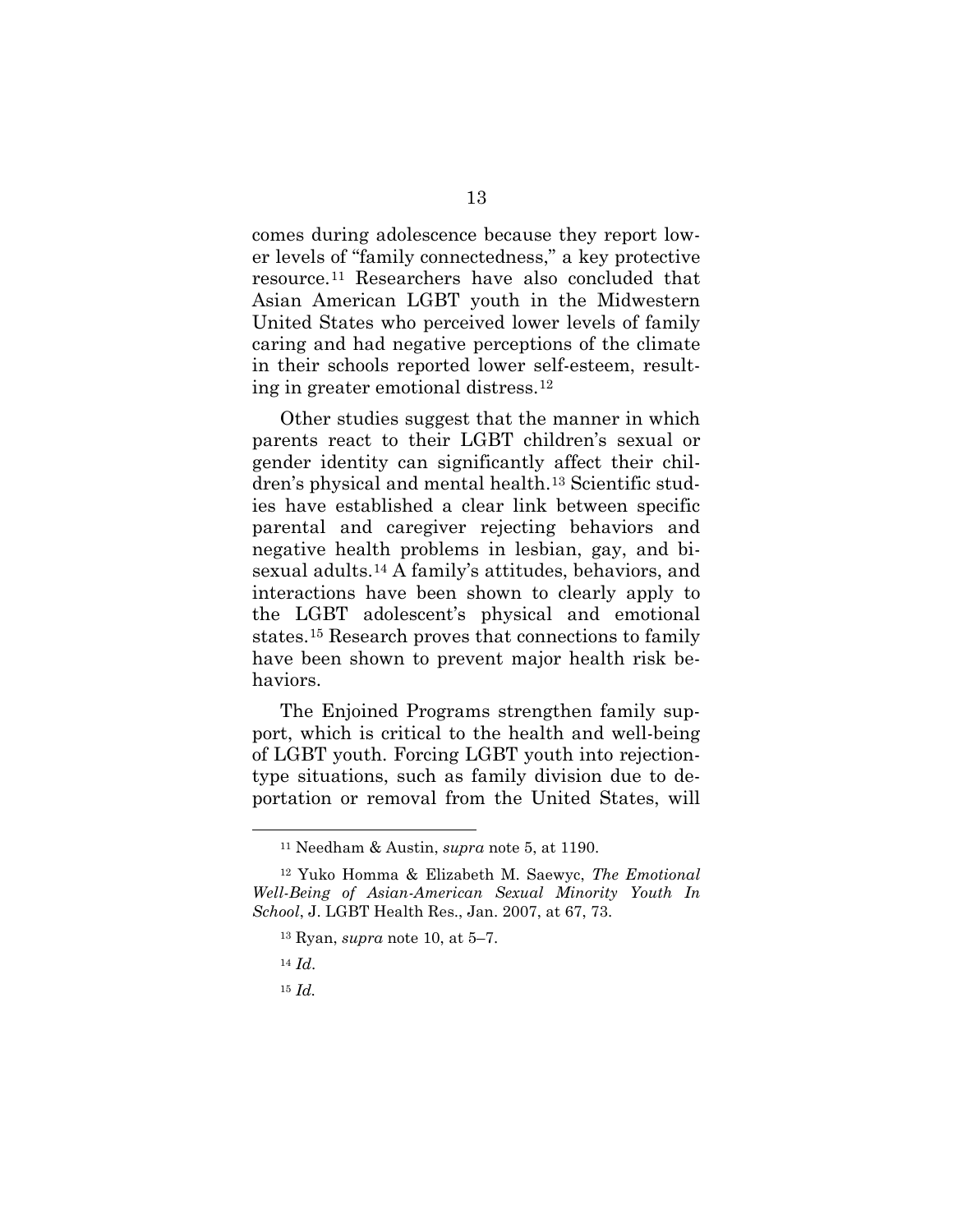deprive them of family connectedness that is essential for their healthy development and well-being.

#### **B. Family Serves a Particularly Important Role in Asian and Pacific Islander Communities.**

The risk of family separation that the Enjoined Programs manage—and the district court's injunction enhances—affects Asian and Pacific Islander LGBT children acutely, because in their communities the family is one's primary obligation and first loyalty, as well as the center for religious, economic, political, and social mores.

Asian and Pacific Islander families emphasize interdependence among family members, stressing self in relation to others within the family. The family is the central focus of Asian culture, so much so that some have asserted that the family is considered the prototype for all relationships.[16](#page-24-0) Asian children are taught from an early age that family relationships and obligations are a primary obligation. Accordingly, these children mature with a deep sense of obligation and loyalty to the family unit, which is put first before all others.[17](#page-24-1)

The Asian and Pacific Islander child–parent relationship is also shaped by this cultural emphasis on interdependence among family members.[18](#page-24-2) Asian and Pacific Islander family obligation ex-

 <sup>16</sup> Markus & Kitayama, *supra* note [8,](#page-22-4) at 241.

<sup>17</sup> *Id*.

<span id="page-24-2"></span><span id="page-24-1"></span><span id="page-24-0"></span><sup>18</sup> Ruth K. Chao, *Chinese and European American Cultural Models of the Self-Reflected in Mothers' Childrearing Beliefs*, 23 Ethos 328, 331–32 (1995).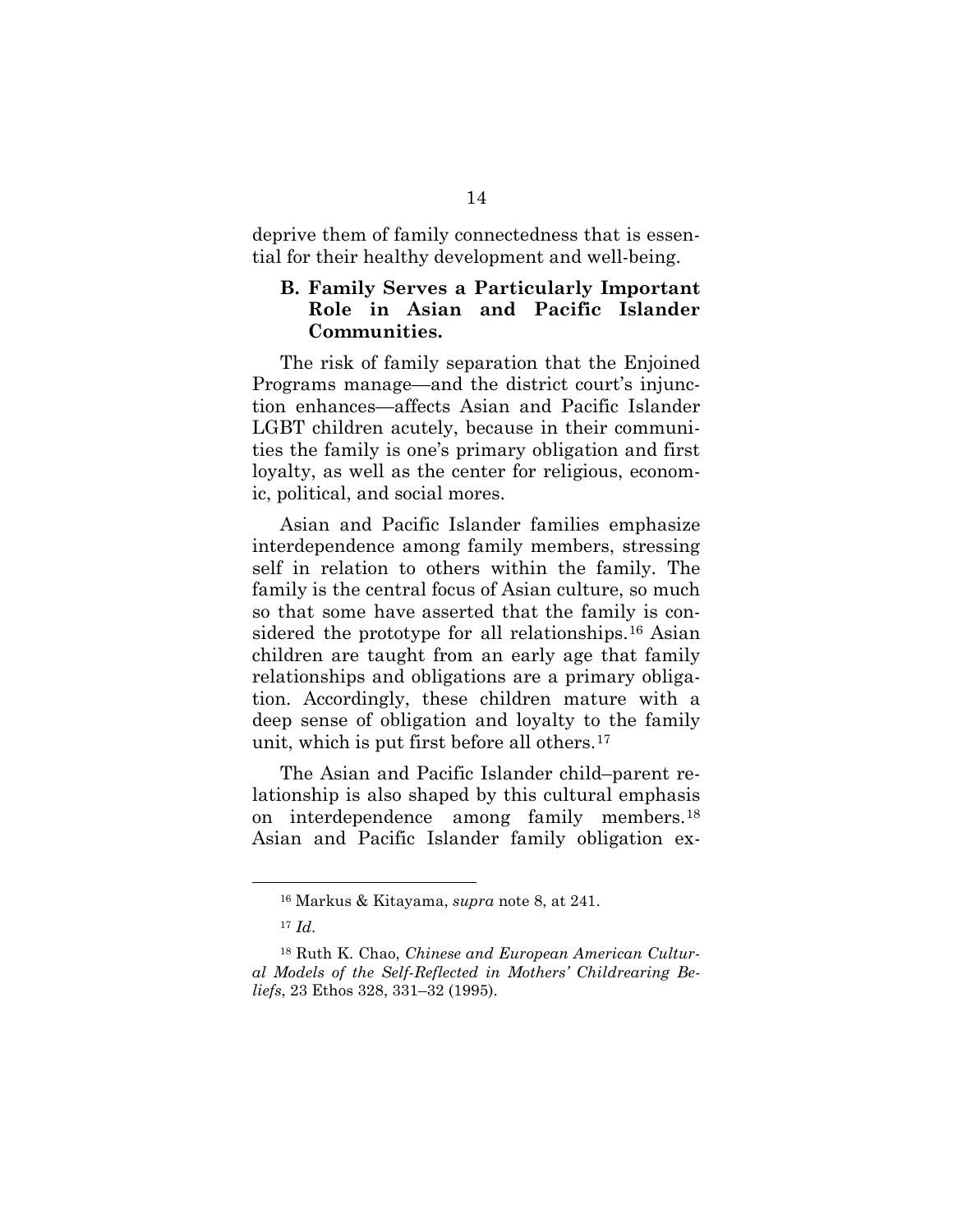tends to all family members' care obligations: children care for aging adults; adults care for children and younger siblings.

This increased reliance and dependence on family relationships makes it even more critical in Asian and Pacific Islander families with LGBT children that parents be present to foster acceptance, an attribute proven to lead to healthy young adulthood. This is demonstrated in the fact that more than one in four Asian and Pacific Islander same-sex couples raise children, a rate which is projected to continue to grow based on these social and cultural norms.[19](#page-25-0)

This cultural emphasis on family interdependence makes even more acute the negative effects of the lower court's injunction on the child–parent relationship for Asian-Pacific Islander families with U.S. citizen/lawful permanent resident children.

## **C. The Enjoined Programs Directly Impact U.S. LGBT Citizen/Lawful Permanent Resident Children in Asian and Pacific Islander Communities.**

There are an estimated 267,000 undocumented LGBT immigrants in the United States, of which a disproportionate share are from Asian and Pacific

<span id="page-25-0"></span> <sup>19</sup> Angeliki Kastanis & Gary J. Gates, *LGBT Asian and Pacific Islander Individuals and Same-sex Couples* 1, 2 (n.d.), *available at* [http://williamsinstitute.law.ucla.edu/wp-content/](http://williamsinstitute.law.ucla.edu/wp-content/uploads/Census-2010-API-Final.pdf) uploads/Census-2010-API-Final.pdf (using 2010 census data); Glenn D. Magpantay, *The Future of the LGBTQ Asian American and Pacific Islander Community in 2040*, AAPI Nexus: Asian Am. & Pac. Islanders, Policy, Practice & Community (forthcoming 2016) (manuscript at 6–8) (on file with NQAPIA).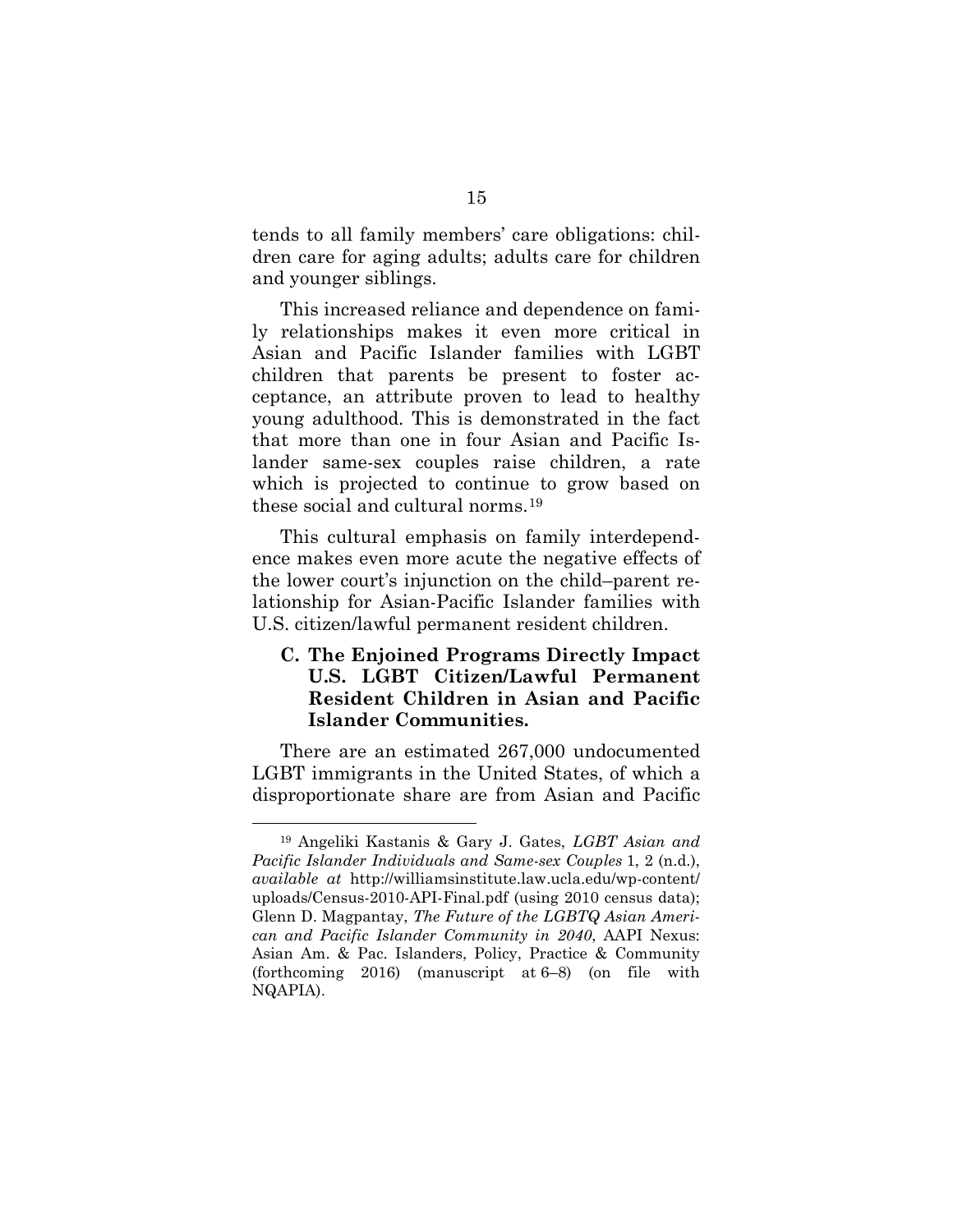Islander communities.[20](#page-26-0) The manner in which the Enjoined Programs preserve family relationships and protect some of the most vulnerable members of our population is best illustrated by several examples of Asian and Pacific Islander LGBT individuals who could substantially and materially benefit from the Enjoined Programs.

## **1. Example 1: Asian Family with an LGBT Citizen Child and an Undocumented Parent.**

Sandra Meetran, a sixteen-year-old student, currently resides in Rhode Island. Sandra and her sister are natural-born U.S. citizens. Sandra's family is from Laos, and Sandra's father and mother were undocumented in the United States, having overstayed their visitor visas. Sandra's father was deported to Laos when she was in middle school, at a time when she was realizing that she was gay. According to Sandra:

> When I was first starting to question my sexuality, my dad was suddenly taken away from my family and me. He got sent away and was placed in ICE holding for four to five months. . . . My dad was taken from me when I was really young. I didn't know what to do about it. It was devastating to me because it meant my dad wasn't going to watch me grow up. He missed

<span id="page-26-0"></span> <sup>20</sup> Gary J. Gates, *LGBT Adult Immigrants in the United States* 1 (Mar. 2013), *available at* http://williamsinstitute. [law.ucla.edu/wp-content/uploads/LGBTImmigrants-Gates-](http://williamsinstitute.law.ucla.edu/wp-content/uploads/LGBTImmigrants-Gates-Mar-2013.pdf)Mar-2013.pdf.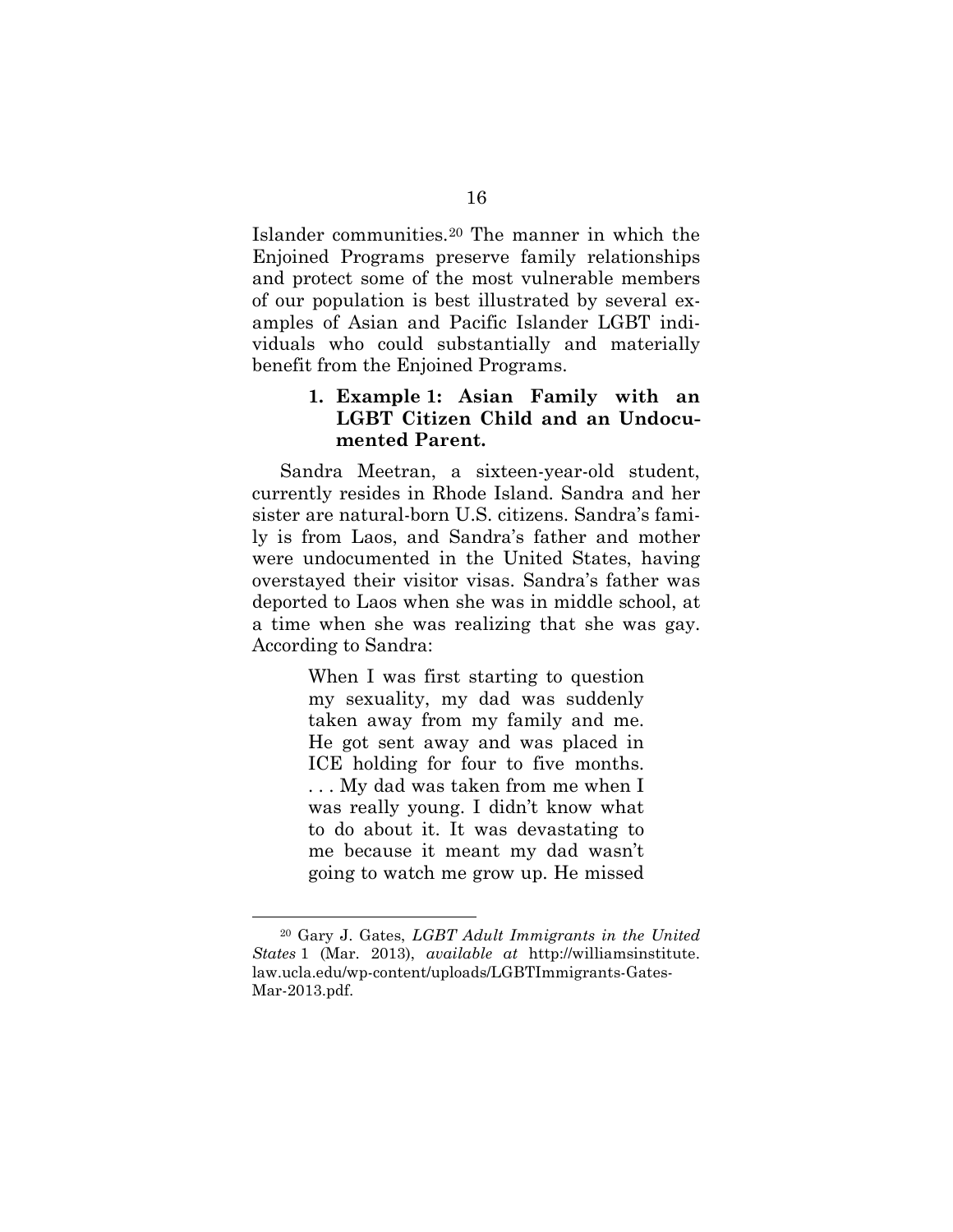my middle school graduation, he's going to miss me driving for the first time, and he's going to miss me graduating from high school and maybe even college. He's missing all the things a father needs to see.<sup>[21](#page-27-0)</sup>

After Sandra's father was deported, the disruption to the family structure resulted in additional pressures being shifted to Sandra and her mother, who remains at risk of potential deportation as well. In Sandra's own words,

> My dad has spent the last couple years in Laos. He has no job, and his only income is money my mom sends him, maybe a few hundred dollars. My mom becomes depressed and suffers from bad heart problems. She is overworked and very stressed because of all the responsibilities she had to take on after my dad was deported. Ever since this happened our family has fallen into poverty.

#### *Id.*

Sandra's parents, as undocumented parents of an Asian LGBT child who is a citizen of the United States, may have been eligible to benefit from the Enjoined Programs' familial protections. Sandra's father and mother could have had the opportunity to remain in the United States under the DAPA program, and provide the financial and psychologi-

<span id="page-27-0"></span> <sup>21</sup> NQAPIA, *Uncovering Our Stories: Sandy* (July 23, 2013), http://www.nqapia.org/wpp/uncovering-our-storiessandy/.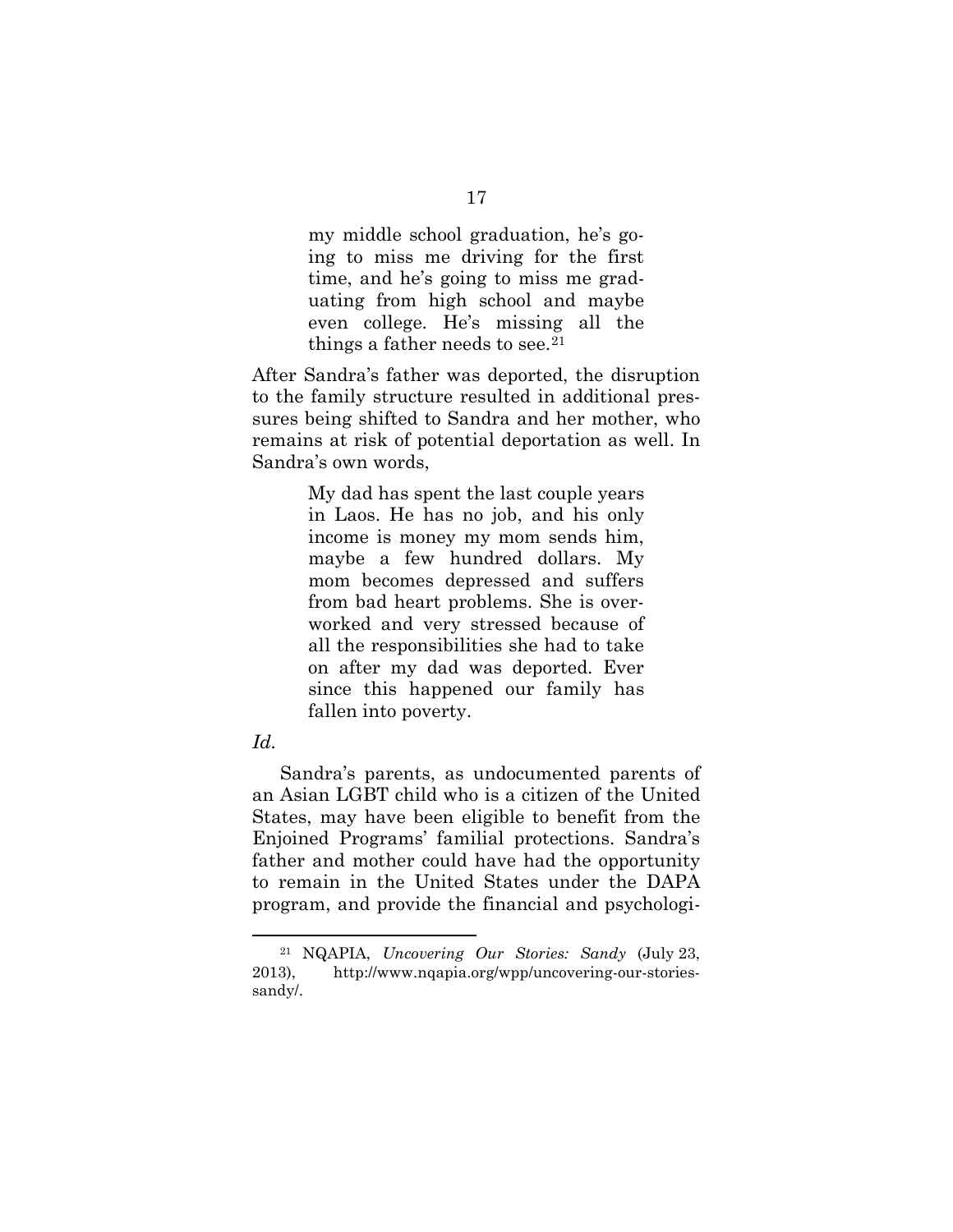cal support necessary for success for any child who identifies herself as part of the LGBT community. Instead, Sandra's story serves as an example of how the Enjoined Programs directly and uniquely benefit some of the most vulnerable portions of the population, and of the direct negative consequences of the injunction, factors ignored in the Fifth Circuit's decision.

#### **2. Example 2: Undocumented Pacific Islander LGBT Immigrant over the Age of Thirty Who Arrived in the United States as a Child.**

Jose Antonio Vargas is a thirty-four-year old Pulitzer-prize winning journalist, filmmaker, and media producer who resides in Los Angeles, California. He is the founder of Define American, a nonprofit media and culture organization that seeks to elevate the conversation around immigration and citizenship in America; and the founder and editor of #EmergingUS, a digital platform that lives at the intersection of race, immigration, and identity in a multicultural America. Jose has received numerous additional accolades for his work, including the Public Service Award from the National Council of La Raza, the country's largest Latino advocacy organization; the Salem Award from the Salem Award Foundation, which draws upon the lessons of the Salem Witch Trials of 1692; the Freedom to Write Award from PEN Center USA; and an honorary Doctor of Letters from Colby College.[22](#page-28-0)

<span id="page-28-0"></span> <sup>22</sup> [Jose Antonio Vargas,](http://joseantoniovargas.com/bio) *Bio* (n.d.)*,* http://joseantonio vargas.com/bio.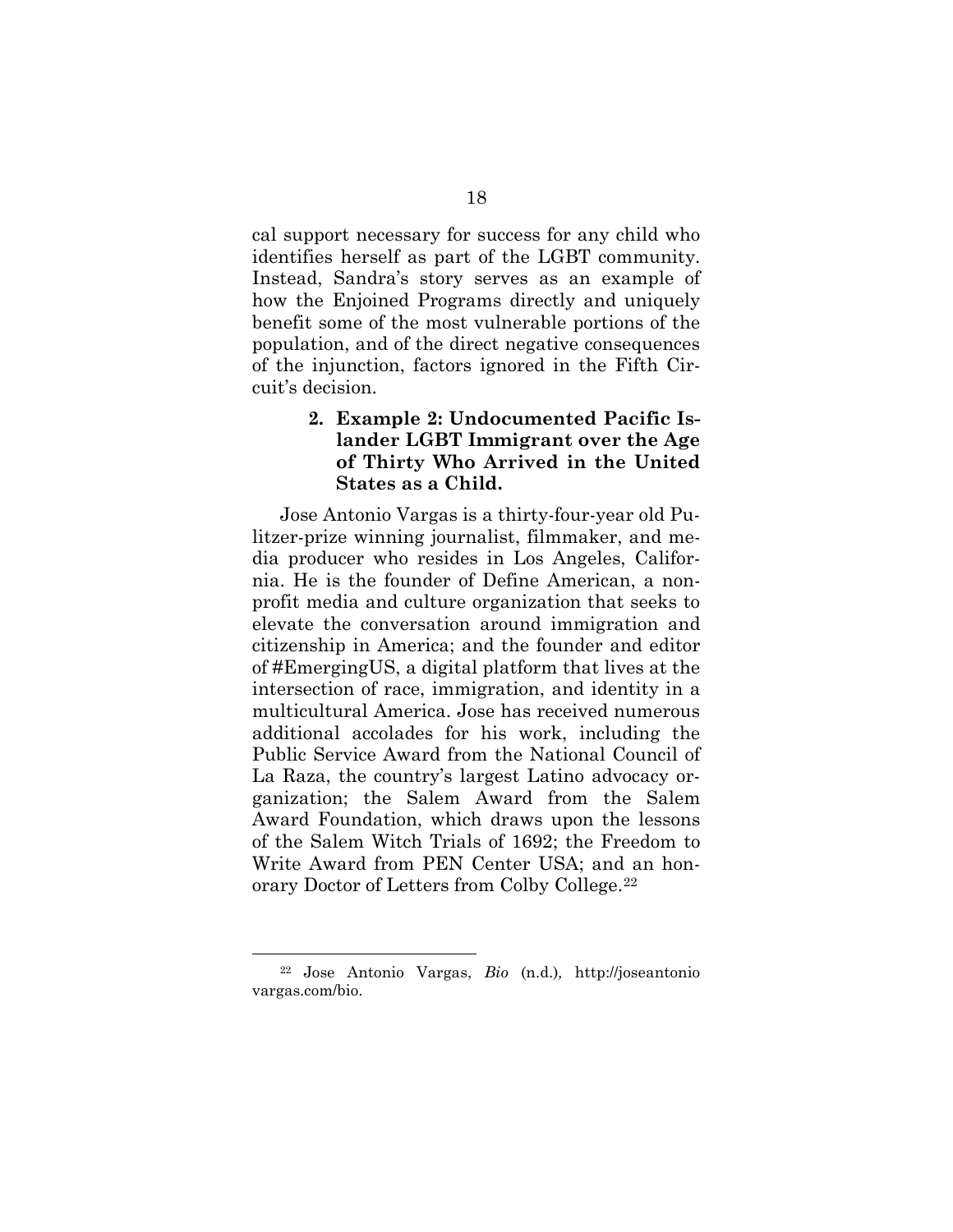Jose is also an undocumented LGBT individual. Jose first arrived in the U.S. in 1993 at the age of twelve from the Philippines, sent by his mother to live with his grandparents in California. It was not until four years later when Jose applied for a driver's license at the age of sixteen that he realized that he was undocumented—his grandparents had purchased a set of documents to facilitate his arrival in the United States.

Based on his age, Jose was ineligible for the initial DACA program, missing the deadline by four months. Jose is, however, eligible for participation in expansion of DACA, which would give him the chance to visit his mother in the Philippines for the first time in over two decades and permit him to continue his successful career in the United States. In contrast, the district court's injunction puts Jose at continued risk of physical violence, bigotry, and pervasive discrimination in social life and the work place against LGBT individuals if deported to the Philippines, or if he were to leave the country to visit his mother.

Jose's story is one example of the many LGBT adults over the age of thirty eligible for the DACA expansion who despite significant cultural and economic contributions to the United States, continue to be at risk of deportation and personal risk based on the district court's injunction.

#### **3. Example 3: Asian LGBT Immigrant Participant in DACA.**

Tony Choi is a twenty-four-year old gay South Korean undocumented beneficiary of the DACA program who lives in Little Ferry, New Jersey. Tony originally arrived in the United States at the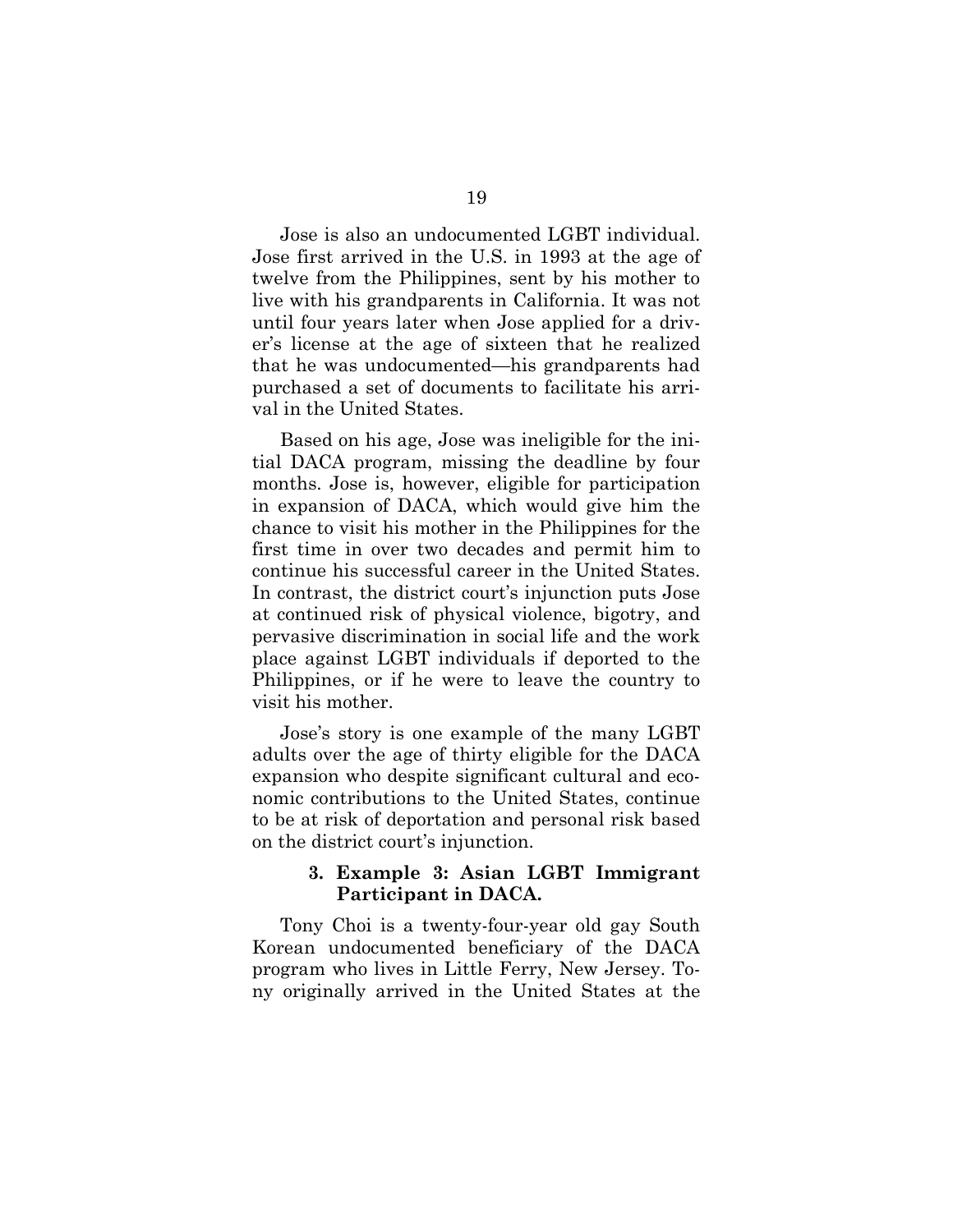age of eight with his family "in the aftermath of the Asian financial crisis that had wiped away our hopes and dreams. So we moved to the United States to start anew."[23](#page-30-0) He graduated college in 2011, with a major in Spanish and political science and is active with the immigrant community.

Tony's own words best capture how DACA personally benefitted him as an undocumented gay Asian-American:

> In 2010, after the failure of the DREAM Act in a Democratic controlled Senate and my mother's cancer diagnosis, I had lost hope. The choices ahead of me were to live a closeted life taking care of my mother or to return to Korea where my LGBT identity would subject me to harsh hazing for two years in the mandatory military service.

> Instead, I chose a third option to speak out and advocate for my community when everyone was saying that the legislative pathway to citizenship was dead. As a result of collaborative actions taken by other undocumented youth like me, President Obama announced Deferred Action for Childhood Arrivals, DACA. Since then, I have helped dozens of other undocumented youth find reprieve through DACA and continued working

<span id="page-30-0"></span> <sup>23</sup> Tony Choi, Remarks at NQAPIA Press Conference at U.S. Court of Appeals for the Second Circuit (Apr. 15, 2012).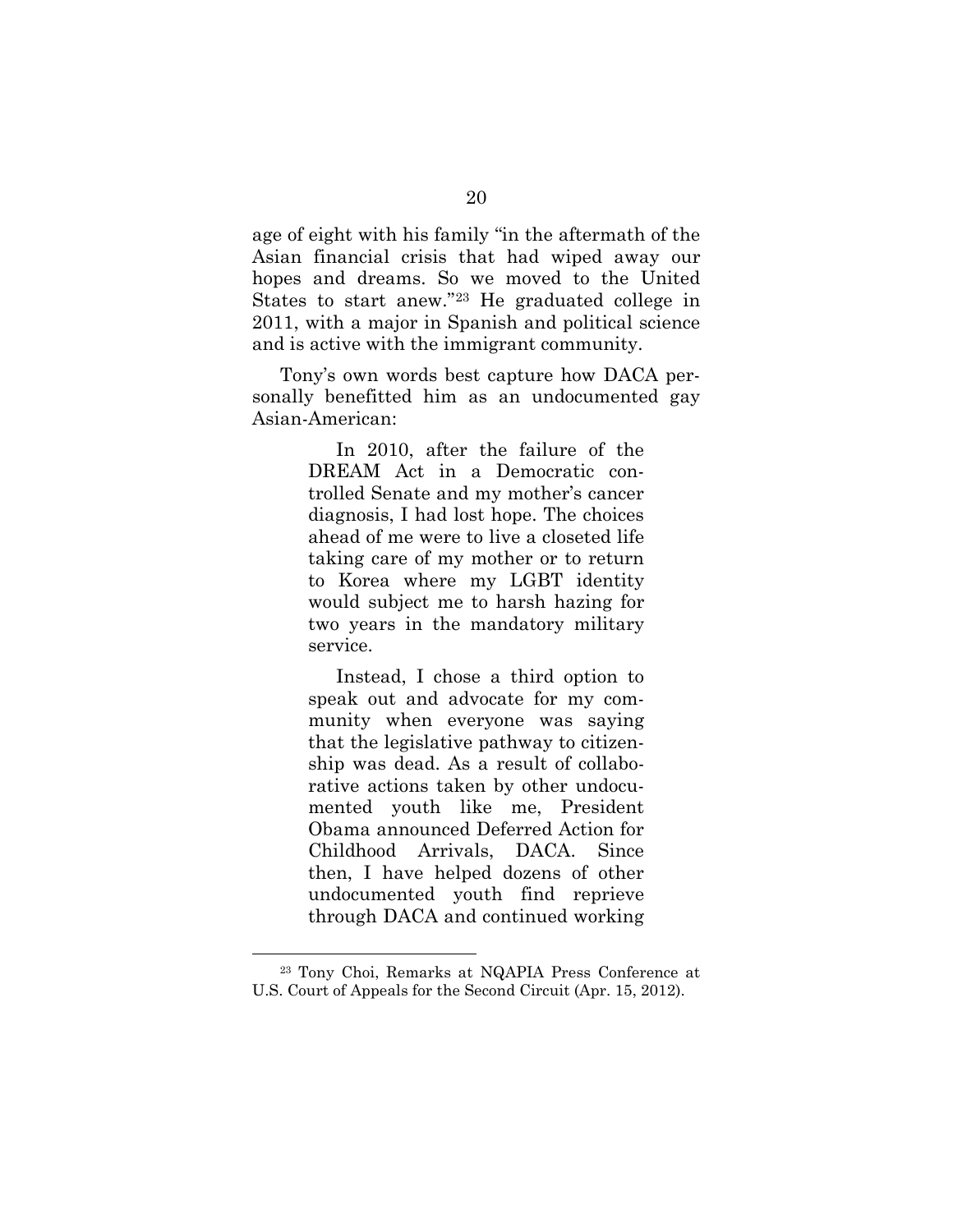to halt deportations. I've also just Because of this measure, I was able to file taxes for this year as well.<sup>[24](#page-31-0)</sup>

Tony's story illustrates how the DACA program protects Asian and Pacific Islander LGBT individuals from potential harassment and discrimination in their home countries and, in turn, how the Enjoined Programs could provide the same benefits to an even greater population of vulnerable individuals and their families.

**II. Without the Enjoined Programs, Families with Undocumented Parents and LGBT Children Who Are U.S. Citizens/Lawful Permanent Residents Face a No-Win Decision.**

The injunction in this case—which nullifies the protections of the announced Enjoined Programs places U.S. citizen/lawful permanent resident LGBT children with undocumented parents in extremely difficult circumstances. It presents parents with an impossible decision: leave the United States with their children and go to the potentially dangerous legal and social environment of their home countries, or leave the United States with their children remaining alone here, thus putting their children at risk due to lack of family support.

In cases of LGBT individuals, particularly those from Asian and Pacific Islander countries, forcing families to choose between keeping the family together by returning to their home countries or leaving the LGBT child here on his or her own without parental support places the LGBT child at signifi-

<span id="page-31-0"></span> <sup>24</sup> *Id.*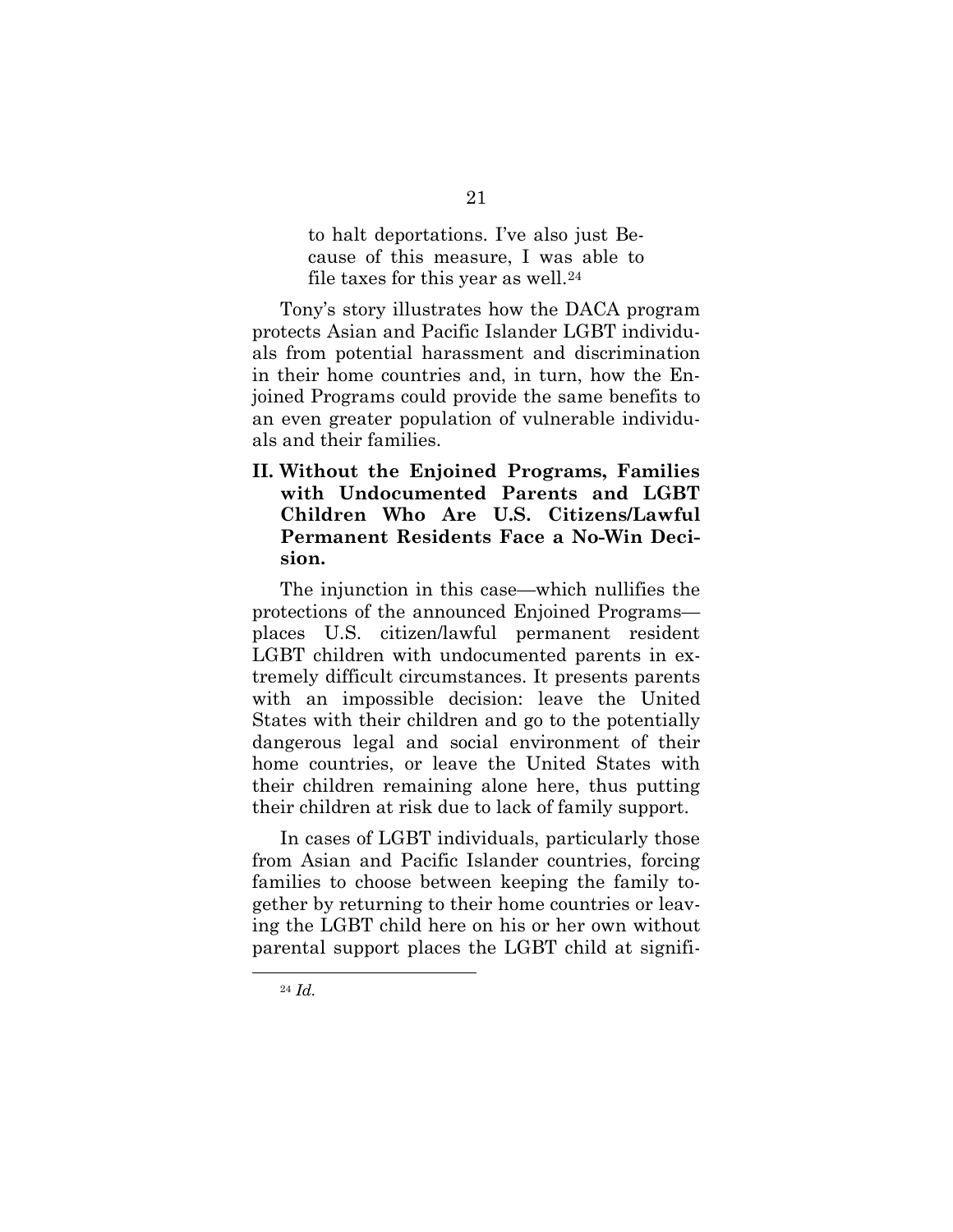cant personal and legal risk due to the legal and social environment. The system of legal protections and social services available to LGBT individuals in the United States is vastly superior to those of many of the anti-LGBT home countries to which Asian and Pacific Islander families will be forced to return. Indeed, for many LGBT young people, doing so is tantamount to a death sentence.

<span id="page-32-1"></span>**A. The United States Contains a Significant Network of Social Services for LGBT Individuals and This Nation's Legal Regime Protects Significant LGBT Rights.**

Through its history, the United States has proudly held itself to be a place of freedom and opportunity for immigrants from around the world, for the "huddled masses, yearning to be free."[25](#page-32-0) This promise has had particular truth for immigrants from certain minority groups seeking to flee persecution and violence in their native countries. The Constitution's protections of the free exercise of religion, expression, and speech, and the dueprocess and equal-protection guarantees afforded to racial and ethnic minorities have allowed countless religious and ethnic minorities to find safe harbor in the United States since our nation's founding. Today, the United States is a nation that also recognizes the dignity of LGBT immigrants and their families under federal law and the Constitution, allowing them to pursue the full promise of the

<span id="page-32-0"></span> <sup>25</sup> *See* Emma Lazarus, *The New Colossus* (1883), *reprinted in Emma Lazarus: Selected Poems and Other Writings* 233, 233 (Gregory Eiselein ed., 2002).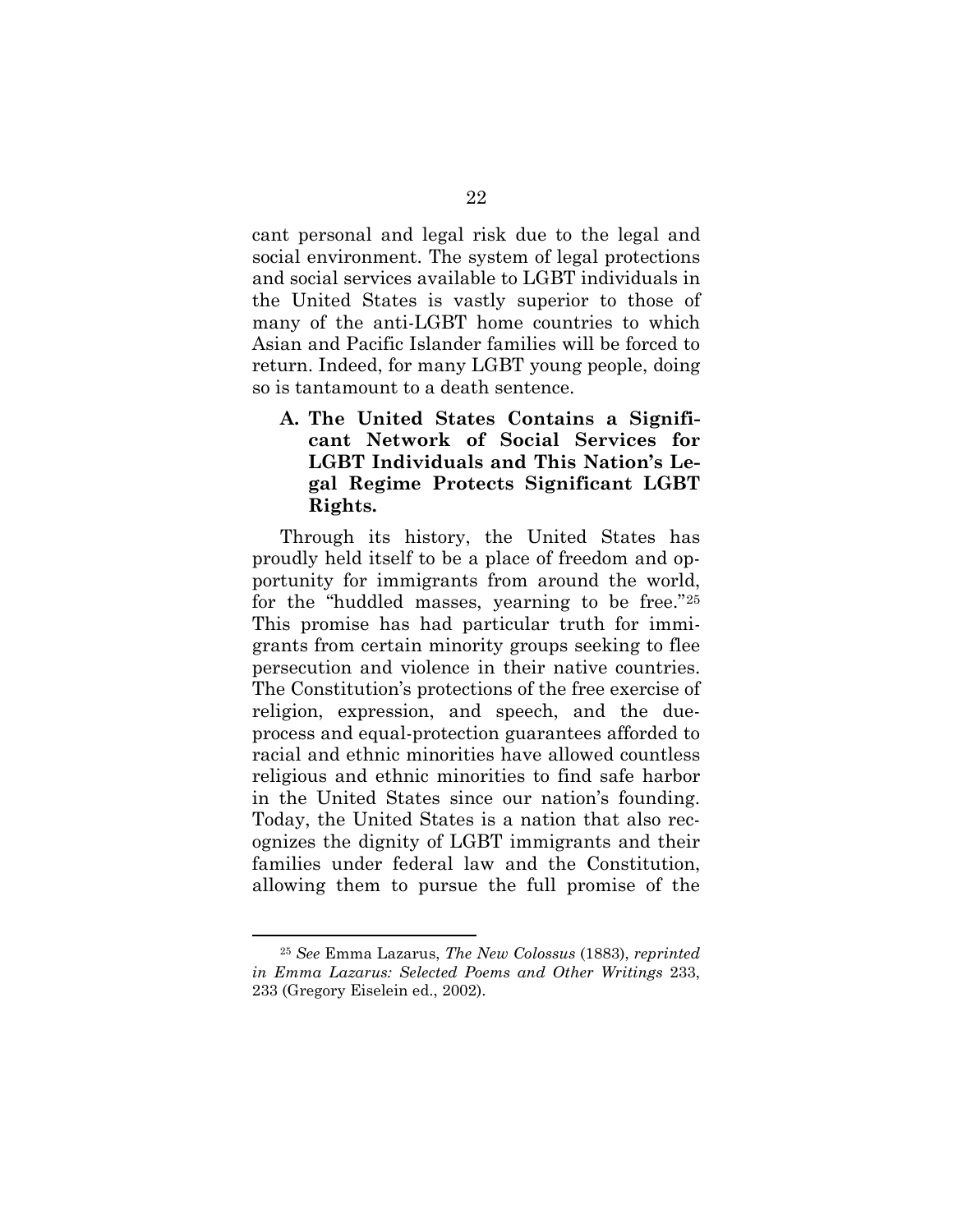American dream that so many seek when they immigrate to our country.[26](#page-33-0)

The Constitution has been held to guarantee LGBT families the right to the same legal recognition afforded to heterosexual marriages by the United States government and the states[.27](#page-33-1) In recognizing that same-sex marriage is protected by the Fifth and Fourteenth Amendments of the U.S. Constitution, this Court found that marriage is central to the human condition, "[r]ising from the most basic human needs," and "essential to our most profound hopes and aspirations."[28](#page-33-2) Having long held that the right to marry is a fundamental constitutional right, the Court found that choices about marriage and family "shape an individual's destiny," by allowing a married couple, regardless of sexual orientation, to pursue other core freedoms such as expression, intimacy, and spirituality.<sup>[29](#page-33-3)</sup> The Court also found that guaranteeing the right for LGBT couples to marry "safeguards children and families," by affording recognition and legal structure to the familial relationship.[30](#page-33-4) Marriage equality, simply put, brings permanency and stability to LGBT families, which the Court found erases the stigma that children suffer when their families are not fully recognized under the law.[31](#page-33-5)

- <sup>30</sup> *Obergefell,* 135 S. Ct. at 2600.
- <sup>31</sup> *Id.*

 <sup>26</sup> *See Obergefell*, 135 S. Ct. at 2599.

<sup>27</sup> *Id.*

<sup>28</sup> *Id*. at 2594.

<span id="page-33-5"></span><span id="page-33-4"></span><span id="page-33-3"></span><span id="page-33-2"></span><span id="page-33-1"></span><span id="page-33-0"></span><sup>29</sup> *See Loving v. Virginia*, 388 U.S. 1, 12 (1967); *Obergefell*, 135 S. Ct. at 2599.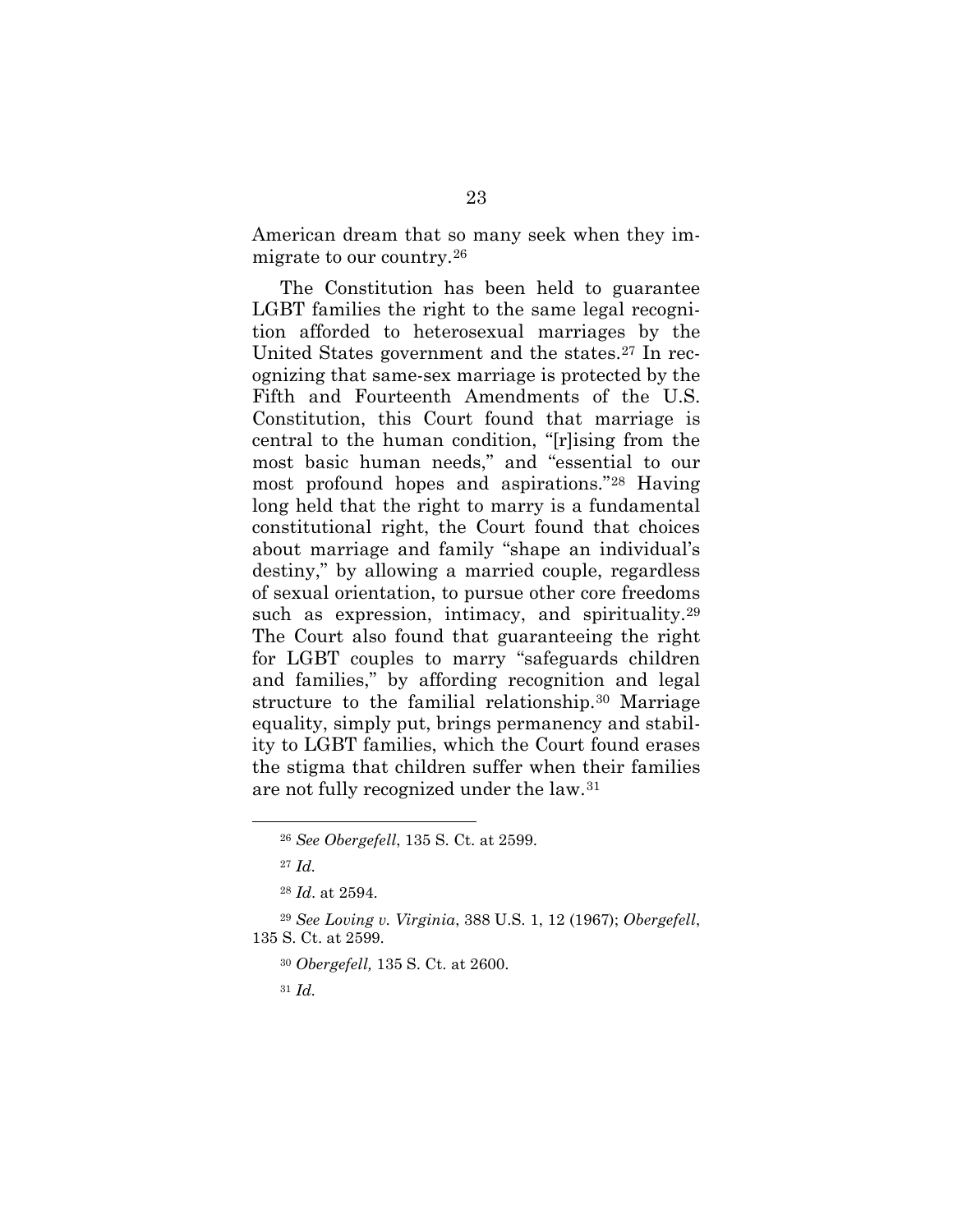LGBT families in the United States are also afforded a significant number of federal benefits, rights, and protections, in accordance with the Constitution's recognition of the equality and dignity afforded LGBT individuals under the law of this country. In *United States v. Windsor*, the Court recognized a guiding principle that the Constitution mandates recognition of the dignity of LGBT people under our laws.[32](#page-34-0) There are 1,138 benefits, rights, and protections provided on the basis of marital status under federal law in the United States.[33](#page-34-1) In accordance with the *Windsor* decision, the federal government has since made available a number of additional significant benefits to LGBT couples and families.

<span id="page-34-3"></span>Following the decision, the Executive Branch directed federal agencies to make the promise of *Windsor* a reality, and began working to identify "every federal law, rule, policy, and practice in which marital status is a relevant consideration."[34](#page-34-2) Following the President's directive to the federal government, the Department of Homeland Security "directed U.S. Citizenship and Immigration Ser-

<span id="page-34-0"></span> <sup>32</sup> 133 S. Ct. 2675, 2696 (2013) (finding DOMA was "invalid, for no legitimate purpose overcomes the purpose and effect to disparage and to injure those whom the State, by its marriage laws, sought to protect in personhood and dignity").

<span id="page-34-1"></span><sup>33</sup> *See* Human Rights Campaign, *Overview of Federal Benefits Granted to Married Couples* (n.d.), http://www.hrc.org/ [resources/an-overview-of-federal-rights-and-protections](http://www.hrc.org/resources/an-overview-of-federal-rights-and-protections-granted-to-married-couples)granted-to-married-couples.

<span id="page-34-2"></span><sup>34</sup> Memorandum from the Attorney General to the President Regarding Implementation of *United States v. Windsor* 1 (June 20, 2014), *available at* https://www.justice.gov/iso/opa/ [resources/9722014620103930904785.pdf.](https://www.justice.gov/iso/opa/resources/9722014620103930904785.pdf)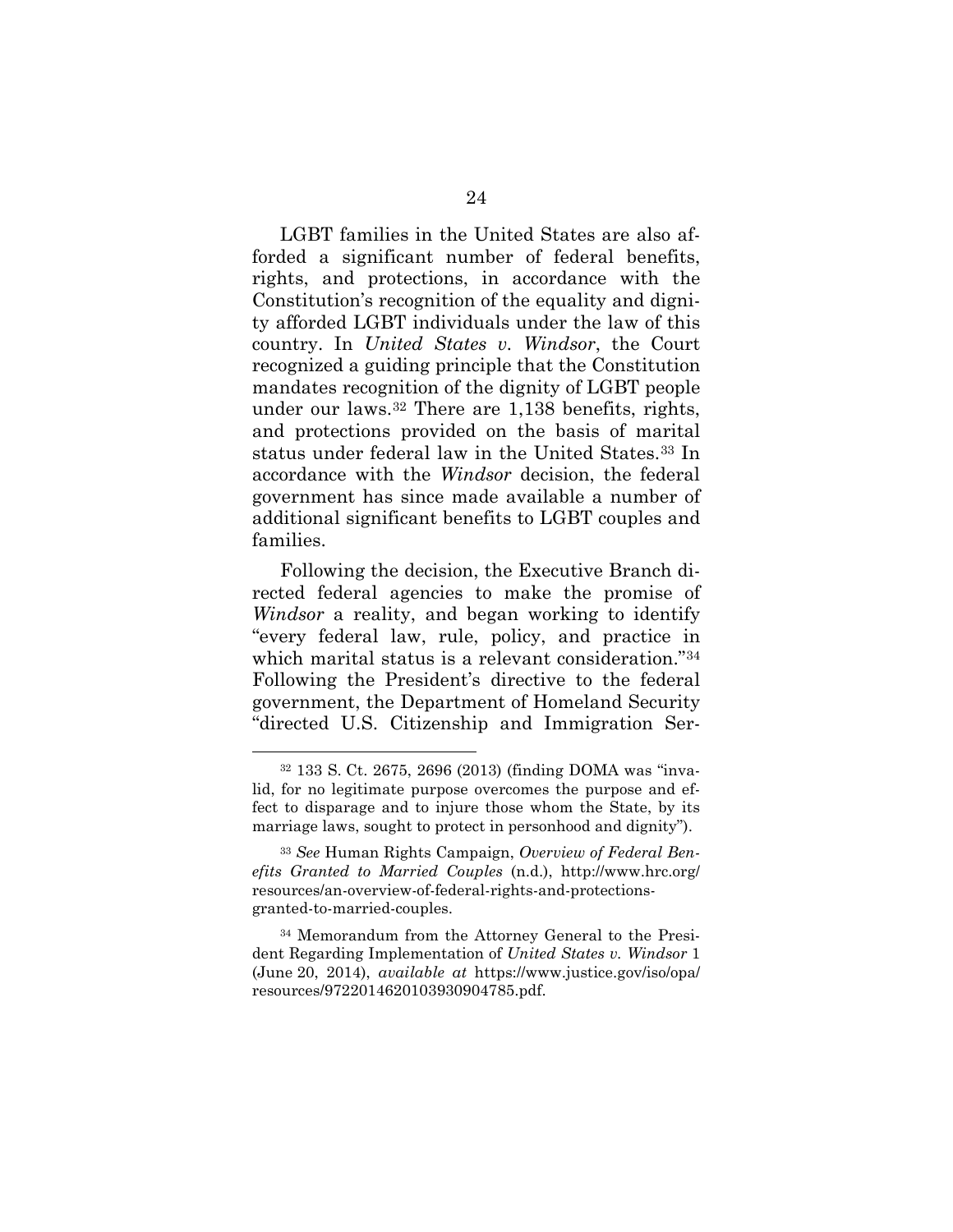vices (USCIS) to review immigration visa petitions filed on behalf of a same-sex spouse in the same manner as those filed on behalf of an opposite-sex spouse."[35](#page-35-0) Similarly, DHS guidance recognized same-sex spouses for refugee status and asylum.[36](#page-35-1) In addition, the Social Security Administration now processes retirement benefit claims based on samesex marriages, in accordance with *Windsor*.[37](#page-35-2) The federal government now treats LGBT families equally with regard to Supplemental Nutrition Assistance Program eligibility, recognizes LGBT families for federal student financial aid programs, recognizes LGBT families for Medicaid and Children's Health Insurance Program eligibility, grants LGBT families equal access to Affordable Care Act exchanges, and recognizes same-sex spouses under the Family and Medical Leave Act.[38](#page-35-3) LGBT veterans' spouses and surviving spouses now have equal access to veterans' benefits, and lesbian and gay service members can serve openly in America's armed forces following the repeal of "Don't Ask, Don't Tell."[39](#page-35-4)

<span id="page-35-0"></span> <sup>35</sup> *See* U.S. Citizenship & Immigration Servs., Dep't of Homeland Sec., *Implementation of the Supreme Court Ruling on the Defense of Marriage Act* (July 1, 2013), https:// www.uscis.gov/news/implementation-supreme-court-rulingdefense-marriage-act.

<span id="page-35-2"></span><span id="page-35-1"></span><sup>36</sup> *See* Memorandum from the Attorney General to the President, *supra* note [34,](#page-34-3) attach. at 4–5.

<sup>37</sup> *See id.* attach. at 13.

<sup>38</sup> *Id.* attach. at 1–3, 6, 12.

<span id="page-35-4"></span><span id="page-35-3"></span><sup>39</sup> *See* Don't Ask, Don't Tell Repeal Act of 2010, Pub. L. No. 111-321, § 2, 124 Stat. 3515, 3515–16 (implementing repeal of 10 U.S.C. § 654).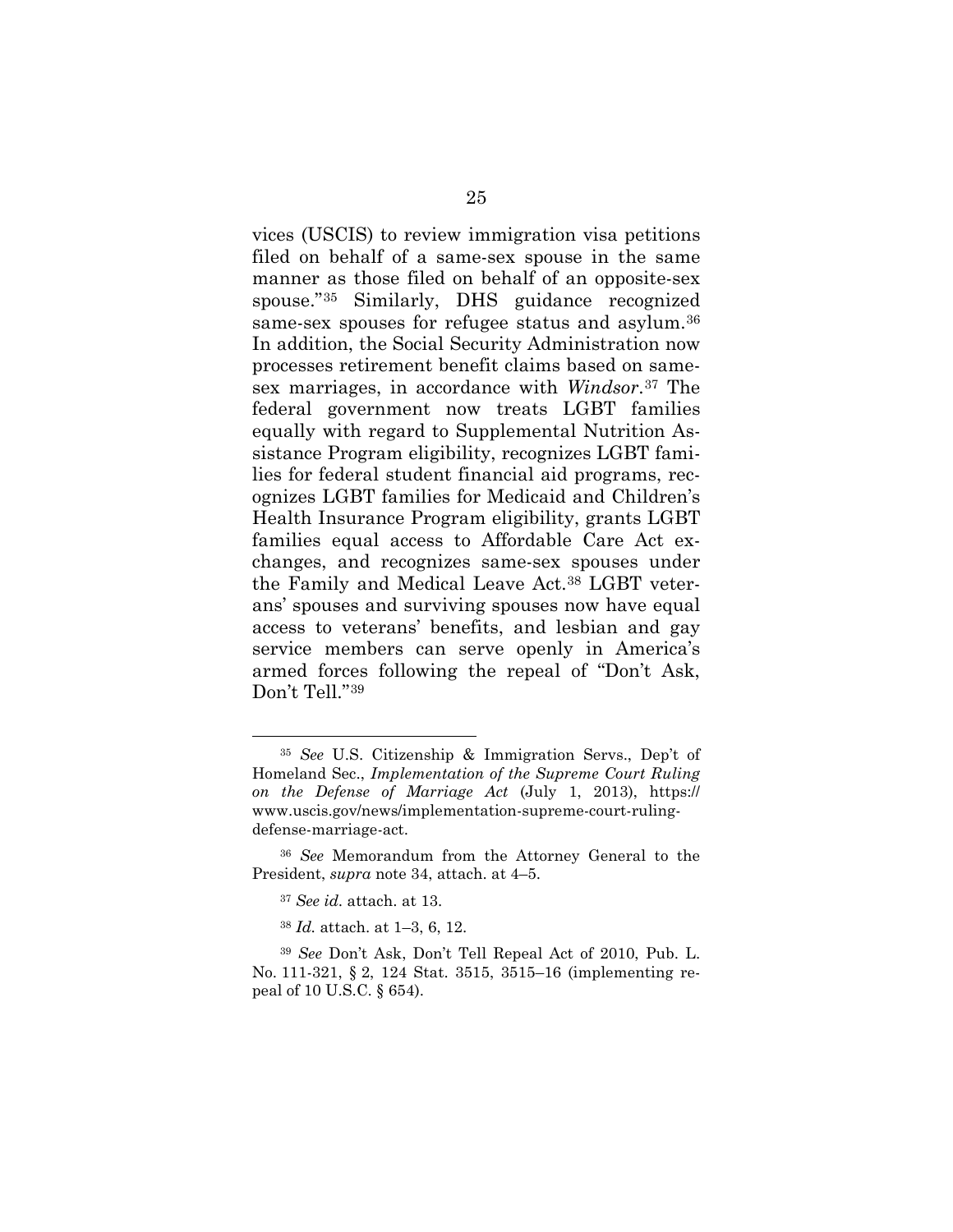While LGBT individuals are not uniformly protected by a federal nondiscrimination law, Congress passed hate-crime legislation in 2009 to protect LGBT individuals by expanding existing law to include crimes motivated by a victim's actual or perceived gender, sexual orientation, gender identity, or disability.[40](#page-36-0) The federal government has also implemented nondiscrimination policies for federal workers and contractors.<sup>[41](#page-36-1)</sup> In July 2014, the President amended earlier executive orders regarding equal-employment opportunity in the federal government and in federal contracting by adding sexual orientation and gender identity to the lists of protected categories.[42](#page-36-2) Further, LGBT victims of domestic violence in the United States now receive federal protections and substantial support under programs authorized by the Violence Against Women Act.[43](#page-36-3)

In addition to federal protections and benefits, many state and local jurisdictions afford protec-

<sup>42</sup> *See id.*

<span id="page-36-0"></span> <sup>40</sup> *See* National Defense Authorization Act for Fiscal Year 2010, Pub. L. No. 111-84, § 4707(a), 123 Stat. 2190, 2838–41 (2009) (codified at 18 U.S.C. § 249). Sections 4701 through 4713 of the law are the Matthew Shepard and James Byrd, Jr. Hate Crimes Prevention Act. *Id.* § 4701, 123 Stat. at 2835.

<span id="page-36-1"></span><sup>41</sup> *See* Exec. Order No. 13,672, §§ 1–2, 3 C.F.R. 282, 282– 83 (2015), *reprinted in* 42 U.S.C. § 2000e app. at 998 (Supp. II 2014).

<span id="page-36-3"></span><span id="page-36-2"></span><sup>43</sup> *See* Violence Against Women Act of 1994, § 40002(a)(39), (b)(13)(A), 42 U.S.C. § 13925(a)(39), (b)(13)(A) (Supp. II 2014); Omnibus Crime Control and Safe Streets Act of 1968, § 2001(b)(19), 42 U.S.C. § 3796gg(b)(19) (Supp. II 2014); Higher Education Act of 1965, § 485(f), 20 U.S.C. § 1092(f) (2012 & Supp. II 2014).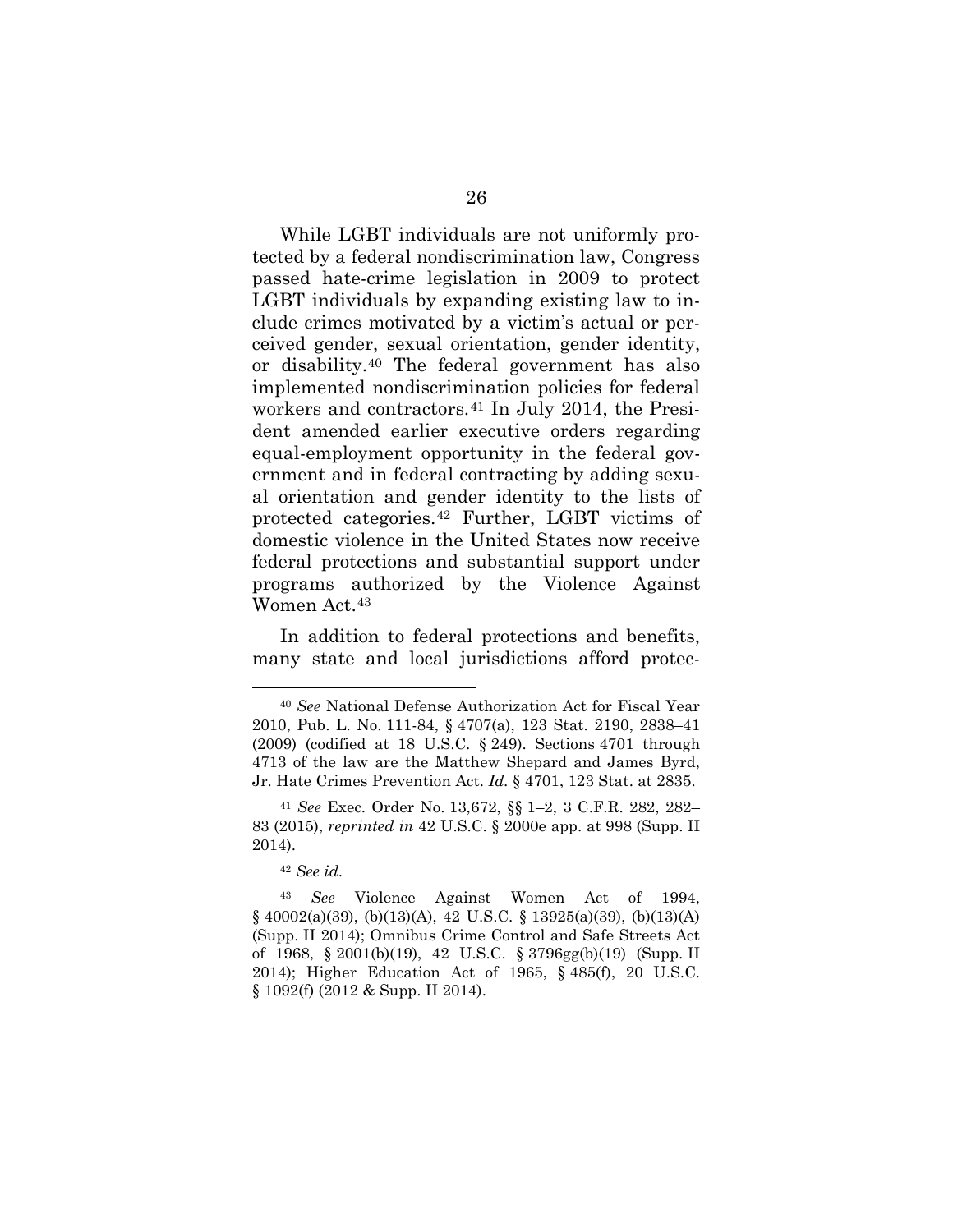tions and benefits to LGBT people and their families. While some states with significant populations of undocumented immigrants, such as Texas and Arizona, do not afford protections from discrimination on the basis of sexual orientation, many states with significant populations of individuals eligible for DAPA or DACA<sup>[44](#page-37-0)</sup> have robust nondiscrimination protections for people on the basis of sexual orientation, gender identity, or both.[45](#page-37-1)

<span id="page-37-0"></span> <sup>44</sup> The Migration Policy Institute estimates that approximately 3.6 million individuals are potentially eligible for the deferred action under the DAPA program. *See* Migration Policy Inst., *National and State Estimates of Populations Eligible for DAPA and DACA Programs, 2009–2013* (n.d.), *available at*  http://www.migrationpolicy.org/sites/default/files/datahub/DA CA-DAPA-2013State%20Estimates-Spreadsheet-FINAL.xlsx. The Migration Policy Institute estimates that approximately 1.1 million of those individuals reside in California; 230,000 in New York; 183,000 in Illinois; 133,000 in New Jersey; 56,000 in Maryland; 74,000 in Washington; and 62,000 in Colorado. *Id.* The Migration Policy Institute further estimates that approximately 559,000 individuals eligible for DAPA live in Texas and 97,000 live in Arizona. *Id.*

<span id="page-37-1"></span><sup>45</sup> *See* Cal. Gov't Code §§ 12920, 12921, 12940, 12944, 12949 (West Supp. 2016) (protecting sexual orientation and gender identity); N.Y. Exec. Law § 296 (McKinney Supp. 2016) (protecting sexual orientation), *amended by* Act of Oct. 21, 2015, ch. 365, §§ 1–4 (Westlaw), *and* Act of Oct. 21, 2015, ch. 369, § 2 (Westlaw); 775 Ill. Comp. Stat. 5/1-102 (2014) (protecting sexual orientation and gender identity); N.J. Stat. Ann. § 10:5-4 (West 2013) (protecting sexual orientation and gender identity); Md. Code Ann., State Gov't §§ 20- 602, -606 (LexisNexis repl. vol. 2014) (protecting sexual orientation and gender identity); Wash. Rev. Code § 49.60.030 (2014); Exec. Order No. 12-02 (Wash. June 20, 2012), *available at* http://www.governor.wa.gov/sites/default/files/exe\_ [order/eo\\_12-02.pdf \(protecting sexual orientation and gender](http://www.governor.wa.gov/sites/default/files/exe_order/eo_12-02.pdf)  identity); Mass. Gen. Laws ch. 151B, § 3 (2015) (protecting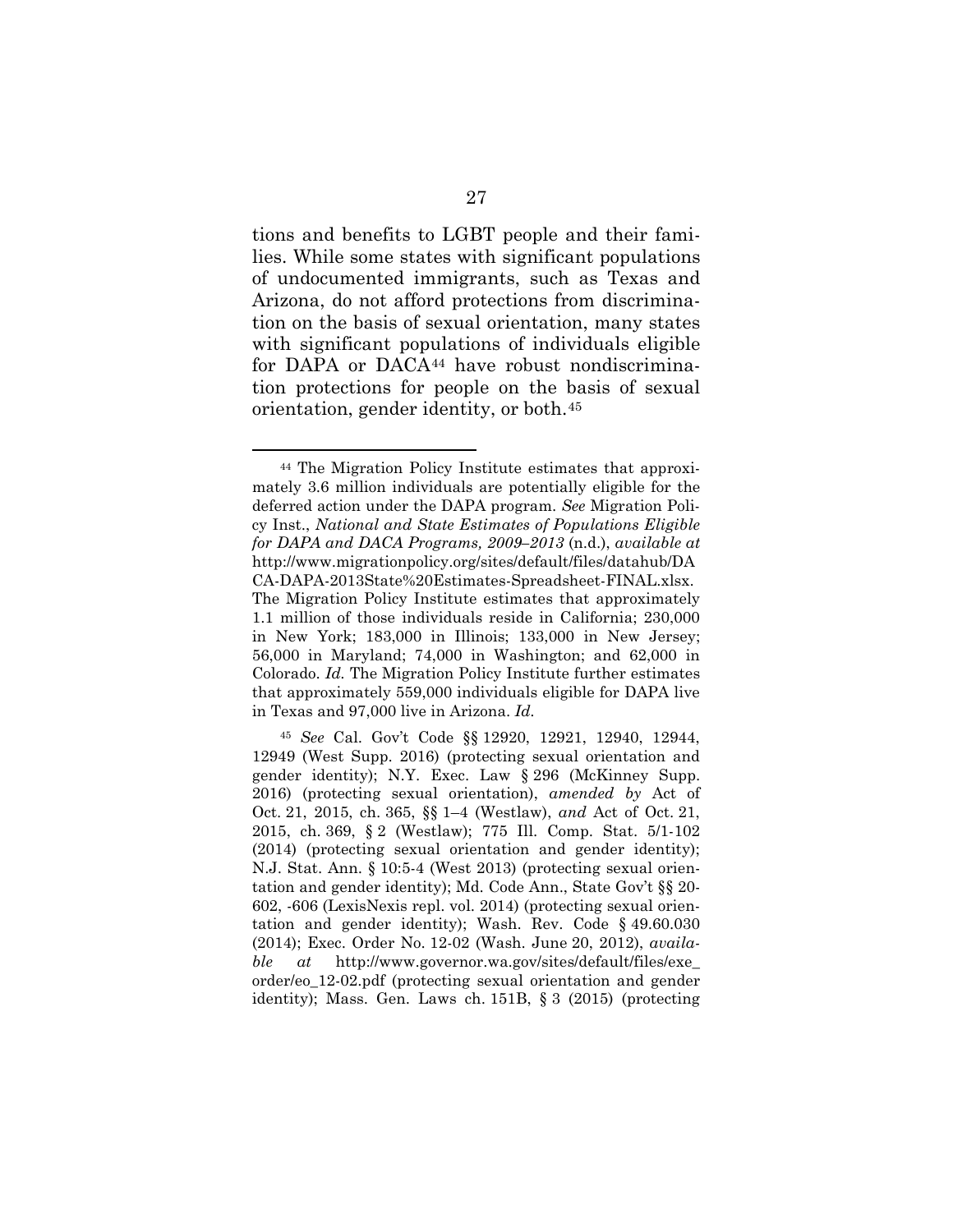## <span id="page-38-4"></span>**B. The Cultural Homelands of the Asian and Pacific Islander Communities Do Not Protect LGBT Rights.**

The climate for LGBT individuals remains largely dangerous throughout the world outside the United States. Worldwide there are seventy-five countries where same-sex sexual acts are illegal.[46](#page-38-0) Homosexual activity remains punishable by the death penalty in seven countries: Iran, Mauritania, the northern provinces of Nigeria, the southern regions of Somalia, Saudi Arabia, Sudan, and Yemen.[47](#page-38-1) Pakistan, Afghanistan, and Qatar also have death-penalty statutes for same-sex conduct, but these statutes are not generally used.[48](#page-38-2) In Yemen, sex between women is punishable by up to three years in prison and one hundred lashes; sex between men is punishable by whipping, imprisonment, and death by stoning.[49](#page-38-3)

Furthermore, the Asia–Pacific region of the world is of particular concern as the legal and soci-

- <sup>47</sup> *Id.* at 29.
- <sup>48</sup> *Id.*

 $\overline{a}$ 

<span id="page-38-3"></span><span id="page-38-2"></span><span id="page-38-1"></span><sup>49</sup> Human Rights Watch, *World Report 2016: Events of 2015*, at 652 (2016), *available at* https://www.hrw.org/sites/ [default/files/world\\_report\\_download/wr2016\\_web.pdf.](https://www.hrw.org/sites/default/files/world_report_download/wr2016_web.pdf)

sexual orientation and gender identity); Colo. Rev. Stat. § 24- 34-402 (2015) (protecting sexual orientation and gender identity).

<span id="page-38-0"></span><sup>46</sup> In ten years criminalizing countries dropped from ninety-two to seventy-five. Aengus Carroll & Lucas Paoli Itaborahy, *State-Sponsored Homophobia* 8 (10th ed. May 2015), *available at* [http://old.ilga.org/Statehomophobia/ILGA\\_State\\_](http://old.ilga.org/Statehomophobia/ILGA_State_Sponsored_Homophobia_2015.pdf) Sponsored\_Homophobia\_2015.pdf.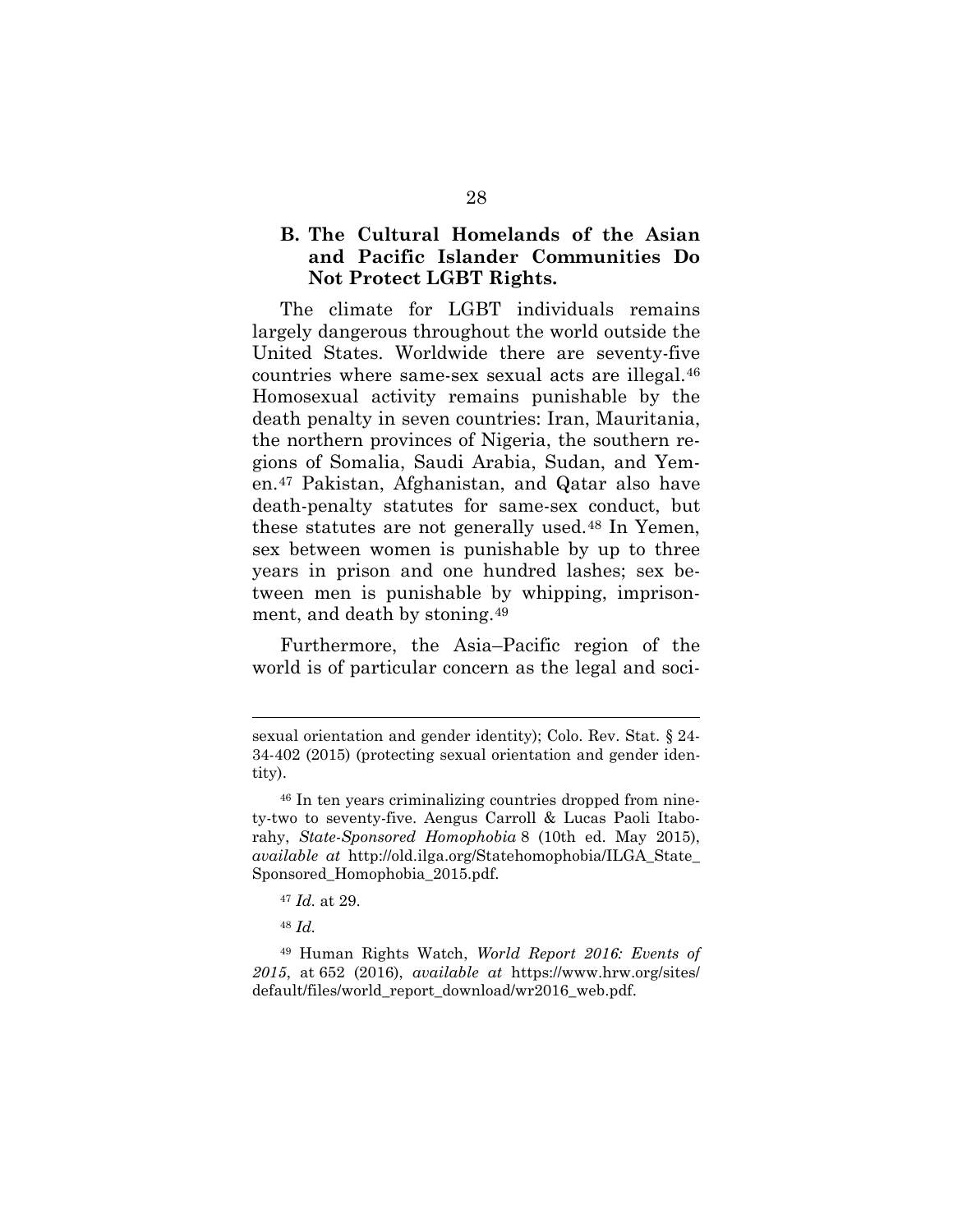etal norms are overwhelmingly anti-LGBT in many of these countries, including, but not limited to:

- Malaysia, where whipping is condoned for homosexual acts.<sup>[50](#page-39-0)</sup>
- China, where its LGBT population experiences violence and discrimination in society as well as within their own familial structure.[51](#page-39-1) Bullying of LGBT youth in schools is also common in China; a survey conducted in 2012 revealed that 77 percent of respondents had encountered bullying based on sexual orientation or gender identity.[52](#page-39-2)
- South Korea, where pervasive societal discrimination coupled with the absence of any comprehensive antidiscrimination law make many in the LGBT community conceal their sexuality[.53](#page-39-3)

<span id="page-39-3"></span><sup>53</sup> Immigration and Refugee Board of Canada, *Korea, Republic of: Treatment of Homosexuals, Including Legislation,* 

<span id="page-39-0"></span> <sup>50</sup> Dominique Mosbergen, *Being LGBT in Southeast Asia: Stories of Abuse, Survival and Tremendous Courage*, Huffington Post (Oct. 11, 2015), http://www.huffingtonpost.com/entry/ [lgbt-in-southeast-asia\\_us\\_55e406e1e4b0c818f6185151.](http://www.huffingtonpost.com/entry/lgbt-in-southeast-asia_us_55e406e1e4b0c818f6185151)

<span id="page-39-1"></span><sup>51</sup> U.S. Agency for Int'l Dev. & U.N. Dev. Programme, *Being LGBT in Asia: China Country Report* 23, 27–28 (2014), *available at* http://www.asia-pacific.undp.org/content/dam/ [rbap/docs/Research%20&%20Publications/hiv\\_aids/rbap-hhd-](http://www.asia-pacific.undp.org/content/dam/rbap/docs/Research%20&%20Publications/hiv_aids/rbap-hhd-2014-blia-china-country-report.pdf)2014-blia-china-country-report.pdf.

<span id="page-39-2"></span><sup>52</sup> Aibai Culture & Educ. Ctr., *Report of the Online Survey on Homophobic and Trans-phobic Bully at Educational Institutions* 4–5 (Nov. 8, 2012), *available at* http://www.aibai.com/ [ebook/library/ebook\\_aibai/download/2012/11/8/Report%20of%](http://www.aibai.com/ebook/library/ebook_aibai/download/2012/11/8/Report%20of%20the%20Online%20Survey%20on%20Homophobia%20and%20Trans-phobia%20Bully(1).pdf) 20the%20Online%20Survey%20on%20Homophobia%20and% 20Trans-phobia%20Bully(1).pdf.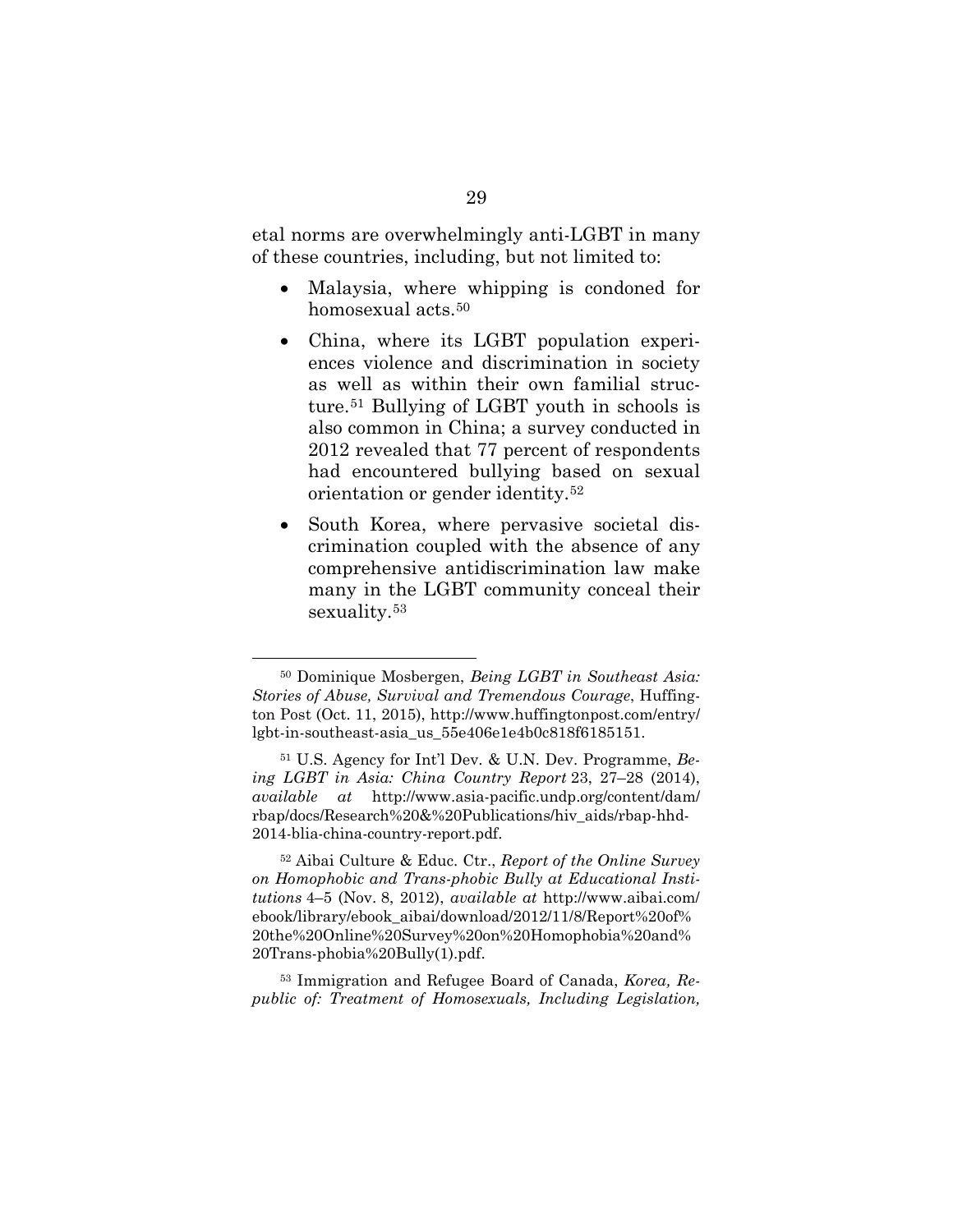- Nepal, which lacks laws against discrimination and LGBT individuals report facing discrimination and abuse in employment. Despite recent recognition of a "third gender" for people who do not identify as male or female, Nepal lacks legislation to protect LGBT individuals from violence, harassment, or discrimination based on their gender identity. LGBT individuals report being widely harassed.<sup>[54](#page-40-0)</sup>
- Vietnam, where LGBT individuals experience discrimination, physical and psychological assaults and societal abandonment. Employment opportunities remain limited; the discriminatory environment is a leading cause of poverty for LGBT individuals. LGBT individuals also report denial of education and harassment in school.[55](#page-40-1)

Even where Asian and Pacific Islander countries offer some legal protections to LGBT individuals, such protections are often de facto ignored by society, the authorities, or both:

 $\overline{a}$ 

*Availability of State Protection and Support Services* (Nov. 30, [2009\), http://www.irb-cisr.gc.ca/Eng/ResRec/RirRdi/Pages/](http://www.irb-cisr.gc.ca/Eng/ResRec/RirRdi/Pages/index.aspx?doc=452660) index.aspx?doc=452660.

<span id="page-40-0"></span><sup>54</sup> U.S. Agency for Int'l Dev. & U.N. Dev. Programme, *Being LGBT* in *Asia: Nepal Country Report* 33, 39 (2014), *available at* https://www.usaid.gov/sites/default/files/documents/ [1861/Being\\_LGBT\\_in\\_Asia\\_Nepal\\_Country\\_Report.pdf.](https://www.usaid.gov/sites/default/files/documents/1861/Being_LGBT_in_Asia_Nepal_Country_Report.pdf)

<span id="page-40-1"></span><sup>55</sup> U.S. Agency for Int'l Dev. & U.N. Dev. Programme, *Being LGBT in Asia: Viet Nam Country Report* 25–27, 36–37 (2014), *available at* https://www.usaid.gov/sites/default/files/ [documents/1861/Being\\_LGBT\\_in\\_Asia\\_Viet\\_Nam\\_report](https://www.usaid.gov/sites/default/files/documents/1861/Being_LGBT_in_Asia_Viet_Nam_report_ENG.pdf) \_ENG.pdf.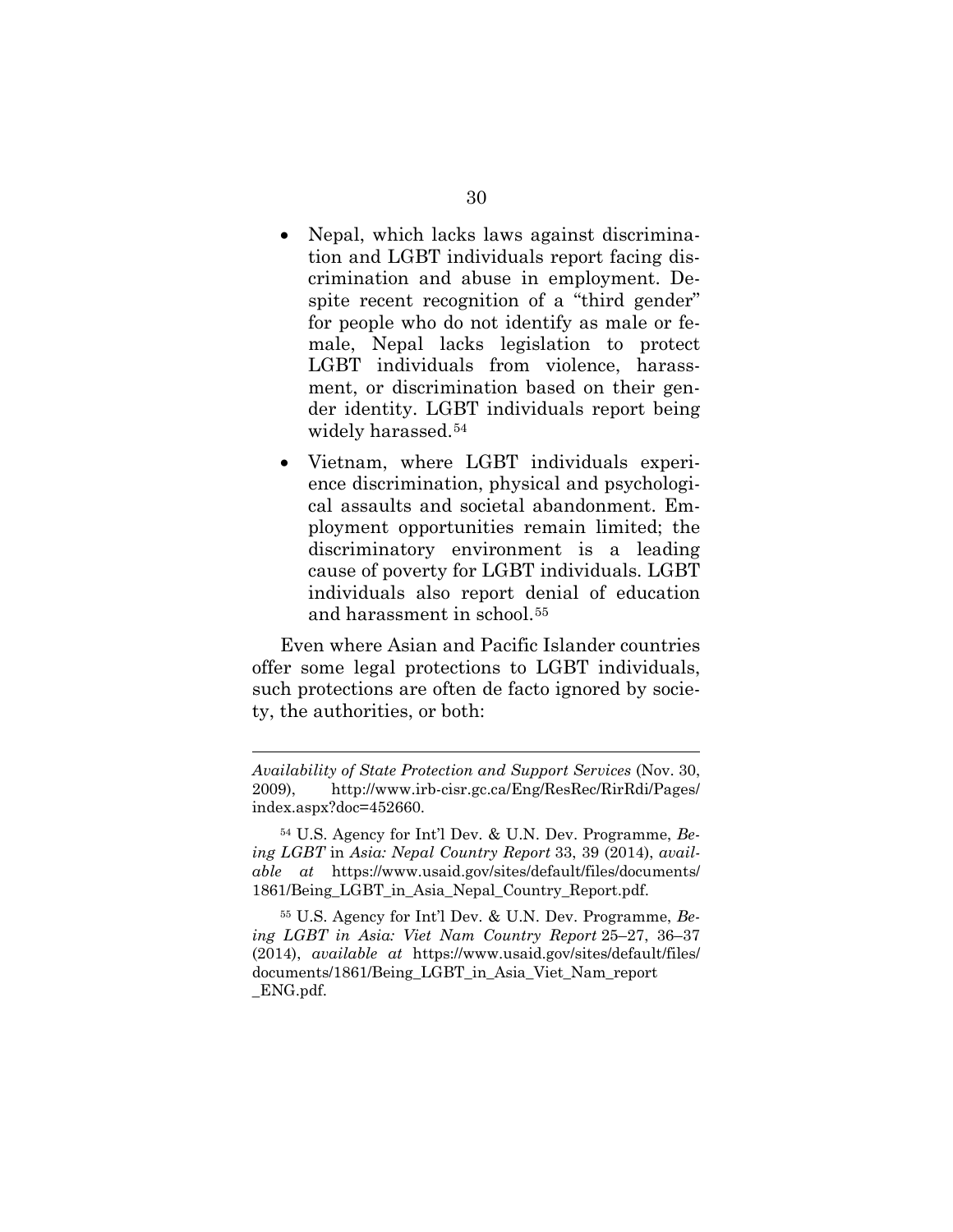- Thailand for example, though thought of as friendly to LGBT individuals, remains a country where LGBT individuals are widely discriminated against. Employment opportunities and social rights remain limited by discrimination. Violence against LGBT individuals remains quite common.[56](#page-41-0)
- Similarly, though Mongolia was the first country in Asia to integrate LGBT issues into a sexual-education curriculum, it remains a society where LGBT individuals face strong bias and discrimination. The LGBT community remains largely in the closet fearful of stigma, discrimination and violent acts, and criminal acts including severe violence; and abuse from law enforcement personnel is widely reported by Mongolia's LGBT community.<sup>57</sup>
- Daily LGBT life in the Philippines is fraught with danger of physical violence, bigotry, and pervasive discrimination in social life and the work place. In fact, the Philippines experienced the highest rates of murders of transgender people in all of Asia from 2008

<span id="page-41-0"></span> <sup>56</sup> U.S. Agency for Int'l Dev. & U.N. Dev. Programme, *Being LGBT in Asia: Thailand Country Report* 20–29, 33–35, 43 (2014), *available at* https://www.usaid.gov/sites/default/files/ [documents/1861/Being\\_LGBT\\_in\\_Asia\\_Thailand\\_Country\\_](https://www.usaid.gov/sites/default/files/documents/1861/Being_LGBT_in_Asia_Thailand_Country_Report.pdf) Report.pdf.

<span id="page-41-1"></span><sup>57</sup> U.S. Agency for Int'l Dev. & U.N. Dev. Programme, *Being LGBT in Asia: Mongolia Country Report* 19–24, 25–27 (2014), *available at* http://www.asia-pacific.undp.org/ content/dam/rbap/docs/Research%20&%20Publications/ [hiv\\_aids/rbap-hhd-2014-blia-mongolia-country-report.pdf.](http://www.asia-pacific.undp.org/content/dam/rbap/docs/Research%20&%20Publications/hiv_aids/rbap-hhd-2014-blia-mongolia-country-report.pdf)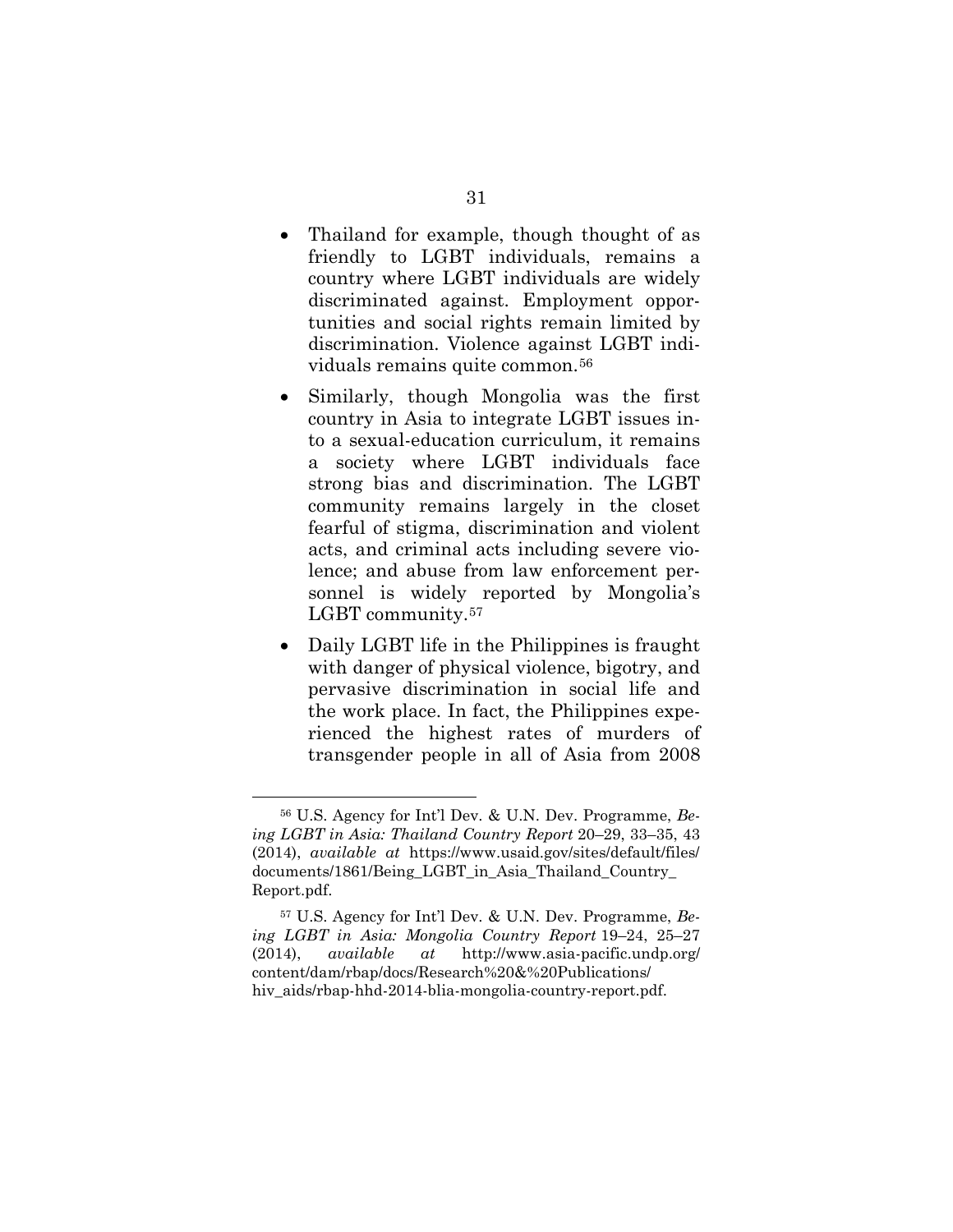to 2014. In 2008 there were twenty-nine murders of transgender people. In 2011, twenty-eight were killed because of their sexual identities.<sup>58</sup>

• LGBT Cambodians report harassment and discrimination in the workplace as well as limitations in occupational choice. Physical attacks and abuse are wildly reported even in public settings.[59](#page-42-1)

These examples starkly contrast with the strength of the legal protections and benefits provided to LGBT individuals within the United States. Undocumented LGBT individuals as well as LGBT children with undocumented parents of adults are placed at significant risk of discrimination, harassment, and legal prosecution if the lower court's injunction is affirmed.

## **C. The Injunction in This Case Creates a No-Win Choice for LGBT Individuals in Families with Undocumented Members and Undocumented LGBT Individuals.**

The Enjoined Programs allow undocumented LGBT individuals and LGBT individuals with undocumented family members to stay with their

<span id="page-42-0"></span> <sup>58</sup> U.S. Agency for Int'l Dev. & U.N. Dev. Programme, *Being LGBT in Asia: the Philippines Country Report* 8, 18–20 (2014), *available at* https://www.usaid.gov/sites/default/ [files/documents/1861/2014%20UNDP-USAID%20Philippines%](https://www.usaid.gov/sites/default/files/documents/1861/2014%20UNDP-USAID%20Philippines%20LGBT%20Country%20Report%20-%20FINAL.pdf)  20LGBT%20Country%20Report%20-%20FINAL.pdf.

<span id="page-42-1"></span><sup>59</sup> U.S. Agency for Int'l Dev. & U.N. Dev. Programme, *Being LGBT in Asia: Cambodia Country Report* 8–9, 42–44 (2014), *available at* http://www.asia-pacific.undp.org/content/ [dam/rbap/docs/Research%20&%20Publications/hiv\\_aids/rbap](http://www.asia-pacific.undp.org/content/dam/rbap/docs/Research%20&%20Publications/hiv_aids/rbap-hhd-2014-blia-cambodia-country-report.pdf)hhd-2014-blia-cambodia-country-report.pdf.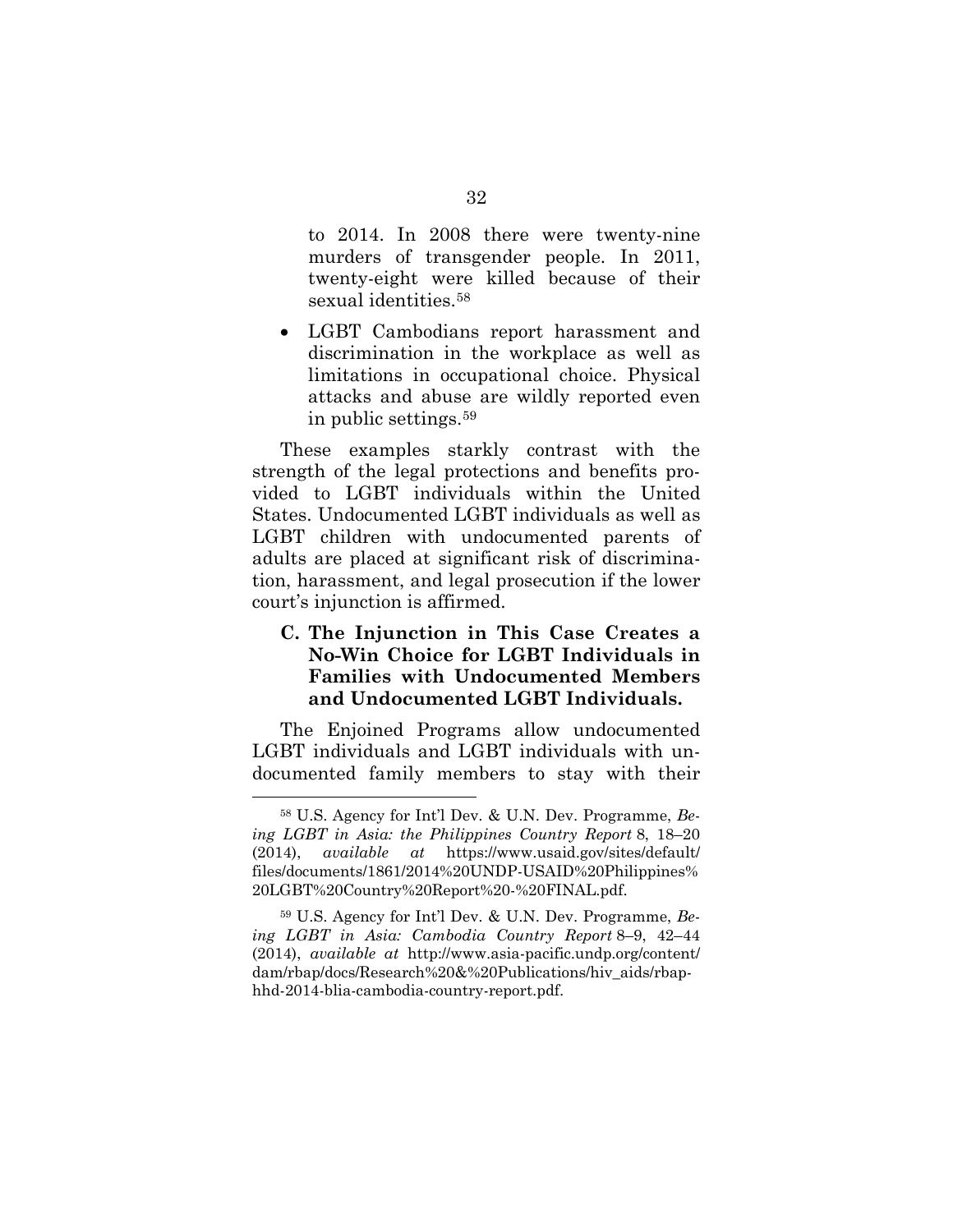families *and* continue to benefit from the services available to them in the United States consistent with the growing respect for "dignity in the bond between two men or two women who seek to marry and in their autonomy to make such profound choices." *Obergefell,* 135 S. Ct. at 2599. The Enjoined Programs are consistent with the Executive Branch's longstanding respect for LGBT individuals under immigration law, and the district court's injunction has the perverse effect of diverting LGBT individuals from the United States—where they could seek asylum—to nations less likely to protect their LGBT rights.

Since the 1990s, the Executive Branch has recognized the ability of LGBT individuals to seek asylum in the United States because of their sexual orientation or gender identification. To establish asylum, immigrants must demonstrate that they are "refugees" fleeing a county "because of persecution or a well-founded fear of persecution on account of race, religion, nationality, membership in a particular social group, or political opinion." Immigration and Nationality Act  $\S 101(a)(42)(A)$ , 8 U.S.C. § 1101(a)(42)(A) (2012). In 1990, the Board of Immigration Appeals held that being homosexual made a Cuban man a member of a "particular social group." *Matter of Toboso-Alfonso*, 20 I. & N. Dec. 819, 822–23 (BIA 1990). *Toboso-Alfonso* was no one-off decision: the Attorney General subsequently designated it "precedent in all proceedings involving the same issue or issues." *Id.* at 819 n.1 (internal quotation marks omitted). LGBT asylum applications still have to demonstrate the persecution elements of their claims to prevail, but *Toboso-*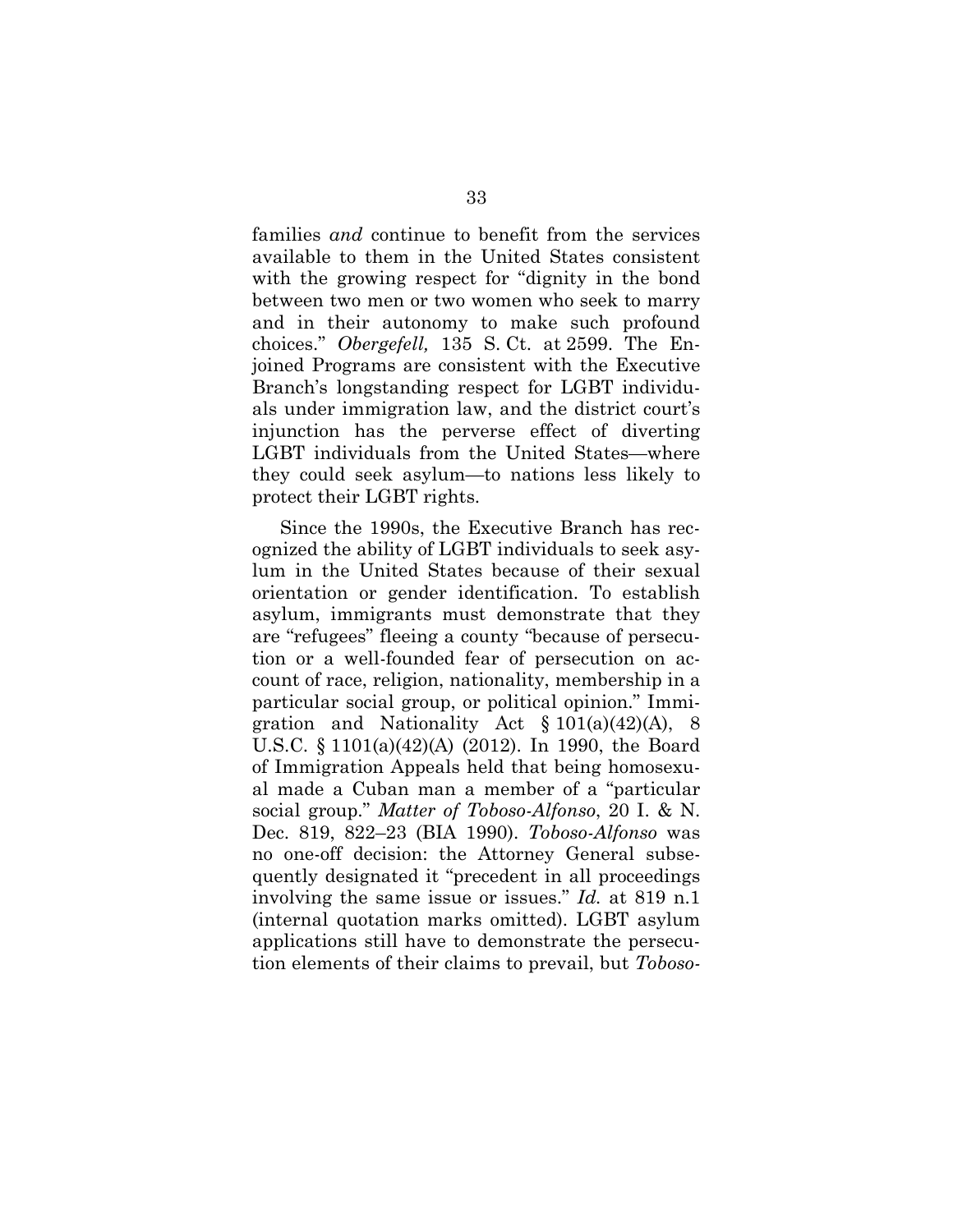*Alfonso* renders the particular-social-group issue moot in their cases.

The Executive Branch's post-*Toboso-Alfonso*  treatment of LGBT individuals in asylum cases contrasted sharply with other areas of federal law that—at the time—took a less favorable view of LGBT rights. For example, when the BIA decided *Toboso-Alfonso*, this Court had recently held that laws criminalizing homosexual activity did not violate the Constitution, *Bowers v. Hardwick*, 478 U.S. 186, 190–96 (1986), and Congress would soon define marriage to exclude same-sex marriage, Defense of Marriage Act, Pub. L. No. 104-199, § 3, 110 Stat. 2419, 2419–20 (1996) (codified at 1 U.S.C. § 7).[60](#page-44-0) *Bowers* represents the nadir of this Court's treatment of LGBT rights, but the reversing trend following *Bowers* has been positive. The Court has since recognized the dignity of LGBT individuals in many cases, including overruling *Bowers* in *Lawrence v. Texas*, 539 U.S. 558, 564–78 (2003), and holding section 3 of DOMA unconstitutional in *Windsor*, 133 S. Ct. at 2693–96. (*See supra* Part [II.A.](#page-32-1)) The Judicial Branch has consistently de-

<span id="page-44-0"></span> <sup>60</sup> *See also* Susan Hazeldean, *Confounding Identities: The Paradox of LGBT Children Under Asylum Law*, 45 U.C. Davis L. Rev. 373, 375–76 (2011) ("This [*Toboso-Alfonso*'s] recognition of anti-gay persecution as a valid basis for asylum stood in stark contrast to contemporary constitutional jurisprudence on the rights of [LGBT] people."); Keith Southam, Note, *Who Am I and Who Do You Want Me To Be? Effectively Defining a Lesbian, Gay, Bisexual, and Transgender Social Group in Asylum Applications*, 86 Chi.-Kent L. Rev. 1363, 1363–64 (2011) ("U.S. administrative and judicial remedies increasingly grant protection to LGBT individuals who flee from persecution in their home countries by permitting them to remain in the United States.").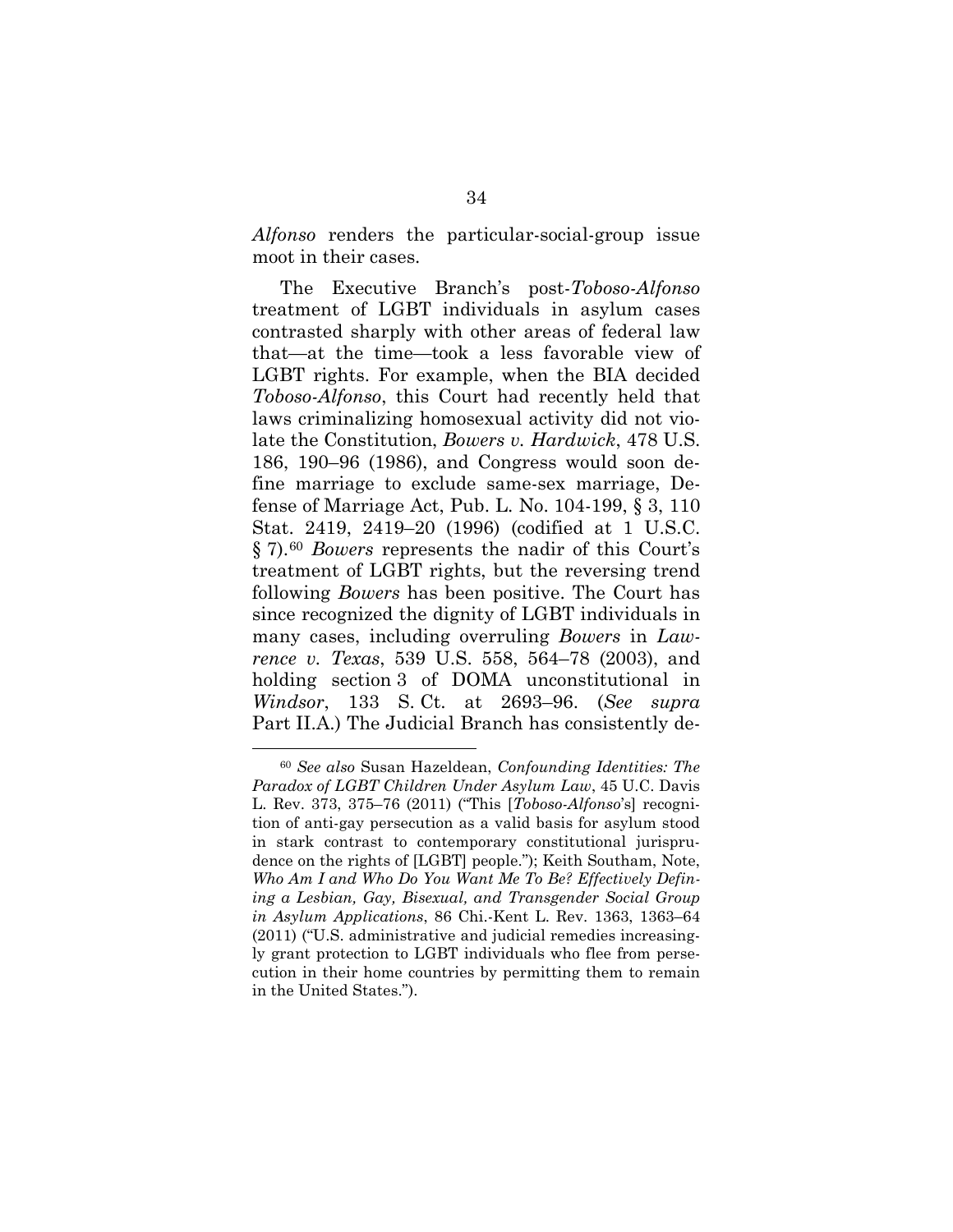ferred to and reinforced the Executive Branch's LGBT asylum policy.<sup>[61](#page-45-0)</sup>

Under the regime that has existed since the 1990s, thousands of LGBT individuals have sought and received asylum in the United States.[62](#page-45-1) Simi-

<span id="page-45-1"></span><sup>62</sup> *See* Elizabeth M. Glazer, *Sexual Reorientation*, 100 Geo. L.J. 997, 1038 (2012) (citing 2005 estimation that thousands of immigrants have received asylum since 1994 because of their sexual orientation).

<span id="page-45-0"></span> <sup>61</sup> *See, e.g.*, *Kadri v. Mukasey*, 543 F.3d 16, 21–22 (1st Cir. 2008) (remanding case for assessment of whether Indonesian man suffered persecution because of his sexual orientation); *Morett v. Gonzales*, 190 F. App'x 47, 48–49 (2d Cir. 2006) (remanding case of Venezuelan man and finding he had a wellfounded fear of persecution on account of his sexual orientation); *Maldonado v. Attorney Gen. of the U.S.*, 188 F. App'x 101, 103–05 (3d Cir. 2006) (remanding case of Argentinian man and finding he presumed to have a well-founded fear of persecution because of his sexual orientation); *Moab v. Gonzales*, 500 F.3d 656, 659–71 (7th Cir. 2007) (remanding case of Liberian man because sufficient evidence did not support the BIA's decision); *Nabulwala v. Gonzales*, 481 F.3d 1115, 1117– 19 (8th Cir. 2007) (remanding case of Ugandan woman because the immigration judge erred in evaluating her evidence of past persecution because of her sexual orientation); *Vitug v. Holder*, 723 F.3d 1056, 1064–66 (9th Cir. 2013) (remanding case of Filipino man because he demonstrated past persecution and BIA erred in denying him withholding of removal); *Razkane v. Holder*, 562 F.3d 1283, 1287–89 (10th Cir. 2009) (remanding case of Moroccan man because underlying proceedings included gay stereotyping by the immigration judge); *Ayala v. U.S. Att'y Gen.*, 605 F.3d 941, 948–51 (11th Cir. 2010) (remanding case of Venezuelan man because BIA's findings regarding past persecution were not supported by substantial evidence); *cf. Avendano-Hernandez v. Lynch*, 800 F.3d 1072, 1079 (9th Cir. 2015) (explaining that rapes and assault of Mexican woman singled out because of her transgender identity constitute torture).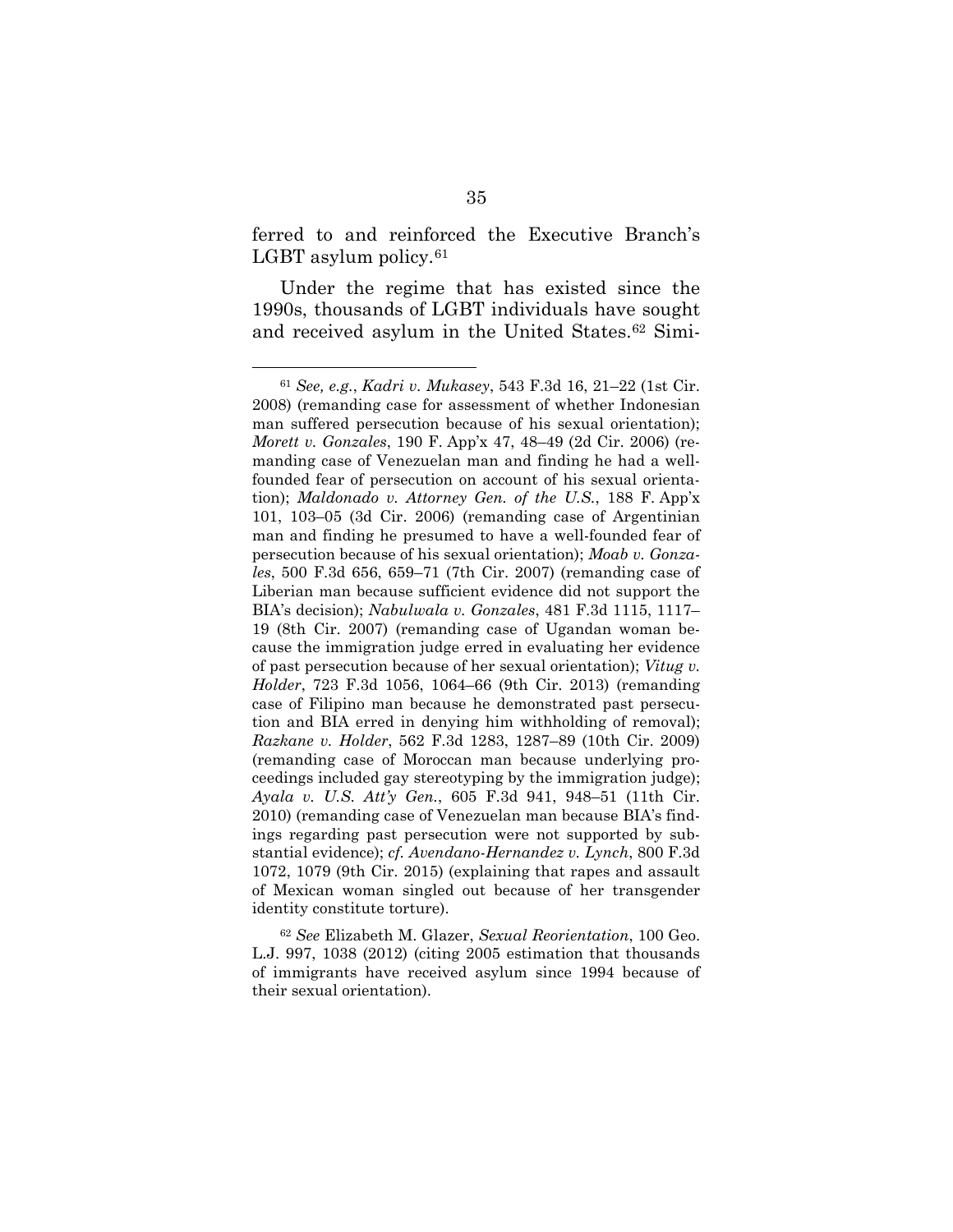larly, the Enjoined Programs fulfill many of the same policy goals and objectives as the asylum process. Nevertheless, while the Enjoined Programs provide similar benefits to undocumented persons, asylum is not an alternative to the benefits provided under the Enjoined Programs.

Asylum applications must be filed within one year of arriving in the United States. 8 C.F.R. § 208.4(a) (2015). The Enjoined Programs, by their terms, require an undocumented individual to have lived in the United States continuously since January 1, 2010, disqualifying eligible undocumented persons from applying for asylum in the United States without first leaving the country. Furthermore, asylum cases involve complex immigration proceedings, often require a substantial time to reach a decision, and do not provide applicants the immediate ability to obtain a work authorization in the United States, putting a substantial burden on applicants to support themselves while in the application process for asylum. In contrast, the Enjoined Programs are available to undocumented individuals without having to leave the United States and grant eligible individuals a streamlined application process whereby qualified persons can obtain a work authorization utilizing a more cost-efficient and timely process, saving scarce federal resources in this area.

The deferred-action programs at issue in this case similarly allow LGBT individuals—some of whom are citizens—to enjoy the benefits of this nation without sacrificing the critical support they receive from their family. The lower court's injunction, however, places undocumented LGBT individuals and LGBT individuals with undocumented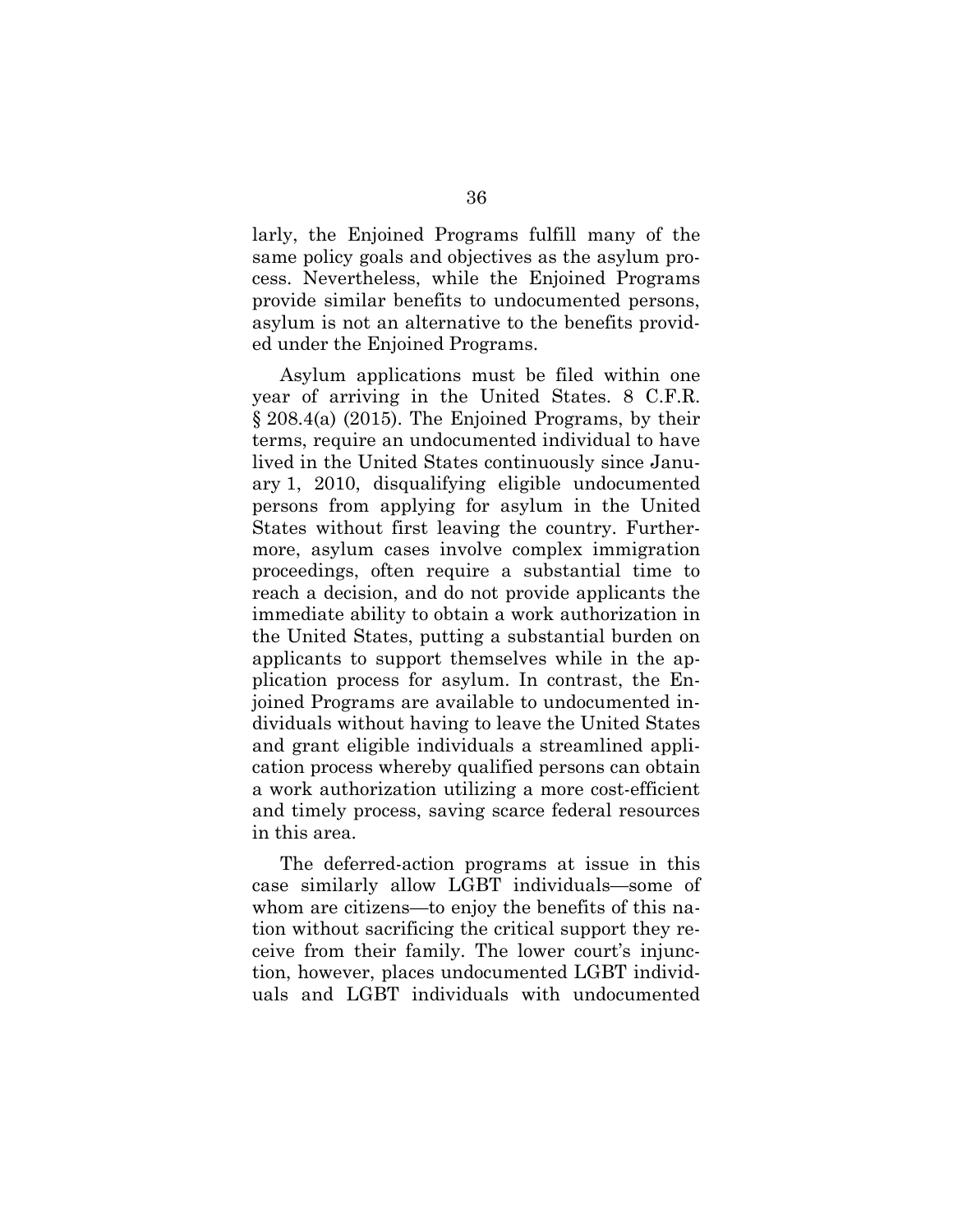family members in the unenviable position of choosing the United States or their families. If they choose the latter, they may also be settling for nations where LGBT rights are not protected and their LGBT status places them in grave danger.<sup>[63](#page-47-0)</sup>

In evaluating the balance of the harms related to injunctive relief in this case, the Fifth Circuit overstated the alleged harm caused by the deferred-action programs on certain states and undervalued the actual harm that the injunction would inflict, and has inflicted, on undocumented LGBT individuals and LGBT individuals with undocumented family members.

<span id="page-47-0"></span> <sup>63</sup> Arwen Swink, Note, *Queer Refuge: A Review of the Role of Country Condition Analysis in Asylum Adjudications for Members of Sexual Minorities*, 29 Hastings Int'l & Comp. L. Rev. 251, 251–52 (2006) (noting that many countries criminalize homosexual activity, some countries prosecute LGBT individuals under vague morality laws, and that enforcement against LGBT individuals can take brutal forms); (*see also supra* Part [II.B\)](#page-38-4).